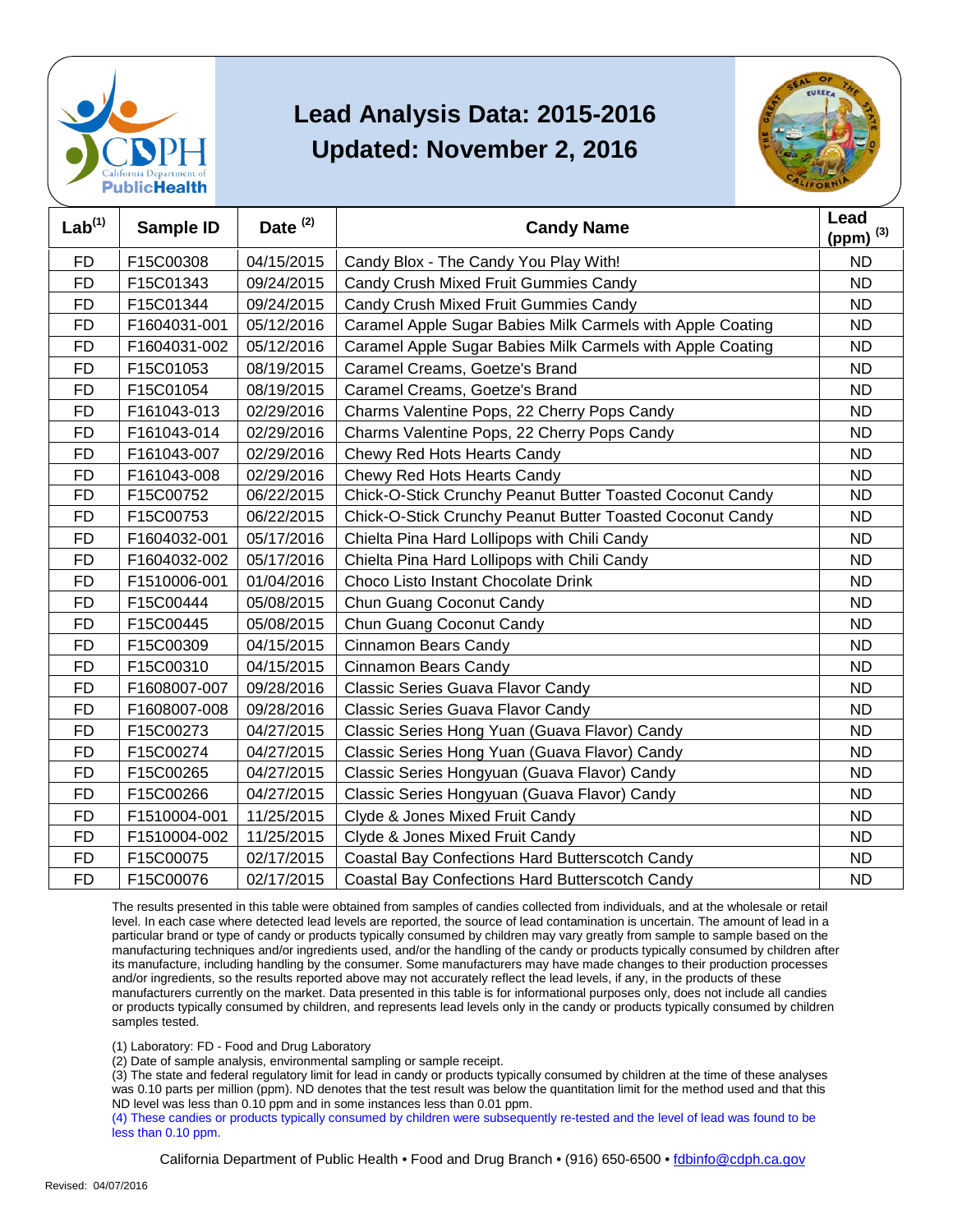



| Lab <sup>(1)</sup> | <b>Sample ID</b> | Date <sup>(2)</sup> | <b>Candy Name</b>                                     | Lead<br>(ppm) $^{(3)}$ |
|--------------------|------------------|---------------------|-------------------------------------------------------|------------------------|
| <b>FD</b>          | F15C00055        | 02/18/2015          | <b>Coastal Bay Confections Holiday Bells Candy</b>    | <b>ND</b>              |
| <b>FD</b>          | F15C00056        | 02/18/2015          | Coastal Bay Confections Holiday Bells Candy           | <b>ND</b>              |
| <b>FD</b>          | F15C00053        | 02/18/2015          | Coastal Bay Confections JuJu Santas Candy             | <b>ND</b>              |
| <b>FD</b>          | F15C00054        | 02/18/2015          | Coastal Bay Confections JuJu Santas Candy             | <b>ND</b>              |
| <b>FD</b>          | F15C00069        | 02/17/2015          | <b>Coastal Bay Confections Orange Slices Candy</b>    | <b>ND</b>              |
| <b>FD</b>          | F15C00070        | 02/17/2015          | <b>Coastal Bay Confections Orange Slices Candy</b>    | <b>ND</b>              |
| <b>FD</b>          | F15C00067        | 02/17/2015          | Coastal Bay Confections Peach Rings Candy             | <b>ND</b>              |
| <b>FD</b>          | F15C00068        | 02/17/2015          | Coastal Bay Confections Peach Rings Candy             | <b>ND</b>              |
| <b>FD</b>          | F15C00065        | 02/17/2015          | <b>Coastal Bay Confections Spearmint Leaves Candy</b> | <b>ND</b>              |
| <b>FD</b>          | F15C00066        | 02/17/2015          | <b>Coastal Bay Confections Spearmint Leaves Candy</b> | <b>ND</b>              |
| <b>FD</b>          | F15C00255        | 04/15/2015          | Coastal Bay Jelly Beans                               | <b>ND</b>              |
| FD                 | F15C00256        | 04/15/2015          | Coastal Bay Jelly Beans                               | <b>ND</b>              |
| <b>FD</b>          | F1510019-009     | 02/05/2016          | Cocoaland Lot 100 Blackcurrant Gummy Candy            | <b>ND</b>              |
| <b>FD</b>          | F1510019-010     | 02/05/2016          | Cocoaland Lot 100 Blackcurrant Gummy Candy            | <b>ND</b>              |
| <b>FD</b>          | F15C00380        | 04/13/2015          | Cocon Grape Gummy with 100% Grape Juice Candy         | <b>ND</b>              |
| <b>FD</b>          | F15C00381        | 04/13/2015          | Cocon Grape Gummy with 100% Grape Juice Candy         | <b>ND</b>              |
| <b>FD</b>          | F15C00419        | 05/06/2015          | Cocon Grape Gummy with 100% Grape Juice Candy         | <b>ND</b>              |
| <b>FD</b>          | F15C00420        | 05/06/2015          | Cocon Grape Gummy with 100% Grape Juice Candy         | <b>ND</b>              |
| <b>FD</b>          | F15C00421        | 05/06/2015          | Cocon Gummy with 100% Strawberry Juice Candy          | <b>ND</b>              |
| <b>FD</b>          | F15C00422        | 05/06/2015          | Cocon Gummy with 100% Strawberry Juice Candy          | <b>ND</b>              |
| <b>FD</b>          | F15C00374        | 04/13/2015          | Cocon Mango Gummy with 100% Mango Juice Candy         | <b>ND</b>              |
| <b>FD</b>          | F15C00375        | 04/13/2015          | Cocon Orange Gummy with 100% Mango Juice Candy        | <b>ND</b>              |
| <b>FD</b>          | F15C00376        | 04/13/2015          | Cocon Orange Gummy with 100% Orange Juice Candy       | <b>ND</b>              |
| <b>FD</b>          | F15C00377        | 04/13/2015          | Cocon Orange Gummy with 100% Orange Juice Candy       | <b>ND</b>              |
| <b>FD</b>          | F15C00378        | 04/13/2015          | Cocon Strawberry Gummy w/ 100% Strawberry Juice       | <b>ND</b>              |
| <b>FD</b>          | F15C00379        | 04/13/2015          | Cocon Strawberry Gummy w/ 100% Strawberry Juice       | <b>ND</b>              |
| <b>FD</b>          | F15C00466        | 05/21/2015          | <b>Coconut Concentrated Candy</b>                     | <b>ND</b>              |
| <b>FD</b>          | F15C00467        | 05/21/2015          | <b>Coconut Concentrated Candy</b>                     | <b>ND</b>              |
| FD                 | F15C00524        | 05/21/2015          | Coconut Flavored Soft Candy                           | <b>ND</b>              |
| <b>FD</b>          | F15C00525        | 05/21/2015          | Coconut Flavored Soft Candy                           | <b>ND</b>              |

 The results presented in this table were obtained from samples of candies collected from individuals, and at the wholesale or retail level. In each case where detected lead levels are reported, the source of lead contamination is uncertain. The amount of lead in a particular brand or type of candy or products typically consumed by children may vary greatly from sample to sample based on the manufacturing techniques and/or ingredients used, and/or the handling of the candy or products typically consumed by children after and/or ingredients, so the results reported above may not accurately reflect the lead levels, if any, in the products of these or products typically consumed by children, and represents lead levels only in the candy or products typically consumed by children its manufacture, including handling by the consumer. Some manufacturers may have made changes to their production processes manufacturers currently on the market. Data presented in this table is for informational purposes only, does not include all candies samples tested.

(1) Laboratory: FD - Food and Drug Laboratory

(2) Date of sample analysis, environmental sampling or sample receipt.

 (3) The state and federal regulatory limit for lead in candy or products typically consumed by children at the time of these analyses ND level was less than 0.10 ppm and in some instances less than 0.01 ppm. was 0.10 parts per million (ppm). ND denotes that the test result was below the quantitation limit for the method used and that this

 (4) These candies or products typically consumed by children were subsequently re-tested and the level of lead was found to be less than 0.10 ppm.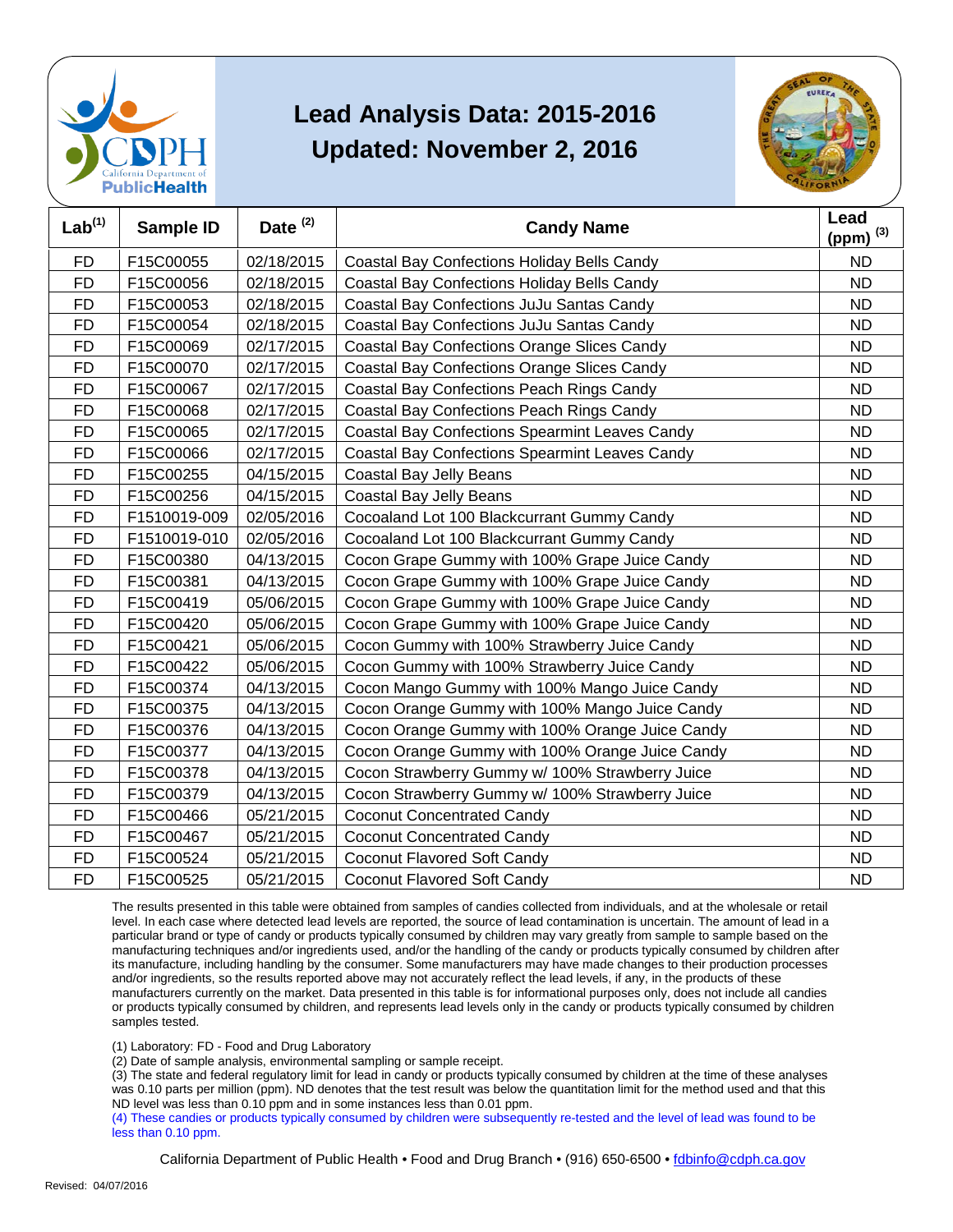



| Lab <sup>(1)</sup> | Sample ID    | Date <sup>(2)</sup> | <b>Candy Name</b>                                                       | Lead<br>(ppm) $^{(3)}$ |
|--------------------|--------------|---------------------|-------------------------------------------------------------------------|------------------------|
| <b>FD</b>          | F1601029-001 | 02/08/2016          | Coconut Tree Brand Coconut Cookies/ Banh Men Gai Mau                    | <b>ND</b>              |
| <b>FD</b>          | F15C00073    | 02/17/2015          | Colombina Fussione Creamy Delight Hard Candy                            | <b>ND</b>              |
| <b>FD</b>          | F15C00074    | 02/17/2015          | Colombina Fussione Creamy Delight Hard Candy                            | <b>ND</b>              |
| <b>FD</b>          | F15C00051    | 02/18/2015          | Colombina Tiger Pops Holiday Pops Candy                                 | <b>ND</b>              |
| <b>FD</b>          | F15C00052    | 02/18/2015          | Colombina Tiger Pops Holiday Pops Candy                                 | <b>ND</b>              |
| <b>FD</b>          | F1602059-003 | 03/23/2016          | Columbina Delicate Fruit Drops Candy                                    | <b>ND</b>              |
| <b>FD</b>          | F1602059-004 | 03/23/2016          | Columbina Delicate Fruit Drops Candy                                    | <b>ND</b>              |
| <b>FD</b>          | F1603056-003 | 04/12/2016          | Congelli Caramel Custoard Vanilla                                       | <b>ND</b>              |
| FD.                | F15C01424    | 09/25/2015          | CP Products Bolitochas Sandia Watermelon with Chili Powder<br>Candy     | ND.                    |
| FD                 | F15C01425    | 09/25/2015          | CP Products Bolitochas Sandia Watermelon with Chili Powder<br>Candy     | <b>ND</b>              |
| FD.                | F15C01426    | 09/25/2015          | CP Products Rebanaditos Lollipops Watermelon with Chili Powder<br>Candy | <b>ND</b>              |
| FD                 | F15C01427    | 09/25/2015          | CP Products Rebanaditos Lollipops Watermelon with Chili Powder<br>Candy | <b>ND</b>              |
| <b>FD</b>          | F1607024-001 | 08/26/2016          | <b>Croley Foods Sunflower Strawberry Crackers</b>                       | <b>ND</b>              |
| <b>FD</b>          | F15C00528    | 05/21/2015          | Crunchy Guanqi Candy                                                    | <b>ND</b>              |
| <b>FD</b>          | F15C00529    | 05/21/2015          | Crunchy Guangi Candy                                                    | <b>ND</b>              |
| <b>FD</b>          | F15C01200    | 08/20/2015          | Crystal Candy, Product of China                                         | <b>ND</b>              |
| <b>FD</b>          | F15C01201    | 08/20/2015          | Crystal Candy, Product of China                                         | <b>ND</b>              |
| <b>FD</b>          | F1607030-003 | 09/28/2016          | Cuchara Spoon Candy                                                     | <b>ND</b>              |
| <b>FD</b>          | F1607030-004 | 09/28/2016          | Cuchara Spoon Candy                                                     | <b>ND</b>              |
| <b>FD</b>          | F15C00774    | 07/02/2015          | Cucharita Hot Spoon Tamarind Flavor Candy                               | <b>ND</b>              |
| <b>FD</b>          | F15C00775    | 07/02/2015          | Cucharita Hot Spoon Tamarind Flavor Candy                               | <b>ND</b>              |
| <b>FD</b>          | F15C00350    | 04/27/2015          | CW Cinnamon Cassia Taste Candy                                          | <b>ND</b>              |
| <b>FD</b>          | F15C00351    | 04/27/2015          | CW Cinnamon Cassia Taste Candy                                          | <b>ND</b>              |
| <b>FD</b>          | F15C01204    | 08/20/2015          | Dakeyi - Candy (Lychee Flavor)                                          | <b>ND</b>              |
| <b>FD</b>          | F15C01205    | 08/20/2015          | Dakeyi - Candy (Lychee Flavor)                                          | <b>ND</b>              |
| <b>FD</b>          | F15C00399    | 05/06/2015          | Dakeyi Lychee Flavor Candy                                              | <b>ND</b>              |
| <b>FD</b>          | F15C00400    | 05/06/2015          | Dakeyi Lychee Flavor Candy                                              | <b>ND</b>              |

 The results presented in this table were obtained from samples of candies collected from individuals, and at the wholesale or retail level. In each case where detected lead levels are reported, the source of lead contamination is uncertain. The amount of lead in a particular brand or type of candy or products typically consumed by children may vary greatly from sample to sample based on the manufacturing techniques and/or ingredients used, and/or the handling of the candy or products typically consumed by children after and/or ingredients, so the results reported above may not accurately reflect the lead levels, if any, in the products of these or products typically consumed by children, and represents lead levels only in the candy or products typically consumed by children its manufacture, including handling by the consumer. Some manufacturers may have made changes to their production processes manufacturers currently on the market. Data presented in this table is for informational purposes only, does not include all candies samples tested.

(1) Laboratory: FD - Food and Drug Laboratory

(2) Date of sample analysis, environmental sampling or sample receipt.

 (3) The state and federal regulatory limit for lead in candy or products typically consumed by children at the time of these analyses ND level was less than 0.10 ppm and in some instances less than 0.01 ppm. was 0.10 parts per million (ppm). ND denotes that the test result was below the quantitation limit for the method used and that this

 (4) These candies or products typically consumed by children were subsequently re-tested and the level of lead was found to be less than 0.10 ppm.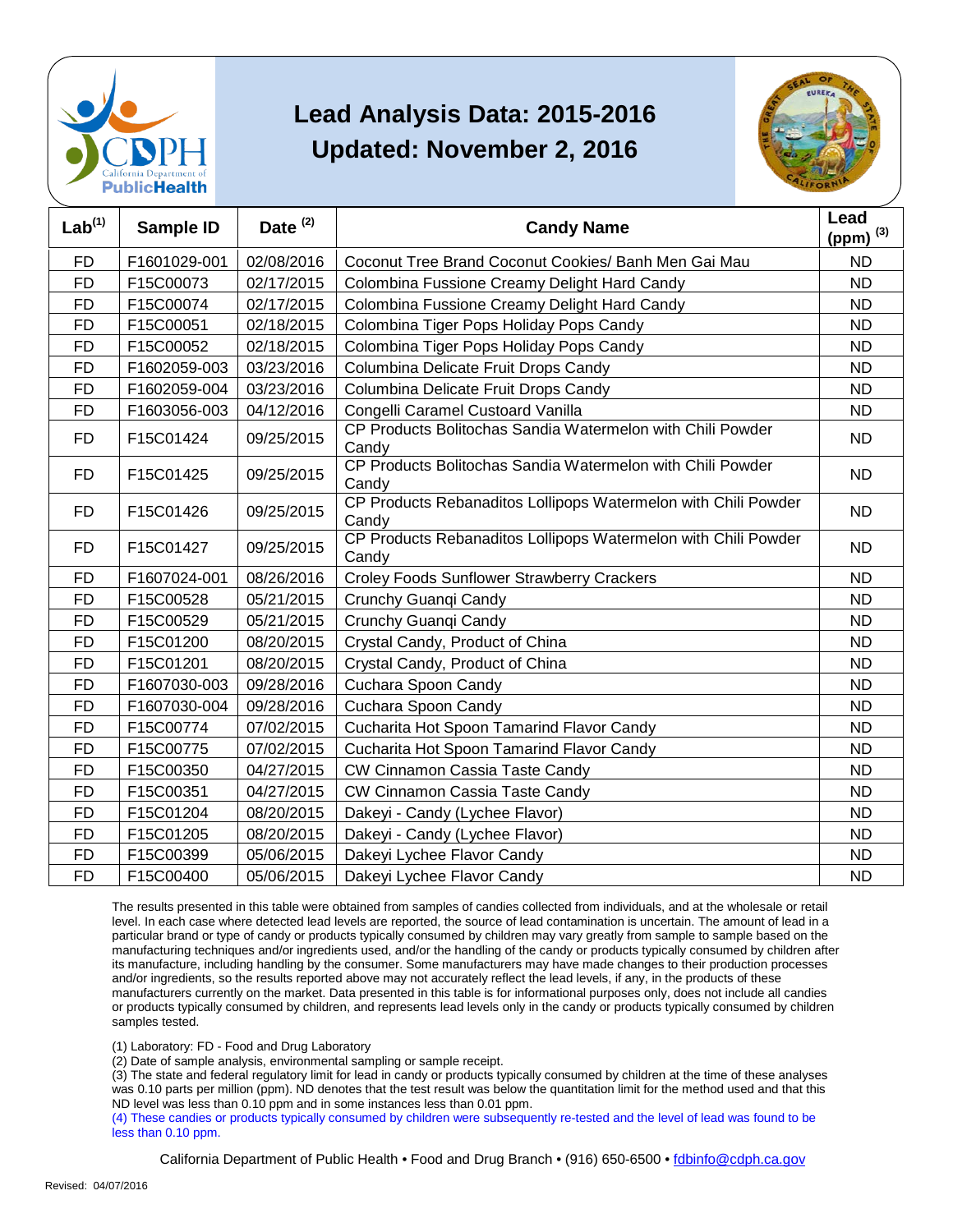



| Lab <sup>(1)</sup> | <b>Sample ID</b> | Date <sup>(2)</sup> | <b>Candy Name</b>                                                        | Lead<br>(ppm) $(3)$ |
|--------------------|------------------|---------------------|--------------------------------------------------------------------------|---------------------|
| <b>FD</b>          | F1601027-001     | 03/23/2016          | Dandy's Brand Coconut Candy                                              | <b>ND</b>           |
| <b>FD</b>          | F1601027-002     | 03/23/2016          | Dandy's Brand Coconut Candy                                              | <b>ND</b>           |
| <b>FD</b>          | F1608007-005     | 09/28/2016          | Dandy's Brand Coconut Ginger Candy                                       | <b>ND</b>           |
| <b>FD</b>          | F1608007-006     | 09/28/2016          | Dandy's Brand Coconut Ginger Candy                                       | <b>ND</b>           |
| <b>FD</b>          | F1601027-015     | 03/23/2016          | Dandy's Brand Cola Sparkling Candy                                       | <b>ND</b>           |
| <b>FD</b>          | F1601027-016     | 03/23/2016          | Dandy's Brand Cola Sparkling Candy                                       | <b>ND</b>           |
| <b>FD</b>          | F1604018-005     | 04/21/2016          | Dare Maple Leaf Crème Cookies                                            | <b>ND</b>           |
| <b>FD</b>          | F15C00293        | 04/15/2015          | Darice Pacifier Candy                                                    | <b>ND</b>           |
| <b>FD</b>          | F15C00294        | 04/15/2015          | Darice Pacifier Candy                                                    | <b>ND</b>           |
| <b>FD</b>          | F15C00772        | 07/02/2015          | De La Rosa Peanut Marzipan Style Candy                                   | <b>ND</b>           |
| <b>FD</b>          | F15C00773        | 07/02/2015          | De La Rosa Peanut Marzipan Style Candy                                   | <b>ND</b>           |
| FD                 | F1603027-001     | 03/28/2016          | De la Rosa Pulparindo Extra Spicy Candy                                  | <b>ND</b>           |
| <b>FD</b>          | F1603027-002     | 03/28/2016          | De la Rosa Pulparindo Extra Spicy Candy                                  | <b>ND</b>           |
| <b>FD</b>          | F15C00613        | 06/09/2015          | De La Rosa Pulparindo Tamarind Filled Hot and Salted Candy with<br>Chili | <b>ND</b>           |
| <b>FD</b>          | F15C00614        | 06/09/2015          | De La Rosa Pulparindo Tamarind Filled Hot and Salted Candy with<br>Chili | ND.                 |
| FD.                | F15C00121        | 03/06/2015          | De La Rosa Pulparindo Tamarind Hot & Salted Candy                        | <b>ND</b>           |
| <b>FD</b>          | F15C00122        | 03/06/2015          | De La Rosa Pulparindo Tamarind Hot & Salted Candy                        | <b>ND</b>           |
| <b>FD</b>          | F15C00211        | 04/02/2015          | Dedos Dulce Acidulado y Picosito                                         | <b>ND</b>           |
| <b>FD</b>          | F15C00212        | 04/02/2015          | Dedos Dulce Acidulado y Picosito                                         | <b>ND</b>           |
| <b>FD</b>          | F15C01414        | 10/02/2015          | Delicas del Triunfo Palanquetines Peanut and Sesame Bar                  | <b>ND</b>           |
| FD                 | F15C01415        | 10/02/2015          | Delicas del Triunfo Palanquetines Peanut and Sesame Bar                  | <b>ND</b>           |
| <b>FD</b>          | F15C00734        | 06/22/2015          | Delicias del Triunfo Borrachitos Licorice Candy                          | <b>ND</b>           |
| <b>FD</b>          | F15C00735        | 06/22/2015          | Delicias del Triunfo Borrachitos Licorice Candy                          | <b>ND</b>           |
| FD                 | F15C00269        | 04/27/2015          | Delicias Del Triunfo Rollo de Guayaba, Guava Roll Candy                  | <b>ND</b>           |
| <b>FD</b>          | F15C00270        | 04/27/2015          | Delicias Del Triunfo Rollo de Guayaba, Guava Roll Candy                  | <b>ND</b>           |
| <b>FD</b>          | F15C01345        | 09/24/2015          | Disney Frozen Candy Mix                                                  | <b>ND</b>           |
| FD                 | F15C01346        | 09/24/2015          | Disney Frozen Candy Mix                                                  | ND                  |
| <b>FD</b>          | F15C00881        | 07/02/2015          | Disney Pixar Cars Candy Lollipops                                        | <b>ND</b>           |
| <b>FD</b>          | F15C00882        | 07/02/2015          | Disney Pixar Cars Candy Lollipops                                        | <b>ND</b>           |

 The results presented in this table were obtained from samples of candies collected from individuals, and at the wholesale or retail level. In each case where detected lead levels are reported, the source of lead contamination is uncertain. The amount of lead in a particular brand or type of candy or products typically consumed by children may vary greatly from sample to sample based on the manufacturing techniques and/or ingredients used, and/or the handling of the candy or products typically consumed by children after and/or ingredients, so the results reported above may not accurately reflect the lead levels, if any, in the products of these or products typically consumed by children, and represents lead levels only in the candy or products typically consumed by children its manufacture, including handling by the consumer. Some manufacturers may have made changes to their production processes manufacturers currently on the market. Data presented in this table is for informational purposes only, does not include all candies samples tested.

(1) Laboratory: FD - Food and Drug Laboratory

(2) Date of sample analysis, environmental sampling or sample receipt.

 (3) The state and federal regulatory limit for lead in candy or products typically consumed by children at the time of these analyses ND level was less than 0.10 ppm and in some instances less than 0.01 ppm. was 0.10 parts per million (ppm). ND denotes that the test result was below the quantitation limit for the method used and that this

 (4) These candies or products typically consumed by children were subsequently re-tested and the level of lead was found to be less than 0.10 ppm.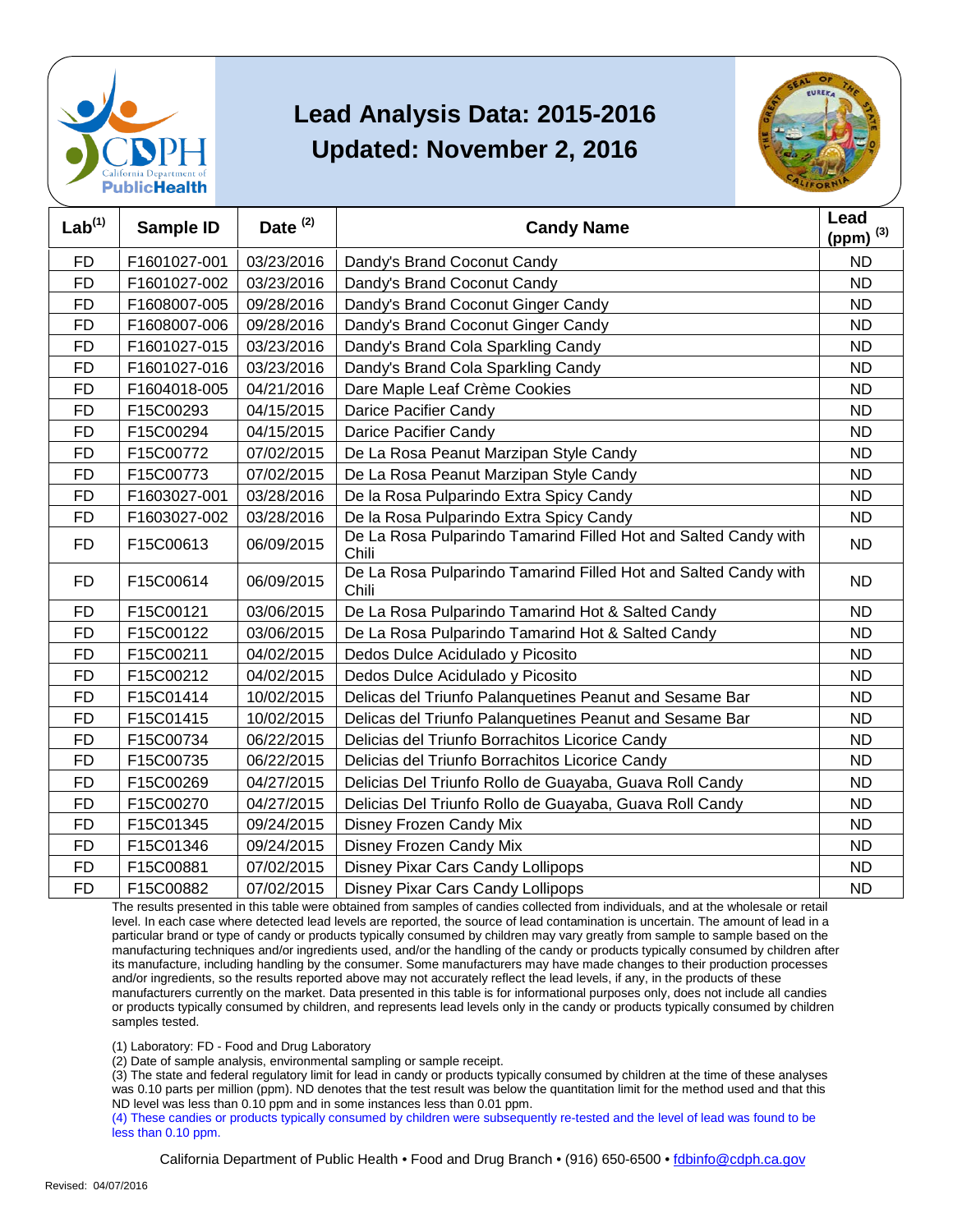



| Lab <sup>(1)</sup> | Sample ID    | Date <sup>(2)</sup> | <b>Candy Name</b>                                               | Lead<br>(ppm) $^{(3)}$ |
|--------------------|--------------|---------------------|-----------------------------------------------------------------|------------------------|
| <b>FD</b>          | F1601014-011 | 02/24/2016          | Dorval Sour Power Belts Strawberry Flavor Candy                 | <b>ND</b>              |
| <b>FD</b>          | F1601014-012 | 02/24/2016          | Dorval Sour Power Belts Strawberry Flavor Candy                 | <b>ND</b>              |
| <b>FD</b>          | F15C00750    | 06/22/2015          | Dr. Pepper Soft Chewy Twisted Candy Bites                       | <b>ND</b>              |
| <b>FD</b>          | F15C00751    | 06/22/2015          | Dr. Pepper Soft Chewy Twisted Candy Bites                       | <b>ND</b>              |
| <b>FD</b>          | F1511045-005 | 12/31/2015          | Dr. You Diget Choco Cookie                                      | <b>ND</b>              |
| <b>FD</b>          | F15C00462    | 06/09/2015          | Dragonfly Grape Flavour Gummy Candy                             | <b>ND</b>              |
| <b>FD</b>          | F15C00463    | 06/09/2015          | Dragonfly Grape Flavour Gummy Candy                             | <b>ND</b>              |
| <b>FD</b>          | F1603040-004 | 04/04/2016          | Dragonfly Handbag with Jelly Bars                               | <b>ND</b>              |
| <b>FD</b>          | F15C00440    | 05/08/2015          | Dragonfly Orange Flavour Gummy Candy                            | <b>ND</b>              |
| <b>FD</b>          | F15C00441    | 05/08/2015          | Dragonfly Orange Flavour Gummy Candy                            | <b>ND</b>              |
| <b>FD</b>          | F15C00438    | 05/08/2015          | Dragonfly Strawberry Flavour Gummy Candy                        | <b>ND</b>              |
| <b>FD</b>          | F15C00439    | 05/08/2015          | Dragonfly Strawberry Flavour Gummy Candy                        | <b>ND</b>              |
| <b>FD</b>          | F1605030-002 | 06/20/2016          | Dreamworks Madagascar Cookie Dough-licious                      | <b>ND</b>              |
| <b>FD</b>          | F1512037-001 | 02/24/2016          | D'Tradicion Tritias De Gomita Gummy Worms                       | <b>ND</b>              |
| <b>FD</b>          | F1512037-002 | 02/24/2016          | D'Tradicion Tritias De Gomita Gummy Worms                       | <b>ND</b>              |
| <b>FD</b>          | F15C00470    | 05/21/2015          | Dufour Big Fruit Gelee, Flor di Agrume Candy                    | <b>ND</b>              |
| <b>FD</b>          | F15C00471    | 05/21/2015          | Dufour Big Fruit Gelee, Flor di Agrume Candy                    | <b>ND</b>              |
| <b>FD</b>          | F1608004-001 | 09/28/2016          | Dulce Beny Elotitos X-Treme Pinaeapple Flavor Lollipops w/Chili | <b>ND</b>              |
| <b>FD</b>          | F1608004-002 | 09/28/2016          | Dulce Beny Elotitos X-Treme Pinaeapple Flavor Lollipops w/Chili | <b>ND</b>              |
| FD                 | F15C01406    | 10/02/2015          | Dulce Vera Pica Fresa Strawberry Gummies w Chili, Sugar         | <b>ND</b>              |
| <b>FD</b>          | F15C01407    | 10/02/2015          | Dulce Vera Pica Fresa Strawberry Gummies w Chili, Sugar         | <b>ND</b>              |
| <b>FD</b>          | F15C00609    | 06/09/2015          | Dulce Vero Pica Gomas Tamarind Flavor Candy                     | <b>ND</b>              |
| <b>FD</b>          | F15C00610    | 06/09/2015          | Dulce Vero Pica Gomas Tamarind Flavor Candy                     | <b>ND</b>              |
| <b>FD</b>          | F1607030-001 | 09/28/2016          | Dulce Vero Rellerindos- Single Package Candy                    | <b>ND</b>              |
| <b>FD</b>          | F1607030-002 | 09/28/2016          | Dulce Vero Rellerindos- Single Package Candy                    | <b>ND</b>              |
| <b>FD</b>          | F15C00263    | 04/15/2015          | Dulceria Gallardo Coconut (Alfajor de Coco) Candy               | <b>ND</b>              |
| <b>FD</b>          | F15C00264    | 04/15/2015          | Dulceria Gallardo Coconut (Alfajor de Coco) Candy               | <b>ND</b>              |
| <b>FD</b>          | F1608004-003 | 09/28/2016          | Dulces Beny Locochas Sabor Mango Flavor w/ Chili Center Candy   | <b>ND</b>              |
| <b>FD</b>          | F1608004-004 | 09/28/2016          | Dulces Beny Locochas Sabor Mango Flavor w/ Chili Center Candy   | <b>ND</b>              |
| <b>FD</b>          | F1608007-003 | 09/28/2016          | Dulces Beny Mega Sandia Picante Lollipop Watermelon w/ Chili    | <b>ND</b>              |

 The results presented in this table were obtained from samples of candies collected from individuals, and at the wholesale or retail level. In each case where detected lead levels are reported, the source of lead contamination is uncertain. The amount of lead in a particular brand or type of candy or products typically consumed by children may vary greatly from sample to sample based on the manufacturing techniques and/or ingredients used, and/or the handling of the candy or products typically consumed by children after and/or ingredients, so the results reported above may not accurately reflect the lead levels, if any, in the products of these or products typically consumed by children, and represents lead levels only in the candy or products typically consumed by children its manufacture, including handling by the consumer. Some manufacturers may have made changes to their production processes manufacturers currently on the market. Data presented in this table is for informational purposes only, does not include all candies samples tested.

(1) Laboratory: FD - Food and Drug Laboratory

(2) Date of sample analysis, environmental sampling or sample receipt.

 (3) The state and federal regulatory limit for lead in candy or products typically consumed by children at the time of these analyses ND level was less than 0.10 ppm and in some instances less than 0.01 ppm. was 0.10 parts per million (ppm). ND denotes that the test result was below the quantitation limit for the method used and that this

 (4) These candies or products typically consumed by children were subsequently re-tested and the level of lead was found to be less than 0.10 ppm.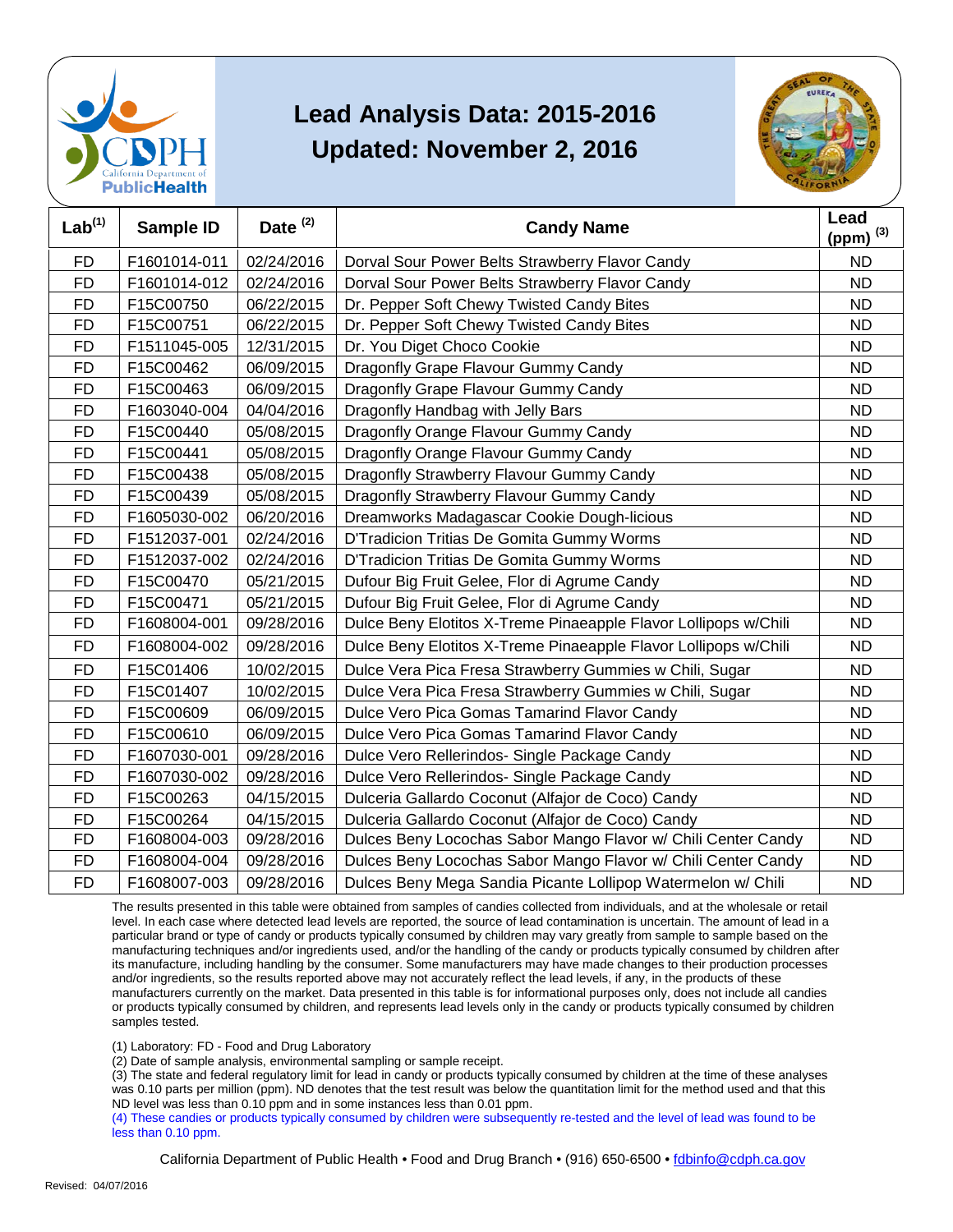



| Lab <sup>(1)</sup> | Sample ID    | Date <sup>(2)</sup> | <b>Candy Name</b>                                               | Lead<br>(ppm) $^{(3)}$ |
|--------------------|--------------|---------------------|-----------------------------------------------------------------|------------------------|
| <b>FD</b>          | F1608007-004 | 09/28/2016          |                                                                 | <b>ND</b>              |
|                    |              |                     | Dulces Beny Mega Sandia Picante Lollipop Watermelon w/ Chili    |                        |
| <b>FD</b>          | F1608007-001 | 09/28/2016          | Dulces Beny Palepina Picosita Pineapple Flavor Lollipop w/Chili | <b>ND</b>              |
| <b>FD</b>          | F1608007-002 | 09/28/2016          | Dulces Beny Palepina Picosita Pineapple Flavor Lollipop w/Chili | <b>ND</b>              |
| <b>FD</b>          | F1512037-005 | 02/24/2016          | Dulces Beny Sandas X-Treme Watermelon Lollipop Candy            | <b>ND</b>              |
| <b>FD</b>          | F1512037-006 | 02/24/2016          | Dulces Beny Sandas X-Treme Watermelon Lollipop Candy            | <b>ND</b>              |
| <b>FD</b>          | F15C00417    | 05/06/2015          | Dulces Karla Jilotes Grande Chili Pineapple Lollipops           | <b>ND</b>              |
| <b>FD</b>          | F15C00418    | 05/06/2015          | Dulces Karla Jilotes Grande Chili Pineapple Lollipops           | <b>ND</b>              |
| <b>FD</b>          | F15C00409    | 05/06/2015          | Dulces Karla Karli Cucharritas Candy                            | <b>ND</b>              |
| <b>FD</b>          | F15C00410    | 05/06/2015          | Dulces Karla Karli Cucharritas Candy                            | <b>ND</b>              |
| <b>FD</b>          | F15C00415    | 05/06/2015          | Dulces Karla Sandillon Watermelon Lollipops with Chili          | <b>ND</b>              |
| <b>FD</b>          | F15C00416    | 05/06/2015          | Dulces Karla Sandillon Watermelon Lollipops with Chili          | <b>ND</b>              |
| <b>FD</b>          | F15C00393    | 04/21/2015          | Dulces Karla Vasito Tamarindo and Guayaba Candy                 | <b>ND</b>              |
| <b>FD</b>          | F15C00394    | 04/21/2015          | Dulces Karla Vasito Tamarindo and Guayaba Candy                 | <b>ND</b>              |
| <b>FD</b>          | F15C00189    | 03/24/2015          | Dulces Maco Pulpazo Tamrindo Con Chili Candy                    | <b>ND</b>              |
| <b>FD</b>          | F15C00190    | 03/24/2015          | Dulces Maco Pulpazo Tamrindo Con Chili Candy                    | <b>ND</b>              |
| <b>FD</b>          | F1512037-003 | 02/24/2016          | Dulces PinPon Vaso Tamarindo Candy                              | <b>ND</b>              |
| <b>FD</b>          | F1512037-004 | 02/24/2016          | Dulces PinPon Vaso Tamarindo Candy                              | <b>ND</b>              |
| <b>FD</b>          | F15C00589    | 06/12/2015          | Dulces Ravi Combo Piñata, Jellies, Lollypops Hard Candy         | <b>ND</b>              |
| <b>FD</b>          | F15C00590    | 06/12/2015          | Dulces Ravi Combo Piñata, Jellies, Lollypops Hard Candy         | <b>ND</b>              |
| <b>FD</b>          | F15C00516    | 05/21/2015          | Dulces Vero Pica Fresa Strawberry Gummies                       | <b>ND</b>              |
| <b>FD</b>          | F15C00517    | 05/21/2015          | Dulces Vero Pica Fresa Strawberry Gummies                       | <b>ND</b>              |
| <b>FD</b>          | F15C00905    | 08/18/2015          | Dulces Vero Rellerindos Tamarind Hard Candy                     | <b>ND</b>              |
| <b>FD</b>          | F15C00906    | 08/18/2015          | Dulces Vero Rellerindos Tamarind Hard Candy                     | <b>ND</b>              |
| <b>FD</b>          | F1512033-001 | 12/29/2015          | Dulmy Roll Guava Roll Candy                                     | <b>ND</b>              |
| <b>FD</b>          | F1512033-002 | 12/29/2015          | Dulmy Roll Guava Roll Candy                                     | <b>ND</b>              |
| <b>FD</b>          | F15C00034    | 02/06/2015          | Dum Dums Original Pops Candy                                    | <b>ND</b>              |
| <b>FD</b>          | F15C00035    | 02/06/2015          | Dum Dums Original Pops Candy                                    | <b>ND</b>              |
| <b>FD</b>          | F15C00619    | 06/12/2015          | Dum Dums Original Pops Candy                                    | <b>ND</b>              |
| <b>FD</b>          | F15C00620    | 06/12/2015          | Dum Dums Original Pops Candy                                    | <b>ND</b>              |
| <b>FD</b>          | F1604031-009 | 05/12/2016          | Dum-Dums Original Pops Candy                                    | <b>ND</b>              |

 The results presented in this table were obtained from samples of candies collected from individuals, and at the wholesale or retail level. In each case where detected lead levels are reported, the source of lead contamination is uncertain. The amount of lead in a particular brand or type of candy or products typically consumed by children may vary greatly from sample to sample based on the manufacturing techniques and/or ingredients used, and/or the handling of the candy or products typically consumed by children after and/or ingredients, so the results reported above may not accurately reflect the lead levels, if any, in the products of these or products typically consumed by children, and represents lead levels only in the candy or products typically consumed by children its manufacture, including handling by the consumer. Some manufacturers may have made changes to their production processes manufacturers currently on the market. Data presented in this table is for informational purposes only, does not include all candies samples tested.

(1) Laboratory: FD - Food and Drug Laboratory

(2) Date of sample analysis, environmental sampling or sample receipt.

 (3) The state and federal regulatory limit for lead in candy or products typically consumed by children at the time of these analyses ND level was less than 0.10 ppm and in some instances less than 0.01 ppm. was 0.10 parts per million (ppm). ND denotes that the test result was below the quantitation limit for the method used and that this

 (4) These candies or products typically consumed by children were subsequently re-tested and the level of lead was found to be less than 0.10 ppm.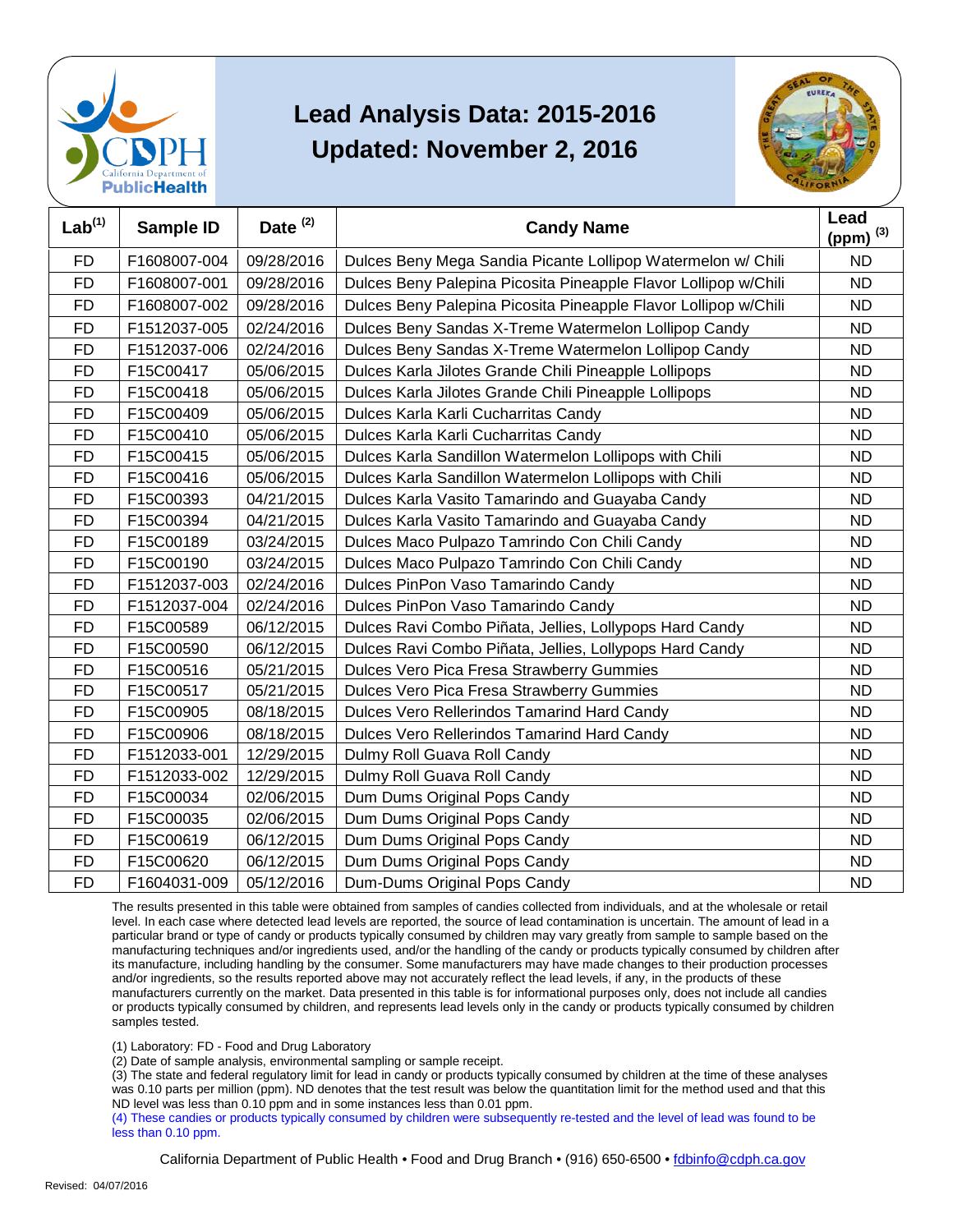



| Lab <sup>(1)</sup> | <b>Sample ID</b> | Date <sup>(2)</sup> | <b>Candy Name</b>                                      | Lead<br>(ppm) $^{(3)}$ |
|--------------------|------------------|---------------------|--------------------------------------------------------|------------------------|
| <b>FD</b>          | F1604031-010     | 05/12/2016          | Dum-Dums Original Pops Candy                           | <b>ND</b>              |
| <b>FD</b>          | F15C00593        | 06/12/2015          | El Chavo Jelly Mini Stick Candy                        | <b>ND</b>              |
| <b>FD</b>          | F15C00594        | 06/12/2015          | El Chavo Jelly Mini Stick Candy                        | <b>ND</b>              |
| <b>FD</b>          | F1512037-007     | 02/24/2016          | El Chavo Zumba Pica Tamarind and Mango Candy           | <b>ND</b>              |
| FD                 | F1512037-008     | 02/24/2016          | El Chavo Zumba Pica Tamarind and Mango Candy           | <b>ND</b>              |
| <b>FD</b>          | F15C01410        | 10/02/2015          | El Jalisciense Vasito de Sabores con Saladito Candy    | <b>ND</b>              |
| <b>FD</b>          | F15C01411        | 10/02/2015          | El Jalisciense Vasito de Sabores con Saladito Candy    | <b>ND</b>              |
| <b>FD</b>          | F1509039-017     | 11/25/2015          | El Mexicano Brand Marquez Brothers Galletas Animalitos | <b>ND</b>              |
| <b>FD</b>          | F1511045-002     | 12/31/2015          | El Mexicano Cajeta Milk Caramel Topping                | <b>ND</b>              |
| <b>FD</b>          | F1511045-001     | 12/31/2015          | El Mexicano Piloncillo, Cane Sugar Cone Candy          | <b>ND</b>              |
| <b>FD</b>          | F15C00887        | 07/02/2015          | El Peke Tarugos Chili Tamarind Candy                   | <b>ND</b>              |
| <b>FD</b>          | F15C00888        | 07/02/2015          | El Peke Tarugos Chili Tamarind Candy                   | <b>ND</b>              |
| <b>FD</b>          | F1601013-003     | 02/08/2016          | Ella's Kitchen Mangoes+Carrots Nibbyly Fingers         | <b>ND</b>              |
| <b>FD</b>          | F15C00607        | 06/12/2015          | Enchilokas Tamarind & Chili Mango Gummy Candy          | <b>ND</b>              |
| <b>FD</b>          | F15C00608        | 06/12/2015          | Enchilokas Tamarind & Chili Mango Gummy Candy          | <b>ND</b>              |
| <b>FD</b>          | F15C00344        | 04/27/2015          | Fabrica De Dulces - Cisne Dulce De Tamarindo Candy     | <b>ND</b>              |
| <b>FD</b>          | F15C00345        | 04/27/2015          | Fabrica De Dulces - Cisne Dulce De Tamarindo Candy     | <b>ND</b>              |
| <b>FD</b>          | F1509038-003     | 11/25/2015          | Fabrica De Dulces Cisne, Dulce de Tamarindo Con Sal    | <b>ND</b>              |
| <b>FD</b>          | F1509038-004     | 11/25/2015          | Fabrica De Dulces Cisne, Dulce de Tamarindo Con Sal    | <b>ND</b>              |
| <b>FD</b>          | F1510041-005     | 02/08/2016          | First Street Candy Corn Candy                          | <b>ND</b>              |
| <b>FD</b>          | F1510041-006     | 02/08/2016          | First Street Candy Corn Candy                          | <b>ND</b>              |
| <b>FD</b>          | F1511053-002     | 12/31/2015          | <b>First Street Vanilla Wafers</b>                     | <b>ND</b>              |
| FD                 | F15C00429        | 05/08/2015          | Flower Brand Pure Kolhapuri Jaggery Raw Sugar Candy    | <b>ND</b>              |
| <b>FD</b>          | F15C00430        | 05/08/2015          | Flower Brand Pure Kolhapuri Jaggery Raw Sugar Candy    | <b>ND</b>              |
| <b>FD</b>          | F15C00334        | 04/27/2015          | Flower's Hanano Okashi Candy                           | <b>ND</b>              |
| <b>FD</b>          | F15C00335        | 04/27/2015          | Flower's Hanano Okashi Candy                           | <b>ND</b>              |
| <b>FD</b>          | F1510018-003     | 01/04/2016          | Flying Elephant Wafer Stick Pandan Flavor              | <b>ND</b>              |
| <b>FD</b>          | F1608006-002     | 08/26/2016          | Food Club Honey Puffed Wheat                           | <b>ND</b>              |
| <b>FD</b>          | F15C00153        | 03/06/2015          | <b>Frooties Fruit Punch Candy</b>                      | <b>ND</b>              |
| <b>FD</b>          | F15C00154        | 03/06/2015          | Frooties Fruit Punch Candy                             | <b>ND</b>              |

 The results presented in this table were obtained from samples of candies collected from individuals, and at the wholesale or retail level. In each case where detected lead levels are reported, the source of lead contamination is uncertain. The amount of lead in a particular brand or type of candy or products typically consumed by children may vary greatly from sample to sample based on the manufacturing techniques and/or ingredients used, and/or the handling of the candy or products typically consumed by children after and/or ingredients, so the results reported above may not accurately reflect the lead levels, if any, in the products of these or products typically consumed by children, and represents lead levels only in the candy or products typically consumed by children its manufacture, including handling by the consumer. Some manufacturers may have made changes to their production processes manufacturers currently on the market. Data presented in this table is for informational purposes only, does not include all candies samples tested.

(1) Laboratory: FD - Food and Drug Laboratory

(2) Date of sample analysis, environmental sampling or sample receipt.

 (3) The state and federal regulatory limit for lead in candy or products typically consumed by children at the time of these analyses ND level was less than 0.10 ppm and in some instances less than 0.01 ppm. was 0.10 parts per million (ppm). ND denotes that the test result was below the quantitation limit for the method used and that this

 (4) These candies or products typically consumed by children were subsequently re-tested and the level of lead was found to be less than 0.10 ppm.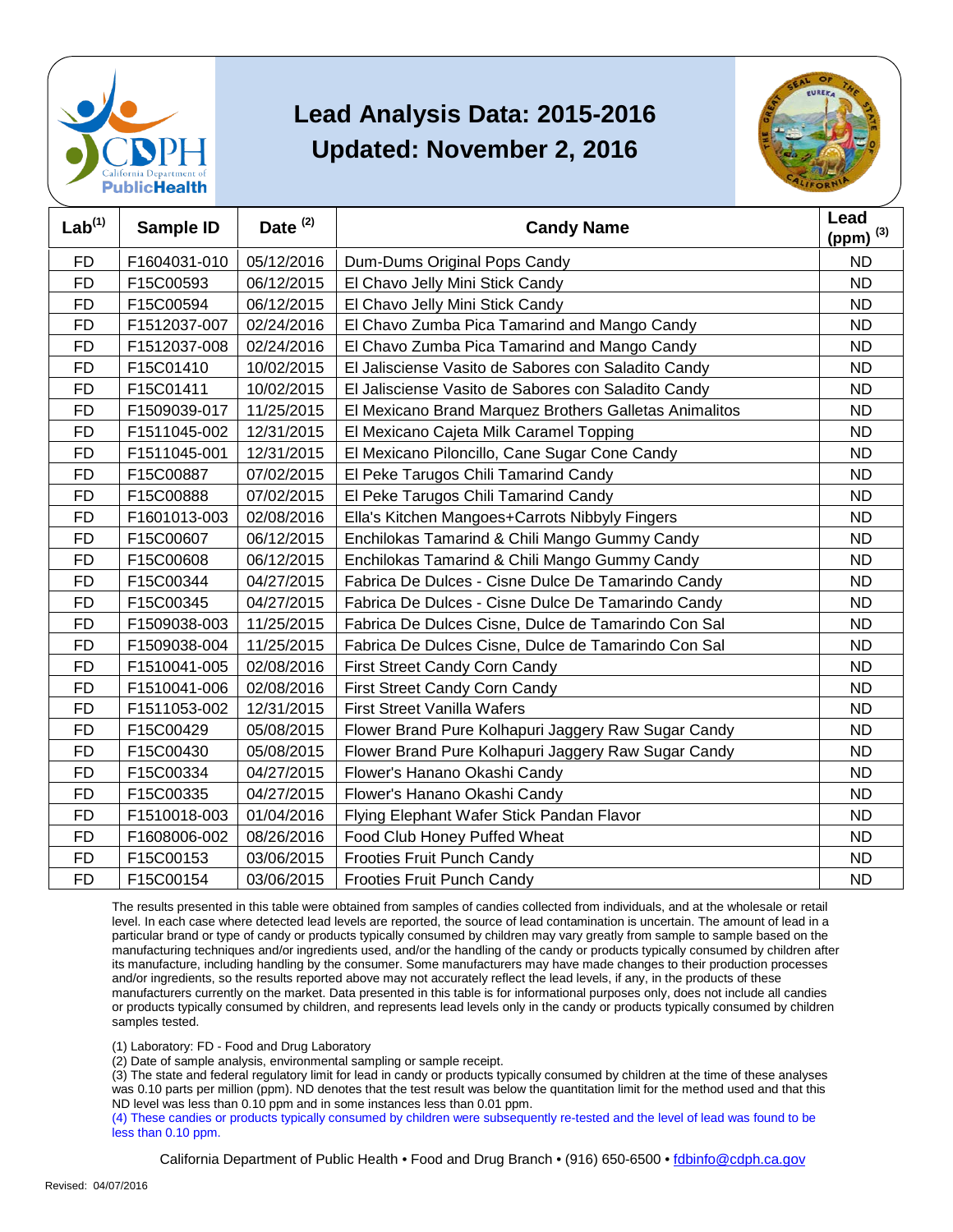



| Lab <sup>(1)</sup> | Sample ID    | Date <sup>(2)</sup> | <b>Candy Name</b>                                                     | Lead<br>(ppm) $^{(3)}$ |
|--------------------|--------------|---------------------|-----------------------------------------------------------------------|------------------------|
| <b>FD</b>          | F15C00336    | 04/27/2015          | Fruit Gummy Grape Flavor, I-Mei                                       | <b>ND</b>              |
| <b>FD</b>          | F15C00337    | 04/27/2015          | Fruit Gummy Grape Flavor, I-Mei                                       | <b>ND</b>              |
| <b>FD</b>          | F15C00474    | 06/03/2015          | Fruit Gummy Grape Juice Candy, I-Mei Foods                            | <b>ND</b>              |
| <b>FD</b>          | F15C00475    | 06/03/2015          | Fruit Gummy Grape Juice Candy, I-Mei Foods                            | <b>ND</b>              |
| <b>FD</b>          | F15C01051    | 08/19/2015          | Fruit Pastilles Candy, Rowntrees Brand                                | <b>ND</b>              |
| <b>FD</b>          | F15C01052    | 08/19/2015          | Fruit Pastilles Candy, Rowntrees Brand                                | <b>ND</b>              |
| <b>FD</b>          | F1603041-009 | 04/06/2016          | Fruit Plus Chewy Candy                                                | <b>ND</b>              |
| <b>FD</b>          | F1603041-010 | 04/06/2016          | Fruit Plus Chewy Candy                                                | <b>ND</b>              |
| <b>FD</b>          | F15C00249    | 03/25/2015          | Fruitee Gummee Candy                                                  | <b>ND</b>              |
| <b>FD</b>          | F15C00250    | 03/25/2015          | <b>Fruitee Gummee Candy</b>                                           | <b>ND</b>              |
| <b>FD</b>          | F15C00667    | 06/12/2015          | Fruitee Gummee Gummy Zombies Candy                                    | <b>ND</b>              |
| <b>FD</b>          | F15C00668    | 06/12/2015          | Fruitee Gummee Gummy Zombies Candy                                    | <b>ND</b>              |
| <b>FD</b>          | F15C00669    | 06/12/2015          | Fruitee Gummee Sour Belts Candy                                       | <b>ND</b>              |
| <b>FD</b>          | F15C00670    | 06/12/2015          | Fruitee Gummee Sour Belts Candy                                       | <b>ND</b>              |
| <b>FD</b>          | F15C01339    | 09/24/2015          | <b>Fruit-Flavored Candy Sticks</b>                                    | <b>ND</b>              |
| <b>FD</b>          | F15C01340    | 09/24/2015          | <b>Fruit-Flavored Candy Sticks</b>                                    | <b>ND</b>              |
| <b>FD</b>          | F1511045-006 | 12/31/2015          | Fun Club Sque'easy Fruity Snacks                                      | <b>ND</b>              |
| <b>FD</b>          | F1512036-005 | 02/08/2016          | Gamesa Animalitos Cookies-Galletas                                    | <b>ND</b>              |
| <b>FD</b>          | F1511003-002 | 01/04/2016          | <b>Gamesa Arcoiris Marshallow Cookies</b>                             | <b>ND</b>              |
| <b>FD</b>          | F1602046-004 | 03/07/2016          | <b>Gamesa Cookies</b>                                                 | <b>ND</b>              |
| <b>FD</b>          | F1510019-001 | 02/08/2016          | Garden Coconut Crunch Candy                                           | <b>ND</b>              |
| <b>FD</b>          | F1510019-002 | 02/08/2016          | Garden Coconut Crunch Candy                                           | <b>ND</b>              |
| <b>FD</b>          | F15C00510    | 06/03/2015          | Garden Company Lucky Strawberry Flavor Candy                          | <b>ND</b>              |
| <b>FD</b>          | F15C00511    | 06/03/2015          | Garden Company Lucky Strawberry Flavor Candy                          | <b>ND</b>              |
| <b>FD</b>          | F1510018-006 | 01/04/2016          | <b>Garden Finger Biscuits</b>                                         | <b>ND</b>              |
| <b>FD</b>          | F15C00401    | 05/06/2015          | Garden Mixed Fruit Drops Fruit Flavour Candy                          | <b>ND</b>              |
| FD                 | F15C00402    | 05/06/2015          | Garden Mixed Fruit Drops Fruit Flavour Candy                          | ND.                    |
| <b>FD</b>          | F1601013-001 | 02/08/2016          | General Mills Minions Banana Berry Sweetened Wheat and Rice<br>Cereal | <b>ND</b>              |
| <b>FD</b>          | F1510007-002 | 01/04/2016          | Gerber Banana Apple Mango with Lil'Bits                               | <b>ND</b>              |

 The results presented in this table were obtained from samples of candies collected from individuals, and at the wholesale or retail level. In each case where detected lead levels are reported, the source of lead contamination is uncertain. The amount of lead in a particular brand or type of candy or products typically consumed by children may vary greatly from sample to sample based on the manufacturing techniques and/or ingredients used, and/or the handling of the candy or products typically consumed by children after and/or ingredients, so the results reported above may not accurately reflect the lead levels, if any, in the products of these or products typically consumed by children, and represents lead levels only in the candy or products typically consumed by children its manufacture, including handling by the consumer. Some manufacturers may have made changes to their production processes manufacturers currently on the market. Data presented in this table is for informational purposes only, does not include all candies samples tested.

(1) Laboratory: FD - Food and Drug Laboratory

(2) Date of sample analysis, environmental sampling or sample receipt.

 (3) The state and federal regulatory limit for lead in candy or products typically consumed by children at the time of these analyses ND level was less than 0.10 ppm and in some instances less than 0.01 ppm. was 0.10 parts per million (ppm). ND denotes that the test result was below the quantitation limit for the method used and that this

 (4) These candies or products typically consumed by children were subsequently re-tested and the level of lead was found to be less than 0.10 ppm.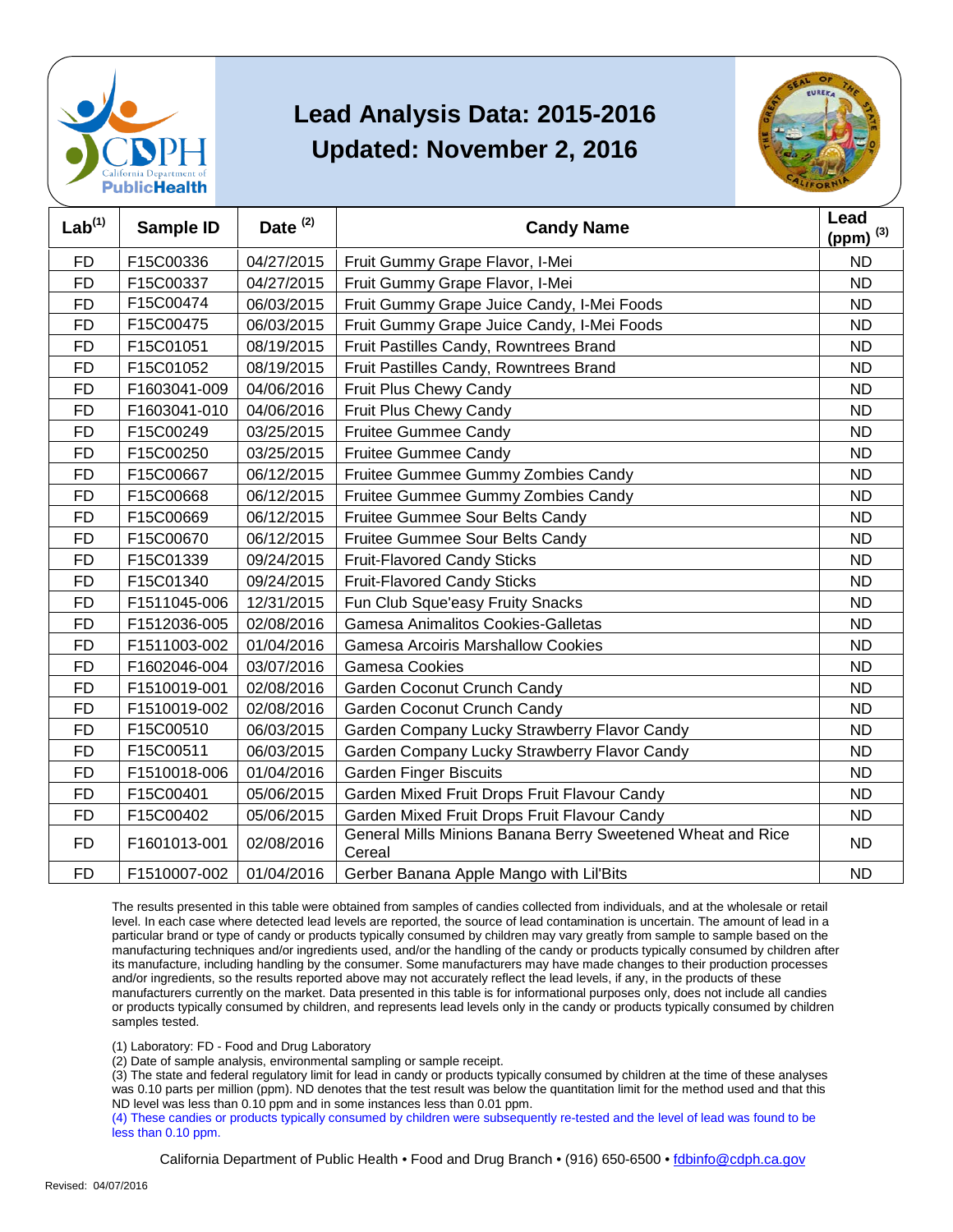



| Lab <sup>(1)</sup> | <b>Sample ID</b> | Date $(2)$ | <b>Candy Name</b>                                    | Lead<br>(ppm) $^{(3)}$ |
|--------------------|------------------|------------|------------------------------------------------------|------------------------|
| <b>FD</b>          | F1511003-001     | 01/04/2016 | <b>Gerber MultiGrain Cereal</b>                      | <b>ND</b>              |
| <b>FD</b>          | F1510039-001     | 01/04/2016 | Gerber Rice Cereal Single Grain Cereal               | <b>ND</b>              |
| <b>FD</b>          | F15C00352        | 05/06/2015 | Geum San Hong Sam-Original Natural Energy Candy      | <b>ND</b>              |
| <b>FD</b>          | F15C00353        | 05/06/2015 | Geum San Hong Sam-Original Natural Energy Candy      | <b>ND</b>              |
| <b>FD</b>          | F1604030-001     | 05/12/2016 | Giant Swirl Lollipop Candy, Momentum Brand           | <b>ND</b>              |
| <b>FD</b>          | F1604030-002     | 05/12/2016 | Giant Swirl Lollipop Candy, Momentum Brand           | <b>ND</b>              |
| <b>FD</b>          | F1604030-003     | 05/12/2016 | <b>Giant Value Gummy Worms</b>                       | <b>ND</b>              |
| <b>FD</b>          | F1604030-004     | 05/12/2016 | <b>Giant Value Gummy Worms</b>                       | <b>ND</b>              |
| <b>FD</b>          | F1603040-001     | 04/04/2016 | <b>Ginbis Dream Animals Butter Flavored Biscuits</b> | 0.08                   |
| <b>FD</b>          | F1510042-005     | 12/29/2015 | Gold Emblem Cinnamon Bears Candy                     | <b>ND</b>              |
| <b>FD</b>          | F1510042-006     | 12/29/2015 | Gold Emblem Cinnamon Bears Candy                     | <b>ND</b>              |
| <b>FD</b>          | F15C00091        | 02/17/2015 | Gold Emblem Green Apple Mini Twists Candy            | <b>ND</b>              |
| <b>FD</b>          | F15C00092        | 02/17/2015 | Gold Emblem Green Apple Mini Twists Candy            | <b>ND</b>              |
| <b>FD</b>          | F15C00089        | 02/17/2015 | Gold Emblem Hostess Mix Candy                        | <b>ND</b>              |
| <b>FD</b>          | F15C00090        | 02/17/2015 | Gold Emblem Hostess Mix Candy                        | <b>ND</b>              |
| <b>FD</b>          | F1510042-007     | 12/29/2015 | Gold Emblem Jelly Beans Candy                        | <b>ND</b>              |
| <b>FD</b>          | F1510042-008     | 12/29/2015 | Gold Emblem Jelly Beans Candy                        | <b>ND</b>              |
| <b>FD</b>          | F1510042-003     | 12/29/2015 | <b>Gold Emblem Licorice Bears Candy</b>              | <b>ND</b>              |
| <b>FD</b>          | F1510042-004     | 12/29/2015 | Gold Emblem Licorice Bears Candy                     | <b>ND</b>              |
| <b>FD</b>          | F15C00087        | 02/17/2015 | Gold Emblem Soft Peppermint Puffs Candy              | <b>ND</b>              |
| <b>FD</b>          | F15C00088        | 02/17/2015 | Gold Emblem Soft Peppermint Puffs Candy              | <b>ND</b>              |
| <b>FD</b>          | F15C00093        | 02/17/2015 | Gold Emblem Strawberry Mini Twists Candy             | <b>ND</b>              |
| <b>FD</b>          | F15C00094        | 02/17/2015 | Gold Emblem Strawberry Mini Twists Candy             | <b>ND</b>              |
| <b>FD</b>          | F15C00911        | 08/18/2015 | Gold Hem No. CC 169-2 Hongyuan Plum Candy            | <b>ND</b>              |
| <b>FD</b>          | F15C00912        | 08/18/2015 | Gold Hem No. CC 169-2 Hongyuan Plum Candy            | <b>ND</b>              |
| <b>FD</b>          | F1608007-009     | 09/28/2016 | Good ! Candy                                         | <b>ND</b>              |
| <b>FD</b>          | F1608007-010     | 09/28/2016 | Good ! Candy                                         | <b>ND</b>              |
| <b>FD</b>          | F15C00891        | 07/10/2015 | Good & Plenty Licorice Candy                         | <b>ND</b>              |
| <b>FD</b>          | F15C00892        | 07/10/2015 | Good & Plenty Licorice Candy                         | <b>ND</b>              |
| <b>FD</b>          | F15C00137        | 03/06/2015 | Gourmet Jelly Beans (Easter) Candy                   | <b>ND</b>              |

 The results presented in this table were obtained from samples of candies collected from individuals, and at the wholesale or retail level. In each case where detected lead levels are reported, the source of lead contamination is uncertain. The amount of lead in a particular brand or type of candy or products typically consumed by children may vary greatly from sample to sample based on the manufacturing techniques and/or ingredients used, and/or the handling of the candy or products typically consumed by children after and/or ingredients, so the results reported above may not accurately reflect the lead levels, if any, in the products of these or products typically consumed by children, and represents lead levels only in the candy or products typically consumed by children its manufacture, including handling by the consumer. Some manufacturers may have made changes to their production processes manufacturers currently on the market. Data presented in this table is for informational purposes only, does not include all candies samples tested.

(1) Laboratory: FD - Food and Drug Laboratory

(2) Date of sample analysis, environmental sampling or sample receipt.

 (3) The state and federal regulatory limit for lead in candy or products typically consumed by children at the time of these analyses ND level was less than 0.10 ppm and in some instances less than 0.01 ppm. was 0.10 parts per million (ppm). ND denotes that the test result was below the quantitation limit for the method used and that this

 (4) These candies or products typically consumed by children were subsequently re-tested and the level of lead was found to be less than 0.10 ppm.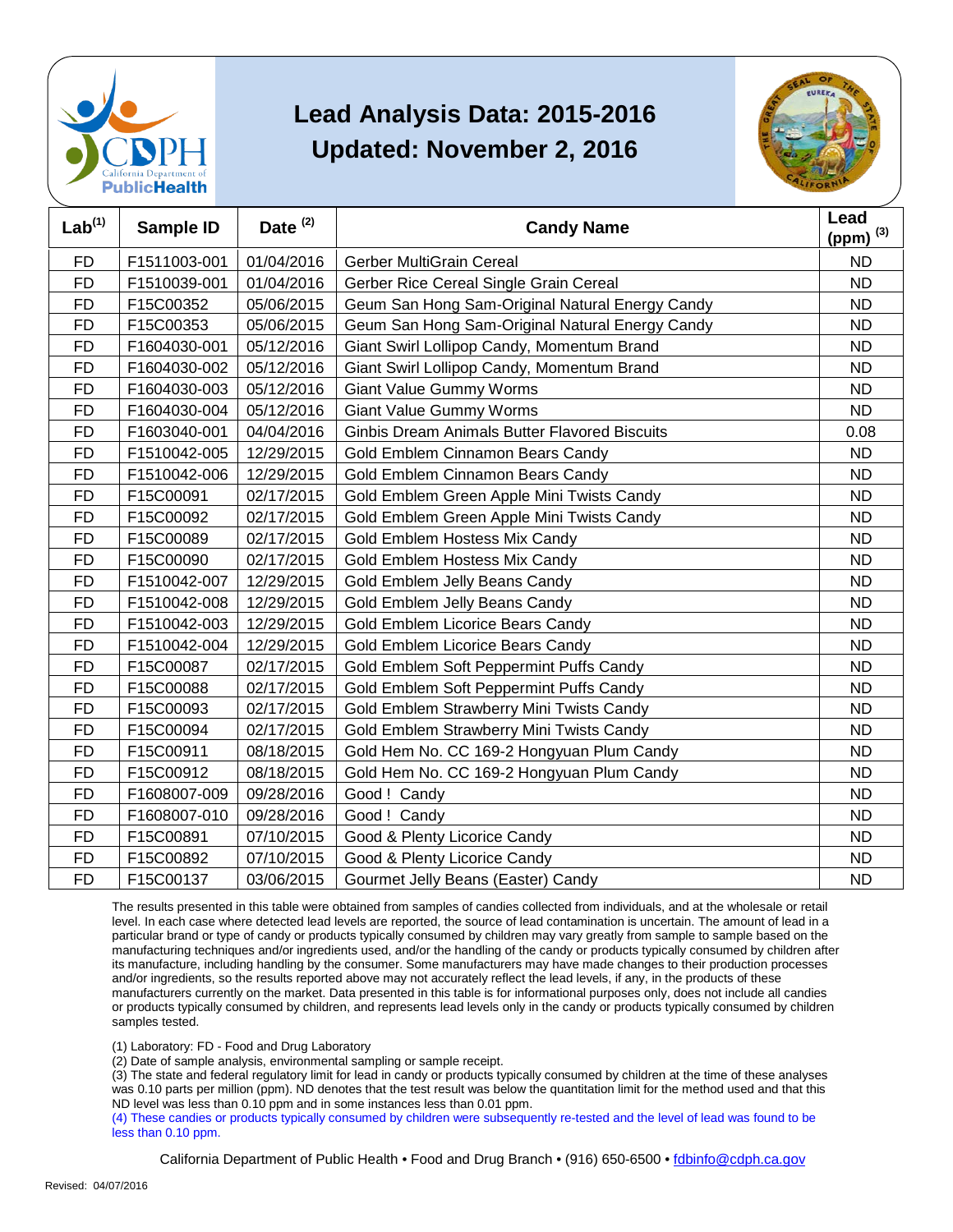



| Lab <sup>(1)</sup> | <b>Sample ID</b> | Date <sup>(2)</sup> | <b>Candy Name</b>                                    | Lead<br>(ppm) $(3)$ |
|--------------------|------------------|---------------------|------------------------------------------------------|---------------------|
| <b>FD</b>          | F15C00138        | 03/06/2015          | Gourmet Jelly Beans (Easter) Candy                   | <b>ND</b>           |
| <b>FD</b>          | F15C01192        | 08/20/2015          | Graffiti Taffy - A Different Flavor Every Time Candy | <b>ND</b>           |
| <b>FD</b>          | F15C01193        | 08/20/2015          | Graffiti Taffy - A Different Flavor Every Time Candy | <b>ND</b>           |
| <b>FD</b>          | F15C00259        | 04/15/2015          | Graffiti Taffy Candy                                 | <b>ND</b>           |
| <b>FD</b>          | F15C00260        | 04/15/2015          | <b>Graffiti Taffy Candy</b>                          | <b>ND</b>           |
| <b>FD</b>          | F1510030-003     | 01/04/2016          | <b>Grand Panettone MADI</b>                          | <b>ND</b>           |
| <b>FD</b>          | F15C00403        | 05/06/2015          | Grosvenor Momordica Fruit Flavor Candy               | <b>ND</b>           |
| <b>FD</b>          | F15C00404        | 05/06/2015          | Grosvenor Momordica Fruit Flavor Candy               | <b>ND</b>           |
| <b>FD</b>          | F15C00311        | 04/15/2015          | <b>Gummi Butterflies Candy</b>                       | <b>ND</b>           |
| <b>FD</b>          | F15C00312        | 04/15/2015          | <b>Gummi Butterflies Candy</b>                       | <b>ND</b>           |
| <b>FD</b>          | F15C01364        | 09/24/2015          | <b>Gummie Peach Rings</b>                            | <b>ND</b>           |
| <b>FD</b>          | F15C01365        | 09/24/2015          | <b>Gummie Peach Rings</b>                            | <b>ND</b>           |
| <b>FD</b>          | F1509039-009     | 11/25/2015          | <b>Gummy Body Parts</b>                              | <b>ND</b>           |
| FD                 | F1509039-010     | 11/25/2015          | <b>Gummy Body Parts</b>                              | <b>ND</b>           |
| <b>FD</b>          | F1509039-011     | 11/25/2015          | <b>Gummy Ears</b>                                    | <b>ND</b>           |
| <b>FD</b>          | F1509039-012     | 11/25/2015          | <b>Gummy Ears</b>                                    | <b>ND</b>           |
| <b>FD</b>          | F1601014-015     | 02/24/2016          | <b>Gummy Sharks Candy</b>                            | <b>ND</b>           |
| <b>FD</b>          | F1601014-016     | 02/24/2016          | <b>Gummy Sharks Candy</b>                            | <b>ND</b>           |
| <b>FD</b>          | F15C00195        | 04/02/2015          | <b>Gurley's Strawberry Twists</b>                    | <b>ND</b>           |
| <b>FD</b>          | F15C00196        | 04/02/2015          | <b>Gurley's Strawberry Twists</b>                    | <b>ND</b>           |
| <b>FD</b>          | F1510030-005     | 01/04/2016          | Haggen Brand Lemon Sandwich Cream Cookies            | <b>ND</b>           |
| <b>FD</b>          | F1510030-004     | 01/04/2016          | Haggen Brand Mini Twist Pretzels                     | <b>ND</b>           |
| <b>FD</b>          | F15C00766        | 07/02/2015          | Hakka Ame Ribon Hard Candy                           | <b>ND</b>           |
| <b>FD</b>          | F15C00767        | 07/02/2015          | Hakka Ame Ribon Hard Candy                           | <b>ND</b>           |
| <b>FD</b>          | F15C00185        | 03/24/2015          | Haribo Dinosaurs Gummi Candy                         | <b>ND</b>           |
| <b>FD</b>          | F15C00186        | 03/24/2015          | Haribo Dinosaurs Gummi Candy                         | <b>ND</b>           |
| <b>FD</b>          | F15C00389        | 04/21/2015          | Haribo Frogs Gummi Candy                             | <b>ND</b>           |
| <b>FD</b>          | F15C00390        | 04/21/2015          | Haribo Frogs Gummi Candy                             | <b>ND</b>           |
| <b>FD</b>          | F15C00563        | 06/03/2015          | Haribo Raspberry Gummy Candy                         | <b>ND</b>           |
| <b>FD</b>          | F15C00564        | 06/03/2015          | Haribo Raspberry Gummy Candy                         | <b>ND</b>           |

 The results presented in this table were obtained from samples of candies collected from individuals, and at the wholesale or retail level. In each case where detected lead levels are reported, the source of lead contamination is uncertain. The amount of lead in a particular brand or type of candy or products typically consumed by children may vary greatly from sample to sample based on the manufacturing techniques and/or ingredients used, and/or the handling of the candy or products typically consumed by children after and/or ingredients, so the results reported above may not accurately reflect the lead levels, if any, in the products of these or products typically consumed by children, and represents lead levels only in the candy or products typically consumed by children its manufacture, including handling by the consumer. Some manufacturers may have made changes to their production processes manufacturers currently on the market. Data presented in this table is for informational purposes only, does not include all candies samples tested.

(1) Laboratory: FD - Food and Drug Laboratory

(2) Date of sample analysis, environmental sampling or sample receipt.

 (3) The state and federal regulatory limit for lead in candy or products typically consumed by children at the time of these analyses ND level was less than 0.10 ppm and in some instances less than 0.01 ppm. was 0.10 parts per million (ppm). ND denotes that the test result was below the quantitation limit for the method used and that this

 (4) These candies or products typically consumed by children were subsequently re-tested and the level of lead was found to be less than 0.10 ppm.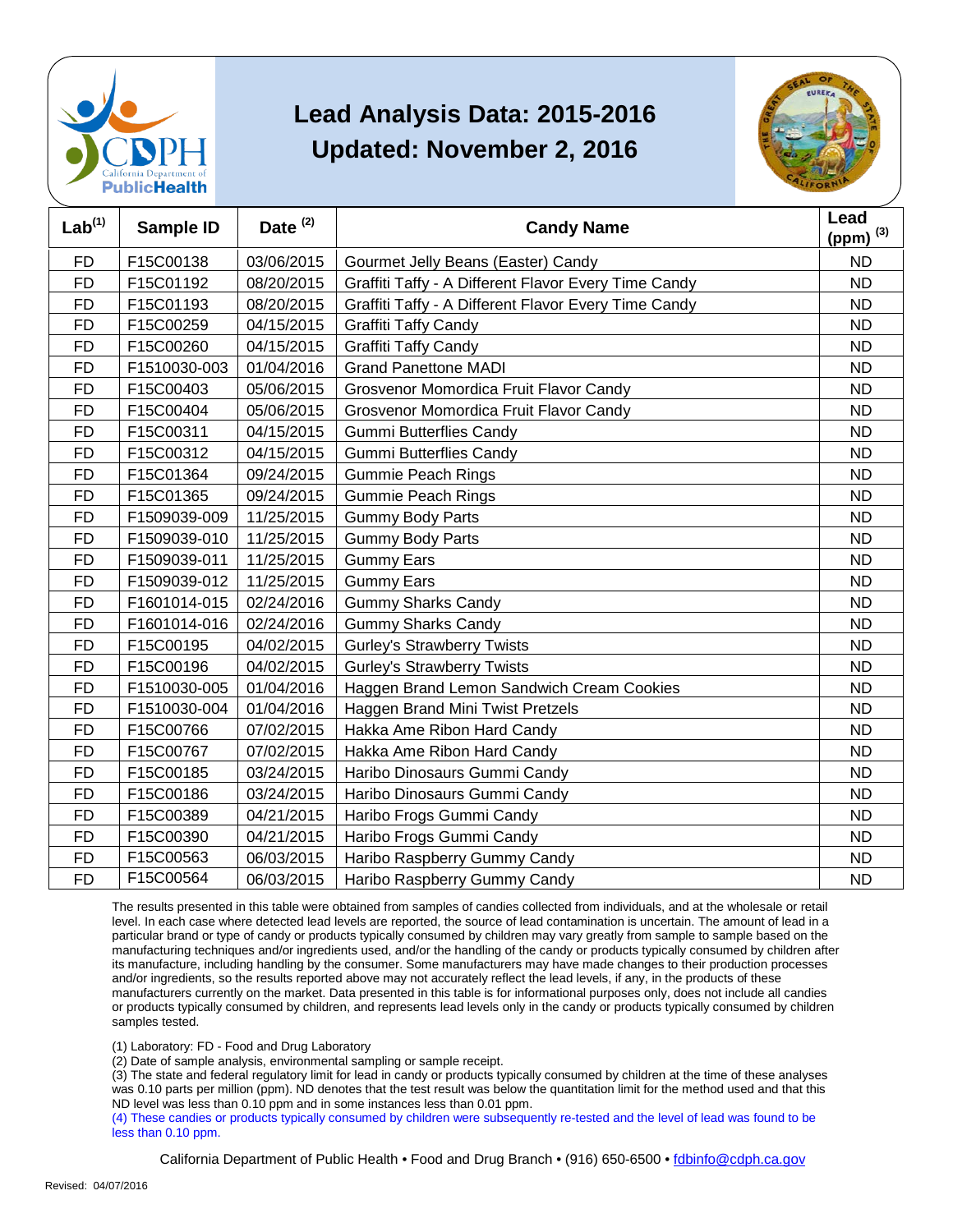



| Lab <sup>(1)</sup> | <b>Sample ID</b> | Date <sup>(2)</sup> | <b>Candy Name</b>                                      | Lead<br>(ppm) $^{(3)}$ |
|--------------------|------------------|---------------------|--------------------------------------------------------|------------------------|
| <b>FD</b>          | F15C00173        | 03/17/2015          | Haribo Twin Cherries Gummi Candy                       | <b>ND</b>              |
| <b>FD</b>          | F15C00174        | 03/17/2015          | Haribo Twin Cherries Gummi Candy                       | <b>ND</b>              |
| <b>FD</b>          | F1602004-005     | 02/24/2016          | <b>Haw Flakes</b>                                      | 0.07                   |
| <b>FD</b>          | F15C01332        | 09/24/2015          | Hello Kitty Cotton Candy Pink Vanilla & Blue Raspberry | <b>ND</b>              |
| <b>FD</b>          | F15C01333        | 09/24/2015          | Hello Kitty Cotton Candy Pink Vanilla & Blue Raspberry | <b>ND</b>              |
| <b>FD</b>          | F1604031-005     | 05/12/2016          | Hello Kitty Gummi Treats Candy                         | <b>ND</b>              |
| FD                 | F1604031-006     | 05/12/2016          | Hello Kitty Gummi Treats Candy                         | <b>ND</b>              |
| <b>FD</b>          | F15C01216        | 08/20/2015          | Hi Chew Green Apple Candy                              | <b>ND</b>              |
| <b>FD</b>          | F15C01217        | 08/20/2015          | Hi Chew Green Apple Candy                              | <b>ND</b>              |
| <b>FD</b>          | F15C01218        | 08/20/2015          | Hi Chew Mango Candy                                    | <b>ND</b>              |
| <b>FD</b>          | F15C01219        | 08/20/2015          | Hi Chew Mango Candy                                    | <b>ND</b>              |
| <b>FD</b>          | F15C00151        | 03/06/2015          | <b>Hi-Chew Strawberry Candy</b>                        | <b>ND</b>              |
| <b>FD</b>          | F15C00152        | 03/06/2015          | Hi-Chew Strawberry Candy                               | <b>ND</b>              |
| FD                 | F15C00454        | 06/09/2015          | Homark High Quality Durian Candy                       | <b>ND</b>              |
| <b>FD</b>          | F15C00455        | 06/09/2015          | Homark High Quality Durian Candy                       | <b>ND</b>              |
| <b>FD</b>          | F15C00472        | 05/21/2015          | Honey Jujube, Zhanhua Kingman Food Co.                 | <b>ND</b>              |
| <b>FD</b>          | F15C00473        | 05/21/2015          | Honey Jujube, Zhanhua Kingman Food Co.                 | <b>ND</b>              |
| <b>FD</b>          | F1602004-006     | 02/24/2016          | Hong Mao Fruit Jelly Candy                             | <b>ND</b>              |
| <b>FD</b>          | F15C00460        | 06/09/2015          | Hongyuan Guava Candy                                   | <b>ND</b>              |
| FD                 | F15C00461        | 06/09/2015          | Hongyuan Guava Candy                                   | <b>ND</b>              |
| <b>FD</b>          | F1601029-003     | 02/08/2016          | <b>Hot-Kid Ball Cake Cookies</b>                       | <b>ND</b>              |
| <b>FD</b>          | F1602004-004     | 02/24/2016          | Hsin Tung Yang Sweet Potato with Brown Sugar           | <b>ND</b>              |
| <b>FD</b>          | F1602046-001     | 03/07/2016          | HTB Spice Bun                                          | <b>ND</b>              |
| <b>FD</b>          | F1602004-001     | 02/24/2016          | Hup Seng Cream Crackers                                | <b>ND</b>              |
| <b>FD</b>          | F15C01198        | 08/20/2015          | I-MEI - Rich Flavor Chew Candy                         | <b>ND</b>              |
| FD                 | F15C01199        | 08/20/2015          | I-MEI - Rich Flavor Chew Candy                         | ND                     |
| <b>FD</b>          | F1510019-005     | 02/08/2016          | I-MEI Chewy 'I Love Strawberry!!' Candy                | <b>ND</b>              |
| <b>FD</b>          | F1510019-006     | 02/08/2016          | I-MEI Chewy 'I Love Strawberry!!' Candy                | <b>ND</b>              |
| <b>FD</b>          | F15C00565        | 06/03/2015          | <b>Imperial Rock Candy</b>                             | <b>ND</b>              |
| <b>FD</b>          | F15C00566        | 06/03/2015          | <b>Imperial Rock Candy</b>                             | <b>ND</b>              |

 The results presented in this table were obtained from samples of candies collected from individuals, and at the wholesale or retail level. In each case where detected lead levels are reported, the source of lead contamination is uncertain. The amount of lead in a particular brand or type of candy or products typically consumed by children may vary greatly from sample to sample based on the manufacturing techniques and/or ingredients used, and/or the handling of the candy or products typically consumed by children after and/or ingredients, so the results reported above may not accurately reflect the lead levels, if any, in the products of these or products typically consumed by children, and represents lead levels only in the candy or products typically consumed by children its manufacture, including handling by the consumer. Some manufacturers may have made changes to their production processes manufacturers currently on the market. Data presented in this table is for informational purposes only, does not include all candies samples tested.

(1) Laboratory: FD - Food and Drug Laboratory

(2) Date of sample analysis, environmental sampling or sample receipt.

 (3) The state and federal regulatory limit for lead in candy or products typically consumed by children at the time of these analyses ND level was less than 0.10 ppm and in some instances less than 0.01 ppm. was 0.10 parts per million (ppm). ND denotes that the test result was below the quantitation limit for the method used and that this

 (4) These candies or products typically consumed by children were subsequently re-tested and the level of lead was found to be less than 0.10 ppm.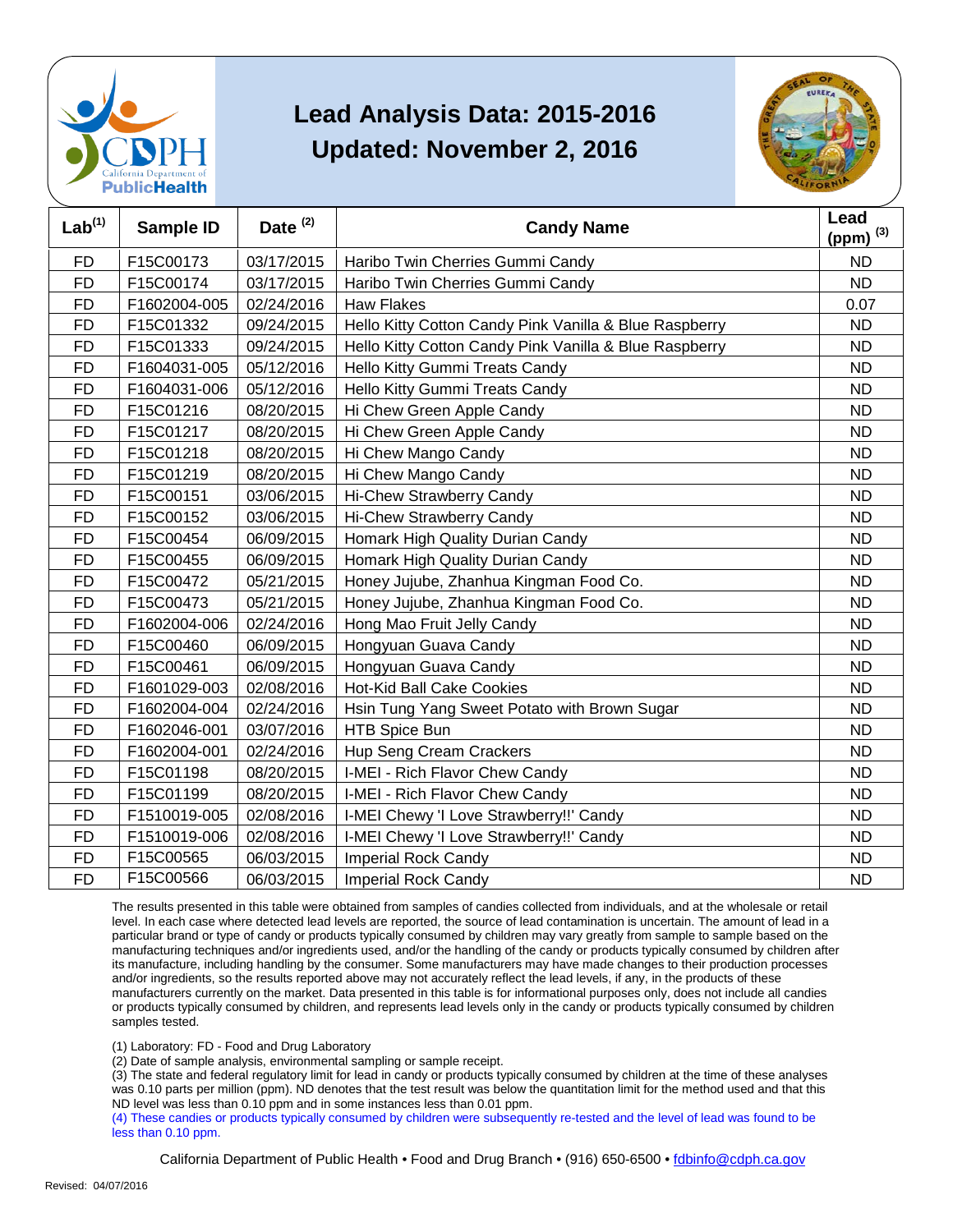



| Lab <sup>(1)</sup> | Sample ID    | Date <sup>(2)</sup> | <b>Candy Name</b>                                             | Lead<br>(ppm) $^{(3)}$ |
|--------------------|--------------|---------------------|---------------------------------------------------------------|------------------------|
| <b>FD</b>          | F15C00213    | 04/02/2015          | Indy Cerillos Paleta de Dulce Acidita y Picosita Sabor Sandia | <b>ND</b>              |
| <b>FD</b>          | F15C00214    | 04/03/2015          | Indy Cerillos Paleta de Dulce Acidita y Picosita Sabor Sandia | <b>ND</b>              |
| <b>FD</b>          | F15C00119    | 03/06/2015          | Indy Cerillos Spicy and Sour Watermelon Flavor Candy          | <b>ND</b>              |
| <b>FD</b>          | F15C00120    | 03/06/2015          | Indy Cerillos Spicy and Sour Watermelon Flavor Candy          | <b>ND</b>              |
| <b>FD</b>          | F15C00427    | 05/08/2015          | Jack 'n Jill Maxx Dalandan Orange Menthol Candy               | <b>ND</b>              |
| <b>FD</b>          | F15C00428    | 05/08/2015          | Jack 'n Jill Maxx Dalandan Orange Menthol Candy               | <b>ND</b>              |
| <b>FD</b>          | F1603041-001 | 04/06/2016          | Jack 'n Jill Star Fruit-Flavored Chewy Candy                  | <b>ND</b>              |
| <b>FD</b>          | F1603041-002 | 04/06/2016          | Jack 'n Jill Star Fruit-Flavored Chewy Candy                  | <b>ND</b>              |
| <b>FD</b>          | F1603041-003 | 04/06/2016          | Jack 'n Jill Star Pops Assorted Fruit Flavored Lollipops      | <b>ND</b>              |
| <b>FD</b>          | F1603041-004 | 04/06/2016          | Jack 'n Jill Star Pops Assorted Fruit Flavored Lollipops      | <b>ND</b>              |
| <b>FD</b>          | F15C00275    | 04/15/2015          | Jack 'n Jill Star Pops Fruit Candy                            | <b>ND</b>              |
| <b>FD</b>          | F15C00276    | 04/15/2015          | Jack 'n Jill Star Pops Fruit Candy                            | <b>ND</b>              |
| <b>FD</b>          | F1510019-013 | 02/08/2016          | Jack 'n Jill X.O. Classics Butter Caramel Candy               | <b>ND</b>              |
| <b>FD</b>          | F1510019-014 | 02/08/2016          | Jack 'n Jill X.O. Classics Butter Caramel Candy               | <b>ND</b>              |
| <b>FD</b>          | F15C00295    | 04/15/2015          | Jelly Belly Disney Enchanted Mix Sparkling Jelly Beans        | <b>ND</b>              |
| <b>FD</b>          | F15C00296    | 04/15/2015          | Jelly Belly Disney Enchanted Mix Sparkling Jelly Beans        | <b>ND</b>              |
| <b>FD</b>          | F15C01081    | 08/20/2015          | Jeun Dessert Korean (KKAEMAT BAKHA) Candy                     | <b>ND</b>              |
| <b>FD</b>          | F15C01082    | 08/20/2015          | Jeun Dessert Korean (KKAEMAT BAKHA) Candy                     | <b>ND</b>              |
| <b>FD</b>          | F1601027-003 | 03/23/2016          | JHC Tamarind Sweet & Sour with Chili Candy                    | <b>ND</b>              |
| <b>FD</b>          | F1601027-004 | 03/23/2016          | JHC Tamarind Sweet & Sour with Chili Candy                    | <b>ND</b>              |
| <b>FD</b>          | F15C00456    | 06/09/2015          | <b>JHL Tamarind Sweet &amp; Sour Candy</b>                    | <b>ND</b>              |
| <b>FD</b>          | F15C00457    | 06/09/2015          | <b>JHL Tamarind Sweet &amp; Sour Candy</b>                    | <b>ND</b>              |
| <b>FD</b>          | F15C00458    | 06/09/2015          | JHL Tamarind Sweet & Sour Candy with Chili                    | <b>ND</b>              |
| <b>FD</b>          | F15C00459    | 06/09/2015          | JHL Tamarind Sweet & Sour Candy with Chili                    | <b>ND</b>              |
| <b>FD</b>          | F15C00901    | 08/18/2015          | Jolly Rancher Bites Watermelon and Green Apple Candy          | <b>ND</b>              |
| <b>FD</b>          | F15C00902    | 08/18/2015          | Jolly Rancher Bites Watermelon and Green Apple Candy          | <b>ND</b>              |
| <b>FD</b>          | F15C01478    | 09/25/2015          | Jovy Bomba Rinda Tamarind Flavor with Chili Candy             | <b>ND</b>              |
| <b>FD</b>          | F15C01479    | 09/25/2015          | Jovy Bomba Rinda Tamarind Flavor with Chili Candy             | <b>ND</b>              |
| <b>FD</b>          | F15C01360    | 09/24/2015          | Jovy Brand Enchilokas Mango Candy                             | <b>ND</b>              |
| <b>FD</b>          | F15C01361    | 09/24/2015          | Jovy Brand Enchilokas Mango Candy                             | <b>ND</b>              |

 The results presented in this table were obtained from samples of candies collected from individuals, and at the wholesale or retail level. In each case where detected lead levels are reported, the source of lead contamination is uncertain. The amount of lead in a particular brand or type of candy or products typically consumed by children may vary greatly from sample to sample based on the manufacturing techniques and/or ingredients used, and/or the handling of the candy or products typically consumed by children after and/or ingredients, so the results reported above may not accurately reflect the lead levels, if any, in the products of these or products typically consumed by children, and represents lead levels only in the candy or products typically consumed by children its manufacture, including handling by the consumer. Some manufacturers may have made changes to their production processes manufacturers currently on the market. Data presented in this table is for informational purposes only, does not include all candies samples tested.

(1) Laboratory: FD - Food and Drug Laboratory

(2) Date of sample analysis, environmental sampling or sample receipt.

 (3) The state and federal regulatory limit for lead in candy or products typically consumed by children at the time of these analyses ND level was less than 0.10 ppm and in some instances less than 0.01 ppm. was 0.10 parts per million (ppm). ND denotes that the test result was below the quantitation limit for the method used and that this

 (4) These candies or products typically consumed by children were subsequently re-tested and the level of lead was found to be less than 0.10 ppm.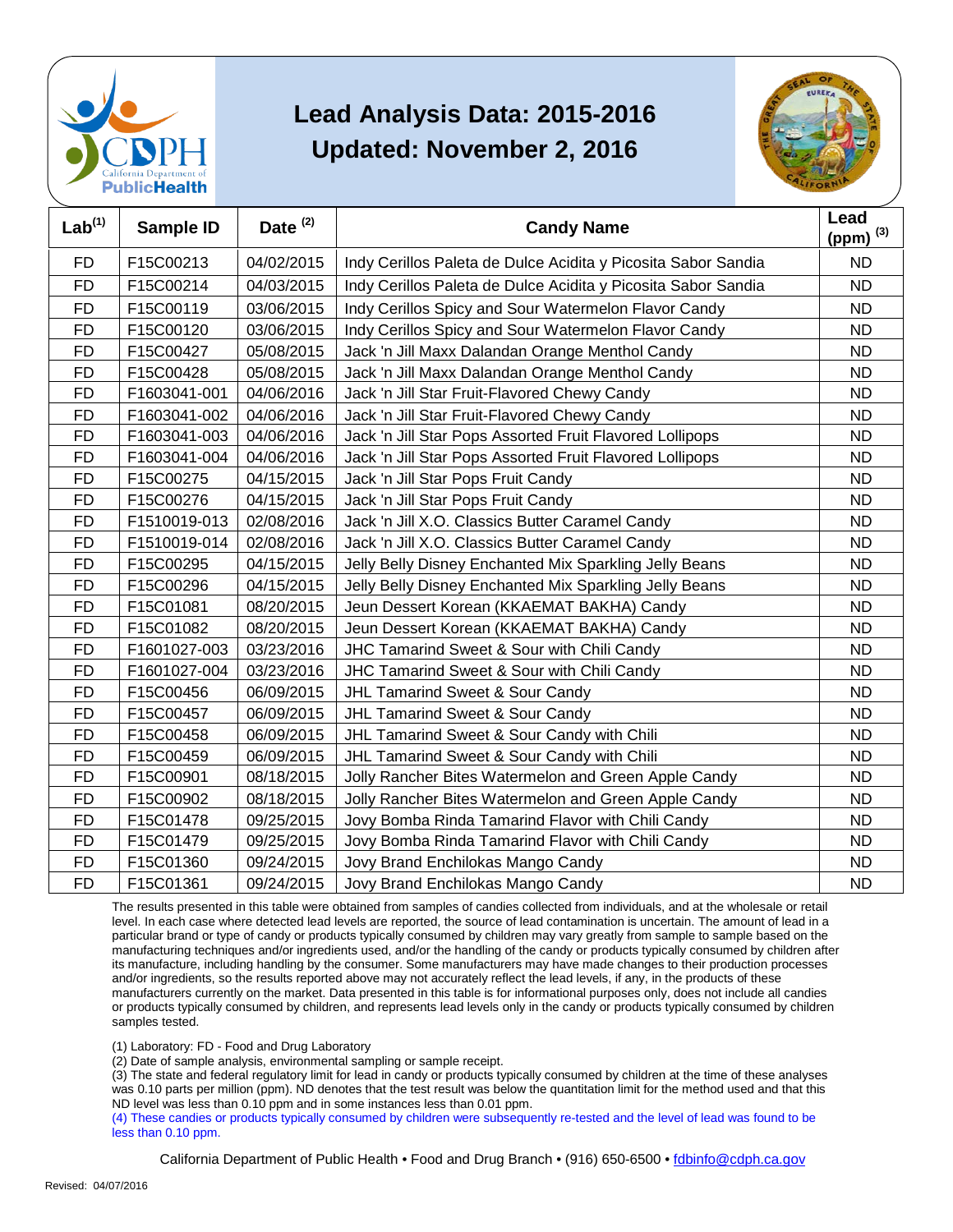



| Lab <sup>(1)</sup> | <b>Sample ID</b> | Date $(2)$ | <b>Candy Name</b>                                      | Lead<br>(ppm) $^{(3)}$ |
|--------------------|------------------|------------|--------------------------------------------------------|------------------------|
| <b>FD</b>          | F15C00536        | 05/21/2015 | Jovy Chili Rokas Revolcadas Watermelon Candy           | <b>ND</b>              |
| <b>FD</b>          | F15C00537        | 05/21/2015 | Jovy Chili Rokas Revolcadas Watermelon Candy           | <b>ND</b>              |
| <b>FD</b>          | F15C00407        | 05/06/2015 | Jovy Chili Rokas Tamarind Candy                        | <b>ND</b>              |
| <b>FD</b>          | F15C00408        | 05/06/2015 | Jovy Chili Rokas Tamarind Candy                        | <b>ND</b>              |
| <b>FD</b>          | F15C00732        | 06/22/2015 | Jovy Chupicosa Mango Candy                             | <b>ND</b>              |
| <b>FD</b>          | F15C00733        | 06/22/2015 | Jovy Chupicosa Mango Candy                             | <b>ND</b>              |
| <b>FD</b>          | F15C01330        | 09/24/2015 | Jovy Enchilokas Tamarind & Chili Covered Gummy Candy   | <b>ND</b>              |
| <b>FD</b>          | F15C01331        | 09/24/2015 | Jovy Enchilokas Tamarind & Chili Covered Gummy Candy   | <b>ND</b>              |
| <b>FD</b>          | F15C00109        | 02/24/2015 | Jovy Mango Revolcado Candy                             | <b>ND</b>              |
| <b>FD</b>          | F15C00110        | 02/24/2015 | Jovy Mango Revolcado Candy                             | <b>ND</b>              |
| <b>FD</b>          | F15C01468        | 09/25/2015 | Jovy Mango Revolcado Chili Covered Lollipop Candy      | <b>ND</b>              |
| <b>FD</b>          | F15C01469        | 09/25/2015 | Jovy Mango Revolcado Chili Covered Lollipop Candy      | <b>ND</b>              |
| <b>FD</b>          | F15C00111        | 03/06/2015 | Jovy Pika Slice Watermelon Flavor Candy                | <b>ND</b>              |
| <b>FD</b>          | F15C00112        | 03/06/2015 | Jovy Pika Slice Watermelon Flavor Candy                | <b>ND</b>              |
| <b>FD</b>          | F15C01418        | 10/02/2015 | Jovy Revolcaditas Candy - Chile Mango with Soft Center | <b>ND</b>              |
| <b>FD</b>          | F15C01419        | 10/02/2015 | Jovy Revolcaditas Candy - Chile Mango with Soft Center | <b>ND</b>              |
| FD                 | F15C00271        | 04/27/2015 | Jovy Revolcaditas with Chili Candy                     | <b>ND</b>              |
| <b>FD</b>          | F15C00272        | 04/27/2015 | Jovy Revolcaditas with Chili Candy                     | <b>ND</b>              |
| <b>FD</b>          | F15C00907        | 08/18/2015 | Jovy Tamaros Tamarind Flavor with Chili Candy          | <b>ND</b>              |
| <b>FD</b>          | F15C00908        | 08/18/2015 | Jovy Tamaros Tamarind Flavor with Chili Candy          | <b>ND</b>              |
| <b>FD</b>          | F15C00534        | 05/21/2015 | Jovy Tamros Tamarind Flavor with Chili Candy           | <b>ND</b>              |
| <b>FD</b>          | F15C00535        | 05/21/2015 | Jovy Tamros Tamarind Flavor with Chili Candy           | <b>ND</b>              |
| <b>FD</b>          | F1512036-006     | 02/08/2016 | Jumex Peach Nectar from Concentrate                    | <b>ND</b>              |
| <b>FD</b>          | F15C00063        | 02/17/2015 | Jungle Strings Licorice Strings Mixed Fruit Candy      | <b>ND</b>              |
| <b>FD</b>          | F15C00064        | 02/17/2015 | Jungle Strings Licorice Strings Mixed Fruit Candy      | <b>ND</b>              |
| FD                 | F1603040-003     | 04/04/2016 | Junior Stik-O Strawberry Wafer Stick                   | <b>ND</b>              |
| <b>FD</b>          | F1603024-003     | 03/28/2016 | Just Born Jelly Beans Licorice Flavored Candy          | <b>ND</b>              |
| <b>FD</b>          | F1603024-004     | 03/28/2016 | Just Born Jelly Beans Licorice Flavored Candy          | <b>ND</b>              |
| <b>FD</b>          | F15C00760        | 06/25/2015 | Kanro Non Sugar Coffee Cha Kan Candy                   | <b>ND</b>              |
| <b>FD</b>          | F15C00761        | 06/25/2015 | Kanro Non Sugar Coffee Cha Kan Candy                   | <b>ND</b>              |

 The results presented in this table were obtained from samples of candies collected from individuals, and at the wholesale or retail level. In each case where detected lead levels are reported, the source of lead contamination is uncertain. The amount of lead in a particular brand or type of candy or products typically consumed by children may vary greatly from sample to sample based on the manufacturing techniques and/or ingredients used, and/or the handling of the candy or products typically consumed by children after and/or ingredients, so the results reported above may not accurately reflect the lead levels, if any, in the products of these or products typically consumed by children, and represents lead levels only in the candy or products typically consumed by children its manufacture, including handling by the consumer. Some manufacturers may have made changes to their production processes manufacturers currently on the market. Data presented in this table is for informational purposes only, does not include all candies samples tested.

(1) Laboratory: FD - Food and Drug Laboratory

(2) Date of sample analysis, environmental sampling or sample receipt.

 (3) The state and federal regulatory limit for lead in candy or products typically consumed by children at the time of these analyses ND level was less than 0.10 ppm and in some instances less than 0.01 ppm. was 0.10 parts per million (ppm). ND denotes that the test result was below the quantitation limit for the method used and that this

 (4) These candies or products typically consumed by children were subsequently re-tested and the level of lead was found to be less than 0.10 ppm.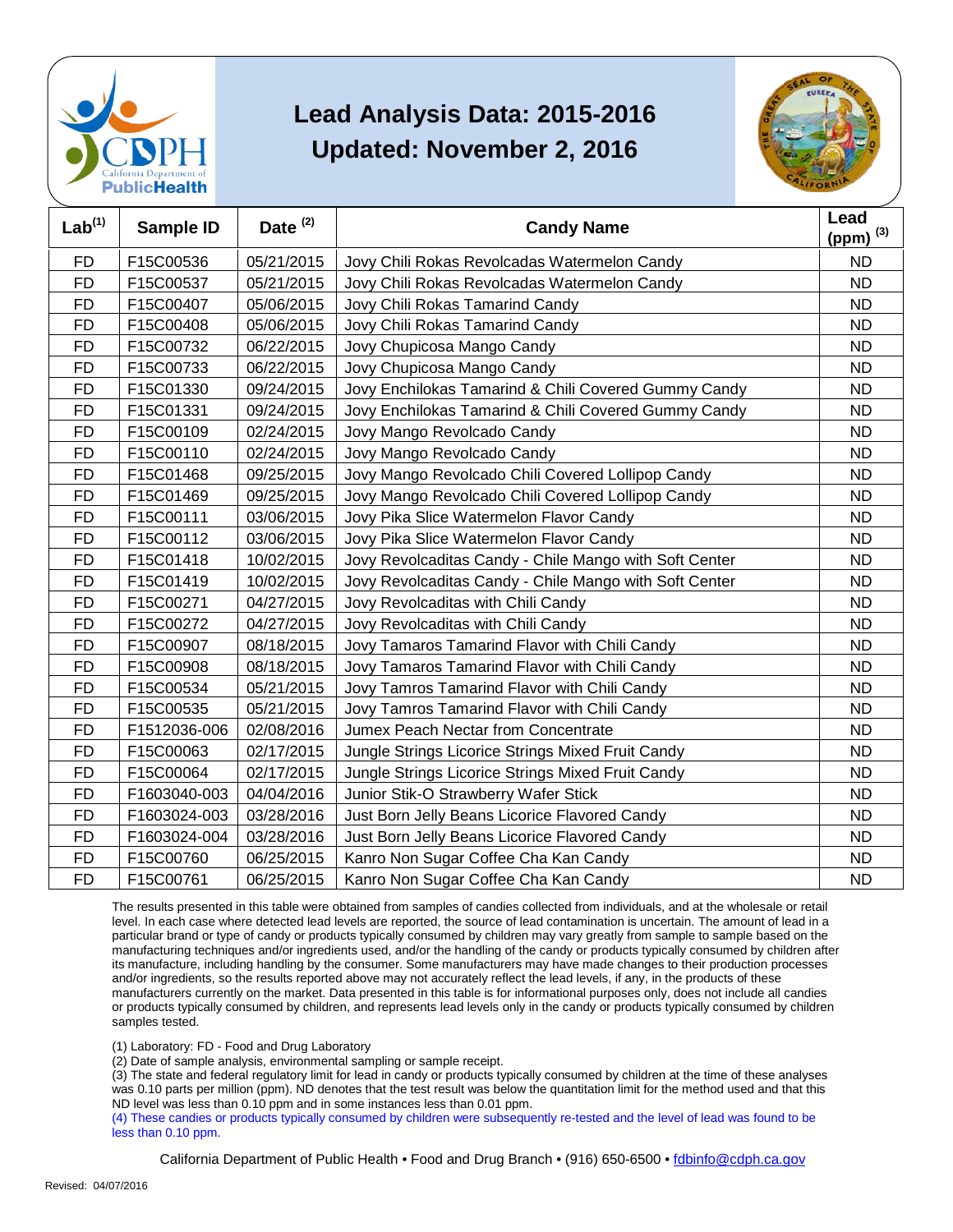



| Lab <sup>(1)</sup> | <b>Sample ID</b> | Date $(2)$ | <b>Candy Name</b>                                       | Lead<br>(ppm) $^{(3)}$ |
|--------------------|------------------|------------|---------------------------------------------------------|------------------------|
| <b>FD</b>          | F15C00768        | 07/02/2015 | Kanten Ichigo Jelly Kinjo Candy                         | <b>ND</b>              |
| <b>FD</b>          | F15C00769        | 07/02/2015 | Kanten Ichigo Jelly Kinjo Candy                         | <b>ND</b>              |
| <b>FD</b>          | F15C01404        | 10/02/2015 | Karla Vasito Tamarind y Guayaba Dulce Suave Sabor       | <b>ND</b>              |
| <b>FD</b>          | F15C01405        | 10/02/2015 | Karla Vasito Tamarind y Guayaba Dulce Suave Sabor       | <b>ND</b>              |
| FD                 | F1601027-017     | 03/23/2016 | Kasugai Nodoni Sukkiri Candy                            | ND                     |
| <b>FD</b>          | F1601027-018     | 03/23/2016 | Kasugai Nodoni Sukkiri Candy                            | <b>ND</b>              |
| <b>FD</b>          | F1602057-002     | 03/07/2016 | Kellogg's Froot Loops                                   | <b>ND</b>              |
| <b>FD</b>          | F1602057-001     | 03/07/2016 | Kellogg's Frosted Flakes                                | <b>ND</b>              |
| <b>FD</b>          | F15C01089        | 08/20/2015 | Keo Me Cam Thao Tamarid Candy                           | <b>ND</b>              |
| <b>FD</b>          | F15C01090        | 08/20/2015 | Keo Me Cam Thao Tamarid Candy                           | <b>ND</b>              |
| FD                 | F1604032-005     | 05/17/2016 | Kids Classics Peanuts by Schulz Fruit Snacks Candy      | <b>ND</b>              |
| <b>FD</b>          | F1604032-006     | 05/17/2016 | Kids Classics Peanuts by Schulz Fruit Snacks Candy      | <b>ND</b>              |
| <b>FD</b>          | F15C00049        | 02/06/2015 | King Leo Giant Sticks Peppermint Candy                  | <b>ND</b>              |
| FD                 | F15C00050        | 02/06/2015 | King Leo Giant Sticks Peppermint Candy                  | ND                     |
| <b>FD</b>          | F15C00549        | 06/03/2015 | Koffie Rademaker Hopjes Deenigeechte, Coffee Bonbons    | <b>ND</b>              |
| <b>FD</b>          | F15C00550        | 06/03/2015 | Koffie Rademaker Hopjes Deenigeechte, Coffee Bonbons    | <b>ND</b>              |
| <b>FD</b>          | F15C00915        | 08/18/2015 | Kookabura Liquorice Authentic Australian Licorice Candy | <b>ND</b>              |
| <b>FD</b>          | F15C00916        | 08/18/2015 | Kookabura Liquorice Authentic Australian Licorice Candy | <b>ND</b>              |
| <b>FD</b>          | F1601013-005     | 02/08/2016 | Kool-Aid Drink Mix Tropical Punch Flavor                | <b>ND</b>              |
| <b>FD</b>          | F15C00448        | 05/08/2015 | Kopiko Cappuccino Coffee Candy                          | <b>ND</b>              |
| <b>FD</b>          | F15C00449        | 05/08/2015 | Kopiko Cappuccino Coffee Candy                          | <b>ND</b>              |
| <b>FD</b>          | F15C00520        | 05/21/2015 | Kopiko Cappucino Candy                                  | <b>ND</b>              |
| <b>FD</b>          | F15C00521        | 05/21/2015 | Kopiko Cappucino Candy                                  | ND                     |
| <b>FD</b>          | F1602004-002     | 02/24/2016 | Korean Cookies, Imported by Pacific Food Company        | <b>ND</b>              |
| <b>FD</b>          | F15C00105        | 02/24/2015 | Korean Redginseng Jelly Candy                           | <b>ND</b>              |
| <b>FD</b>          | F15C00106        | 02/24/2015 | Korean Redginseng Jelly Candy                           | <b>ND</b>              |
| <b>FD</b>          | F1601027-009     | 03/23/2016 | KoriNoHana Premium Coconut Candy                        | <b>ND</b>              |
| <b>FD</b>          | F1601027-010     | 03/23/2016 | KoriNoHana Premium Coconut Candy                        | <b>ND</b>              |
| FD                 | F15C00247        | 04/15/2015 | Kotashima Fruits Gummy Candy                            | ND                     |
| <b>FD</b>          | F15C00248        | 04/15/2015 | Kotashima Fruits Gummy Candy                            | <b>ND</b>              |

 The results presented in this table were obtained from samples of candies collected from individuals, and at the wholesale or retail level. In each case where detected lead levels are reported, the source of lead contamination is uncertain. The amount of lead in a particular brand or type of candy or products typically consumed by children may vary greatly from sample to sample based on the manufacturing techniques and/or ingredients used, and/or the handling of the candy or products typically consumed by children after and/or ingredients, so the results reported above may not accurately reflect the lead levels, if any, in the products of these or products typically consumed by children, and represents lead levels only in the candy or products typically consumed by children its manufacture, including handling by the consumer. Some manufacturers may have made changes to their production processes manufacturers currently on the market. Data presented in this table is for informational purposes only, does not include all candies samples tested.

(1) Laboratory: FD - Food and Drug Laboratory

(2) Date of sample analysis, environmental sampling or sample receipt.

 (3) The state and federal regulatory limit for lead in candy or products typically consumed by children at the time of these analyses ND level was less than 0.10 ppm and in some instances less than 0.01 ppm. was 0.10 parts per million (ppm). ND denotes that the test result was below the quantitation limit for the method used and that this

 (4) These candies or products typically consumed by children were subsequently re-tested and the level of lead was found to be less than 0.10 ppm.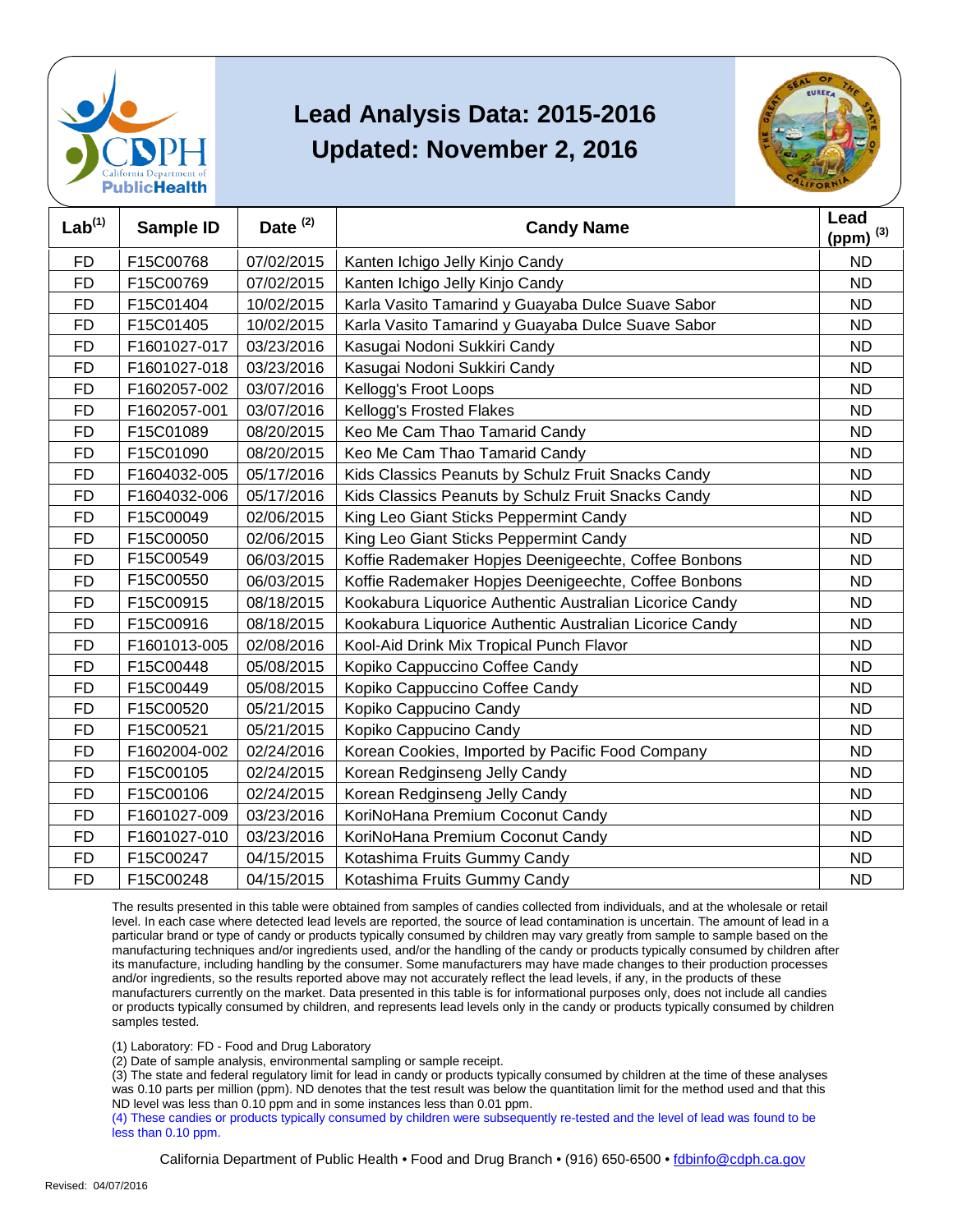



| Lab <sup>(1)</sup> | Sample ID    | Date <sup>(2)</sup> | <b>Candy Name</b>                                        | Lead<br>(ppm) $^{(3)}$ |
|--------------------|--------------|---------------------|----------------------------------------------------------|------------------------|
| <b>FD</b>          | F15C00899    | 08/18/2015          | Kroger JuJu Fish-Naturally & Artificially Flavored Candy | <b>ND</b>              |
| <b>FD</b>          | F15C00900    | 08/18/2015          | Kroger JuJu Fish-Naturally & Artificially Flavored Candy | <b>ND</b>              |
| <b>FD</b>          | F15C01211    | 08/20/2015          | Kroger Orange Slices Candy                               | <b>ND</b>              |
| <b>FD</b>          | F15C01212    | 08/20/2015          | Kroger Orange Slices Candy                               | <b>ND</b>              |
| <b>FD</b>          | F15C00903    | 08/18/2015          | Kroger Sour Neon Worms Fruit Gummy Candy                 | <b>ND</b>              |
| <b>FD</b>          | F15C00904    | 08/18/2015          | Kroger Sour Neon Worms Fruit Gummy Candy                 | <b>ND</b>              |
| <b>FD</b>          | F1510018-001 | 01/04/2016          | KSK Boy Bawang Cornick Garlic Flavor                     | <b>ND</b>              |
| <b>FD</b>          | F1607024-003 | 08/26/2016          | K-Town Keloni Cream Crackers                             | <b>ND</b>              |
| <b>FD</b>          | F1604018-003 | 04/21/2016          | La Moderna Animalitos Cookies                            | <b>ND</b>              |
| <b>FD</b>          | F1601029-005 | 02/08/2016          | La Moderna Malavisco Marshmallow Cookies                 | <b>ND</b>              |
| <b>FD</b>          | F15C00167    | 03/17/2015          | La Vaquita Candy                                         | <b>ND</b>              |
| <b>FD</b>          | F15C00168    | 03/17/2015          | La Vaquita Candy                                         | <b>ND</b>              |
| <b>FD</b>          | F1510005-001 | 11/25/2015          | La Vaquita Caramel Chew Lollipops Candy                  | <b>ND</b>              |
| <b>FD</b>          | F1510005-002 | 11/25/2015          | La Vaquita Caramel Chew Lollipops Candy                  | <b>ND</b>              |
| <b>FD</b>          | F1512038-001 | 02/24/2016          | La Vaquita Milk Caramel Lollipop Candy                   | <b>ND</b>              |
| <b>FD</b>          | F1512038-002 | 02/24/2016          | La Vaquita Milk Caramel Lollipop Candy                   | <b>ND</b>              |
| <b>FD</b>          | F15C00117    | 03/06/2015          | La Vaquita Paleton de Cajeta Candy                       | <b>ND</b>              |
| <b>FD</b>          | F15C00118    | 03/06/2015          | La Vaquita Paleton de Cajeta Candy                       | <b>ND</b>              |
| <b>FD</b>          | F1510031-003 | 02/08/2016          | La Zomorana Alfajor Macaroon Coconut Candy               | <b>ND</b>              |
| <b>FD</b>          | F1510031-004 | 02/08/2016          | La Zomorana Alfajor Macaroon Coconut Candy               | <b>ND</b>              |
| <b>FD</b>          | F1510031-005 | 02/08/2016          | La Zomorana Jamoncillo Milk Fudge Candy                  | <b>ND</b>              |
| <b>FD</b>          | F1510031-006 | 02/08/2016          | La Zomorana Jamoncillo Milk Fudge Candy                  | <b>ND</b>              |
| <b>FD</b>          | F1510031-001 | 02/08/2016          | La Zomorana Martillo Spiced Tamarind Candy               | <b>ND</b>              |
| <b>FD</b>          | F1510031-002 | 02/08/2016          | La Zomorana Martillo Spiced Tamarind Candy               | <b>ND</b>              |
| <b>FD</b>          | F1511053-003 | 12/31/2015          | Lance Toast Chee Cracker Sandwiches                      | <b>ND</b>              |
| <b>FD</b>          | F15C00425    | 05/06/2015          | Lejiajia Milkball Watermelon Soft Candy                  | <b>ND</b>              |
| <b>FD</b>          | F15C00426    | 05/06/2015          | Lejiajia Milkball Watermelon Soft Candy                  | <b>ND</b>              |
| <b>FD</b>          | F1602059-001 | 03/23/2016          | Life Savers 5 Flavors Hard Candy                         | <b>ND</b>              |
| FD                 | F1602059-002 | 03/23/2016          | Life Savers 5 Flavors Hard Candy                         | ND                     |
| <b>FD</b>          | F15C00553    | 06/03/2015          | Life Savers Gummies 5 Flavors Candy                      | <b>ND</b>              |

 The results presented in this table were obtained from samples of candies collected from individuals, and at the wholesale or retail level. In each case where detected lead levels are reported, the source of lead contamination is uncertain. The amount of lead in a particular brand or type of candy or products typically consumed by children may vary greatly from sample to sample based on the manufacturing techniques and/or ingredients used, and/or the handling of the candy or products typically consumed by children after and/or ingredients, so the results reported above may not accurately reflect the lead levels, if any, in the products of these or products typically consumed by children, and represents lead levels only in the candy or products typically consumed by children its manufacture, including handling by the consumer. Some manufacturers may have made changes to their production processes manufacturers currently on the market. Data presented in this table is for informational purposes only, does not include all candies samples tested.

(1) Laboratory: FD - Food and Drug Laboratory

(2) Date of sample analysis, environmental sampling or sample receipt.

 (3) The state and federal regulatory limit for lead in candy or products typically consumed by children at the time of these analyses ND level was less than 0.10 ppm and in some instances less than 0.01 ppm. was 0.10 parts per million (ppm). ND denotes that the test result was below the quantitation limit for the method used and that this

 (4) These candies or products typically consumed by children were subsequently re-tested and the level of lead was found to be less than 0.10 ppm.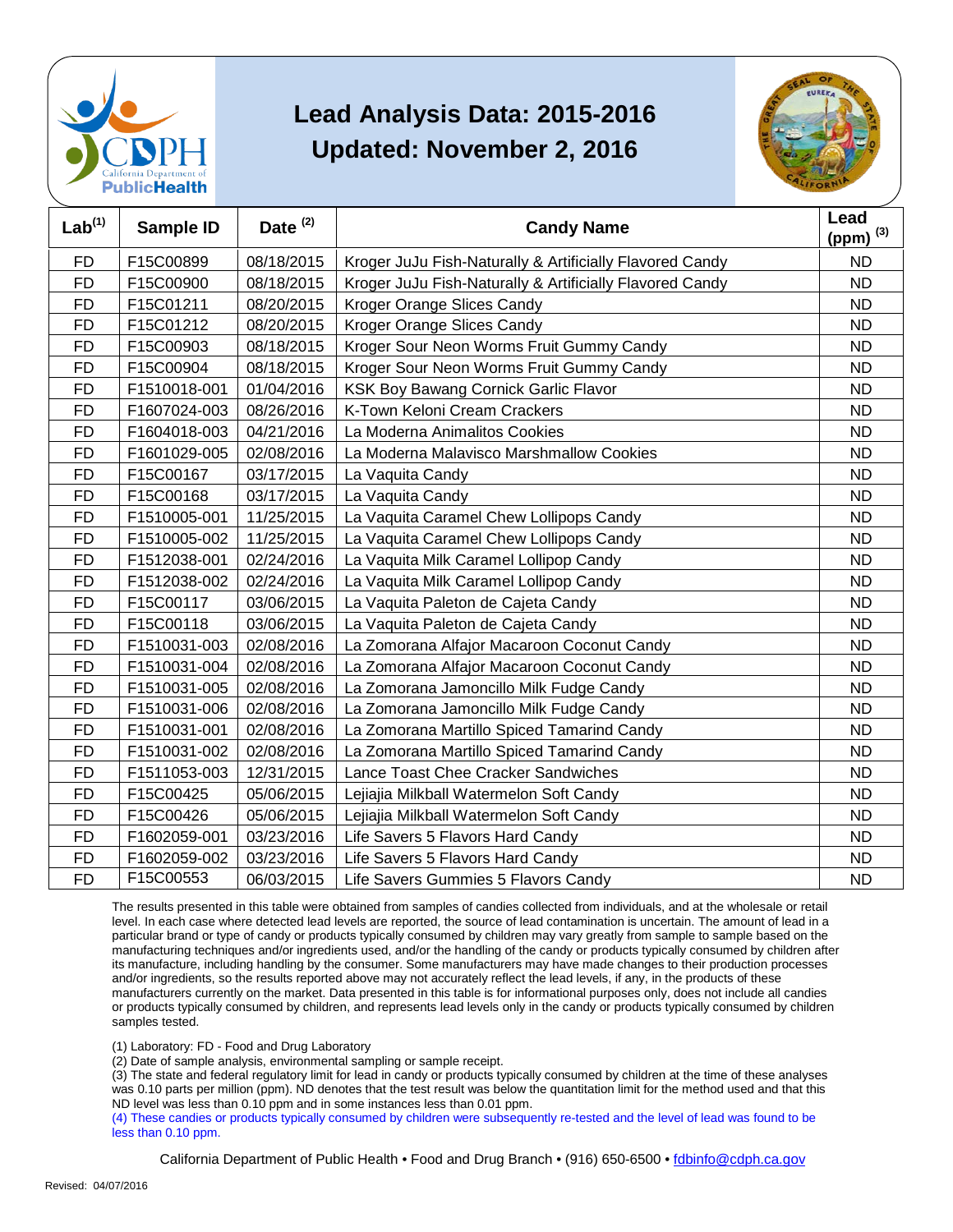



| Lab <sup>(1)</sup> | Sample ID    | Date <sup>(2)</sup> | <b>Candy Name</b>                                                                | Lead<br>(ppm) $^{(3)}$ |
|--------------------|--------------|---------------------|----------------------------------------------------------------------------------|------------------------|
| <b>FD</b>          | F15C00554    | 06/03/2015          | Life Savers Gummies 5 Flavors Candy                                              | <b>ND</b>              |
| <b>FD</b>          | F161043-017  | 02/29/2016          | Lifesavers Big Ring Wild Berries Candy 'n Stickers Candy                         | <b>ND</b>              |
| FD                 | F161043-018  | 02/29/2016          | Lifesavers Big Ring Wild Berries Candy 'n Stickers Candy                         | <b>ND</b>              |
| <b>FD</b>          | F1603042-007 | 04/12/2016          | Lik-M-Aid Springtime Wonderous Watermelon and<br>Strawberrylicious Candy Fun Dip | <b>ND</b>              |
| <b>FD</b>          | F1603042-008 | 04/12/2016          | Lik-M-Aid Springtime Wonderous Watermelon and<br>Strawberrylicious Candy Fun Dip | <b>ND</b>              |
| <b>FD</b>          | F1605031-001 | 06/18/2016          | Little Debbie Pecan Spinwheels                                                   | <b>ND</b>              |
| <b>FD</b>          | F15C00617    | 06/09/2015          | Little Flags Banderitas Coconut Candy                                            | <b>ND</b>              |
| <b>FD</b>          | F15C00618    | 06/09/2015          | Little Flags Banderitas Coconut Candy                                            | <b>ND</b>              |
| <b>FD</b>          | F15C00889    | 07/10/2015          | Little Tamal Tamalitos Candy                                                     | <b>ND</b>              |
| <b>FD</b>          | F15C00890    | 07/10/2015          | Little Tamal Tamalitos Candy                                                     | <b>ND</b>              |
| <b>FD</b>          | F1602059-005 | 03/23/2016          | Lotte Coffy Bite Classic Candy                                                   | <b>ND</b>              |
| <b>FD</b>          | F1602059-006 | 03/23/2016          | Lotte Coffy Bite Classic Candy                                                   | <b>ND</b>              |
| <b>FD</b>          | F1603040-002 | 04/04/2016          | Lotte Koala's March Strawberry Creme Filled Cookies                              | <b>ND</b>              |
| <b>FD</b>          | F15C01255    | 09/09/2015          | Lotus Brand Tamarind Hot Flavour Candy                                           | <b>ND</b>              |
| <b>FD</b>          | F15C01256    | 09/09/2015          | Lotus Brand Tamarind Hot Flavour Candy                                           | <b>ND</b>              |
| <b>FD</b>          | F15C00113    | 03/06/2015          | Love Bug Sweethearts Candy                                                       | <b>ND</b>              |
| <b>FD</b>          | F15C00114    | 03/06/2015          | Love Bug Sweethearts Candy                                                       | <b>ND</b>              |
| <b>FD</b>          | F15C00191    | 03/24/2015          | Lucas Muecas Watermelon Lollipop with Chili Powder                               | <b>ND</b>              |
| <b>FD</b>          | F15C00192    | 03/24/2015          | Lucas Muecas Watermelon Lollipop with Chili Powder                               | <b>ND</b>              |
| <b>FD</b>          | F15C00740    | 06/22/2015          | Lucas Salsagheti Mango Candy                                                     | <b>ND</b>              |
| <b>FD</b>          | F15C00741    | 06/22/2015          | Lucas Salsagheti Mango Candy                                                     | <b>ND</b>              |
| <b>FD</b>          | F15C00028    | 02/06/2015          | Lucas Salsagheti Watermelon Flavor Candy                                         | <b>ND</b>              |
| FD                 | F15C00029    | 02/06/2015          | Lucas Salsagheti Watermelon Flavor Candy                                         | <b>ND</b>              |
| <b>FD</b>          | F1607025-001 | 09/28/2016          | <b>Lunch Buddies Fruit Snacks</b>                                                | <b>ND</b>              |
| <b>FD</b>          | F1607025-002 | 09/28/2016          | <b>Lunch Buddies Fruit Snacks</b>                                                | <b>ND</b>              |
| <b>FD</b>          | F1510041-013 | 02/08/2016          | Luv Pops Cherry Flavored Lollipops Candy                                         | <b>ND</b>              |
| FD                 | F1510041-014 | 02/08/2016          | Luv Pops Cherry Flavored Lollipops Candy                                         | <b>ND</b>              |
| <b>FD</b>          | F15C01420    | 10/02/2015          | Lyz Plum Lollipops Tamarind Flavored Lollipop Candy                              | <b>ND</b>              |

 The results presented in this table were obtained from samples of candies collected from individuals, and at the wholesale or retail level. In each case where detected lead levels are reported, the source of lead contamination is uncertain. The amount of lead in a particular brand or type of candy or products typically consumed by children may vary greatly from sample to sample based on the manufacturing techniques and/or ingredients used, and/or the handling of the candy or products typically consumed by children after and/or ingredients, so the results reported above may not accurately reflect the lead levels, if any, in the products of these or products typically consumed by children, and represents lead levels only in the candy or products typically consumed by children its manufacture, including handling by the consumer. Some manufacturers may have made changes to their production processes manufacturers currently on the market. Data presented in this table is for informational purposes only, does not include all candies samples tested.

(1) Laboratory: FD - Food and Drug Laboratory

(2) Date of sample analysis, environmental sampling or sample receipt.

 (3) The state and federal regulatory limit for lead in candy or products typically consumed by children at the time of these analyses ND level was less than 0.10 ppm and in some instances less than 0.01 ppm. was 0.10 parts per million (ppm). ND denotes that the test result was below the quantitation limit for the method used and that this

 (4) These candies or products typically consumed by children were subsequently re-tested and the level of lead was found to be less than 0.10 ppm.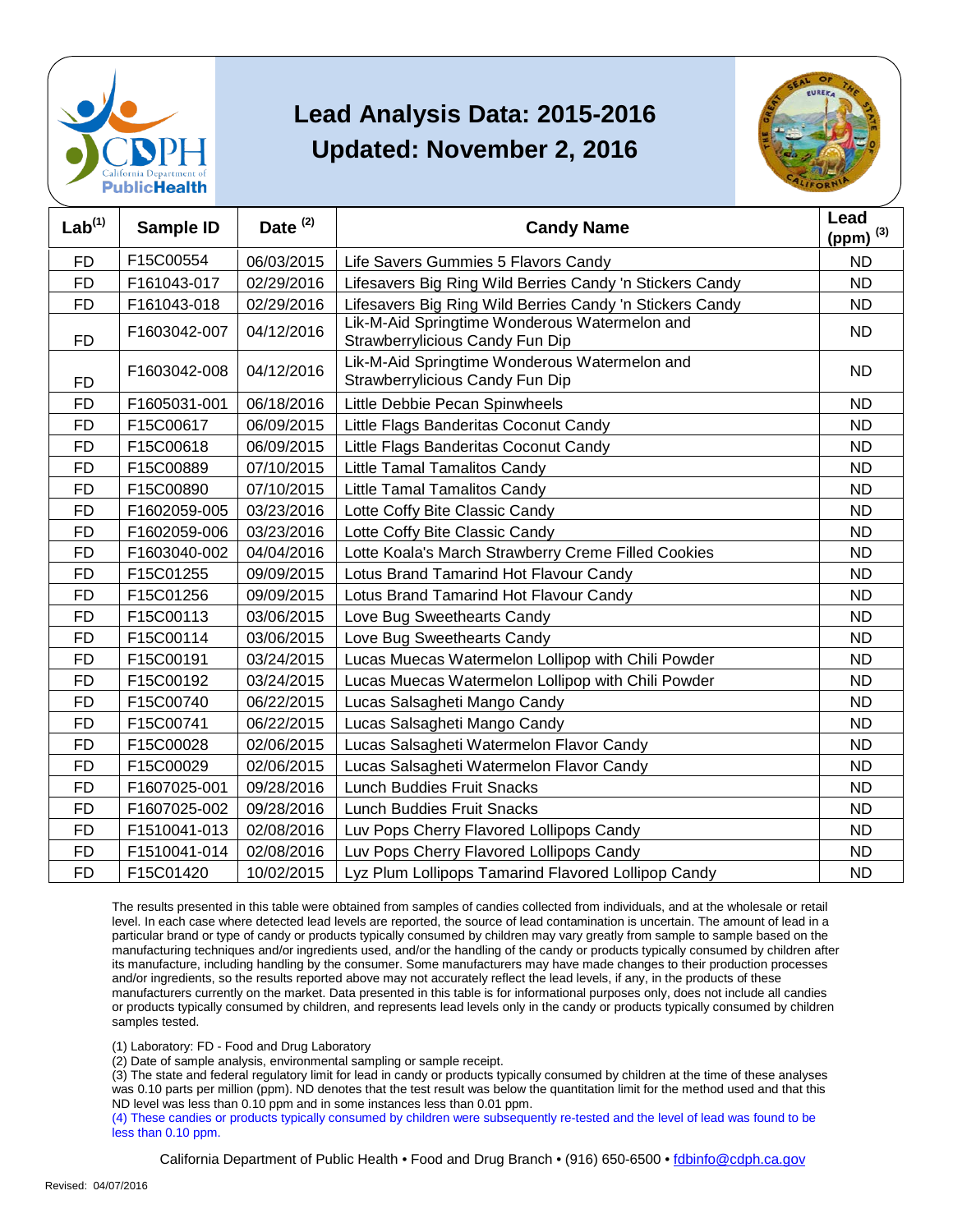



| Lab <sup>(1)</sup> | Sample ID    | Date <sup>(2)</sup> | <b>Candy Name</b>                                       | Lead<br>(ppm) $^{(3)}$ |
|--------------------|--------------|---------------------|---------------------------------------------------------|------------------------|
| <b>FD</b>          | F15C01421    | 10/02/2015          | Lyz Plum Lollipops Tamarind Flavored Lollipop Candy     | <b>ND</b>              |
| <b>FD</b>          | F1601029-004 | 02/08/2016          | Maizena Fortified Corn Starch Beverage Mix              | <b>ND</b>              |
| <b>FD</b>          | F15C01085    | 08/20/2015          | Mammos Korean Red Ginseng Candy                         | <b>ND</b>              |
| <b>FD</b>          | F15C01086    | 08/20/2015          | Mammos Korean Red Ginseng Candy                         | <b>ND</b>              |
| <b>FD</b>          | F15C00526    | 05/21/2015          | Mango Gummy Candy, Cocoland Industry                    | <b>ND</b>              |
| <b>FD</b>          | F15C00527    | 05/21/2015          | Mango Gummy Candy, Cocoland Industry                    | <b>ND</b>              |
| <b>FD</b>          | F1602059-007 | 03/23/2016          | Mapro Falero Raw Mango Chews Candy                      | <b>ND</b>              |
| <b>FD</b>          | F1602059-008 | 03/23/2016          | Mapro Falero Raw Mango Chews Candy                      | <b>ND</b>              |
| <b>FD</b>          | F15C00101    | 02/24/2015          | Mara Bolonchas Watermelon Flavor Chili Filled Candy     | <b>ND</b>              |
| <b>FD</b>          | F15C00102    | 02/24/2015          | Mara Bolonchas Watermelon Flavor Chili Filled Candy     | <b>ND</b>              |
| <b>FD</b>          | F1512033-009 | 12/29/2015          | Mara Lico Toro Bravo Lollipop w/ Chili Tamarind Candy   | <b>ND</b>              |
| <b>FD</b>          | F1512033-010 | 12/29/2015          | Mara Lico Toro Bravo Lollipop w/ Chili Tamarind Candy   | <b>ND</b>              |
| <b>FD</b>          | F15C00099    | 02/17/2015          | Mara Maracola Big Lollipop Hard Candy                   | <b>ND</b>              |
| <b>FD</b>          | F15C00100    | 02/17/2015          | Mara Maracola Big Lollipop Hard Candy                   | <b>ND</b>              |
| FD.                | F15C00103    | 02/24/2015          | Mara Marasandia Spicy Powder Lollipop Candy             | <b>ND</b>              |
| <b>FD</b>          | F15C00104    | 02/24/2015          | Mara Marasandia Spicy Powder Lollipop Candy             | <b>ND</b>              |
| <b>FD</b>          | F15C00097    | 02/17/2015          | Mara Pirulicos Lollipops Napolitan Candy                | <b>ND</b>              |
| <b>FD</b>          | F15C00098    | 02/17/2015          | Mara Pirulicos Lollipops Napolitan Candy                | <b>ND</b>              |
| <b>FD</b>          | F1605018-004 | 06/29/2016          | Mariani Yogurt Raisons                                  | <b>ND</b>              |
| <b>FD</b>          | F1510003-003 | 11/25/2015          | Marias Cookies, Frito Lay                               | <b>ND</b>              |
| <b>FD</b>          | F1509038-005 | 11/25/2015          | Marimba, Cherry Flavor Lollipop Candy                   | <b>ND</b>              |
| <b>FD</b>          | F1509038-006 | 11/25/2015          | Marimba, Cherry Flavor Lollipop Candy                   | <b>ND</b>              |
| <b>FD</b>          | F1512033-003 | 12/29/2015          | Marimbas Cherry Lollypop Spicy and Sour Candy           | <b>ND</b>              |
| <b>FD</b>          | F1512033-004 | 12/29/2015          | Marimbas Cherry Lollypop Spicy and Sour Candy           | <b>ND</b>              |
| <b>FD</b>          | F1602046-003 | 03/07/2016          | Marinela Barritas Strawberry Cookies                    | <b>ND</b>              |
| <b>FD</b>          | F15C01402    | 11/25/2015          | <b>Market Pantry Animal Crackers</b>                    | <b>ND</b>              |
| <b>FD</b>          | F1601014-001 | 02/24/2016          | Market Pantry Rainbow Sour Strips Candy                 | <b>ND</b>              |
| <b>FD</b>          | F1601014-002 | 02/24/2016          | Market Pantry Rainbow Sour Strips Candy                 | <b>ND</b>              |
| <b>FD</b>          | F1605018-001 | 06/29/2016          | Market Pantry Raspberry & Vanilla Cream Sanwich Cookies | <b>ND</b>              |

 The results presented in this table were obtained from samples of candies collected from individuals, and at the wholesale or retail level. In each case where detected lead levels are reported, the source of lead contamination is uncertain. The amount of lead in a particular brand or type of candy or products typically consumed by children may vary greatly from sample to sample based on the manufacturing techniques and/or ingredients used, and/or the handling of the candy or products typically consumed by children after and/or ingredients, so the results reported above may not accurately reflect the lead levels, if any, in the products of these or products typically consumed by children, and represents lead levels only in the candy or products typically consumed by children its manufacture, including handling by the consumer. Some manufacturers may have made changes to their production processes manufacturers currently on the market. Data presented in this table is for informational purposes only, does not include all candies samples tested.

(1) Laboratory: FD - Food and Drug Laboratory

(2) Date of sample analysis, environmental sampling or sample receipt.

 (3) The state and federal regulatory limit for lead in candy or products typically consumed by children at the time of these analyses ND level was less than 0.10 ppm and in some instances less than 0.01 ppm. was 0.10 parts per million (ppm). ND denotes that the test result was below the quantitation limit for the method used and that this

 (4) These candies or products typically consumed by children were subsequently re-tested and the level of lead was found to be less than 0.10 ppm.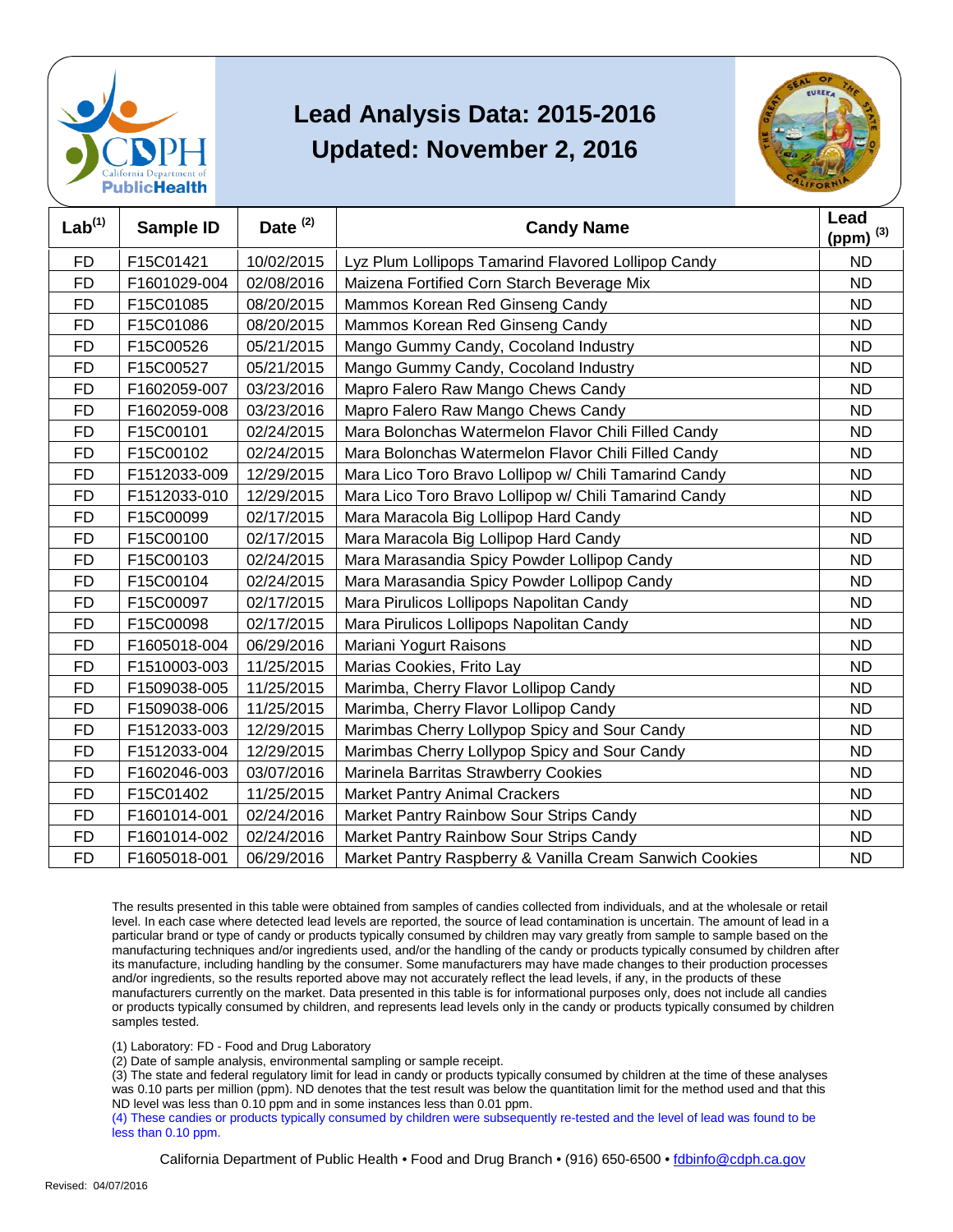



| Lab <sup>(1)</sup> | <b>Sample ID</b> | Date $(2)$ | <b>Candy Name</b>                                                        | Lead<br>(ppm) $^{(3)}$ |
|--------------------|------------------|------------|--------------------------------------------------------------------------|------------------------|
| <b>FD</b>          | F1512036-001     | 02/08/2016 | Marquez Brothers El Mexicano Brand Galletas Animalitos Animal<br>Cookies | <b>ND</b>              |
| <b>FD</b>          | F1605018-002     | 06/29/2016 | Materne GoGo Squeez Yogurtz Strawberry                                   | <b>ND</b>              |
| <b>FD</b>          | F15C00107        | 02/24/2015 | <b>Matgouel Peppermint Candy</b>                                         | <b>ND</b>              |
| <b>FD</b>          | F15C00108        | 02/24/2015 | <b>Matgouel Peppermint Candy</b>                                         | <b>ND</b>              |
| <b>FD</b>          | F15C01412        | 10/02/2015 | Mega Mango con Chile Sugar, El Jalisciense Brand                         | <b>ND</b>              |
| <b>FD</b>          | F15C01413        | 10/02/2015 | Mega Mango con Chile Sugar, El Jalisciense Brand                         | <b>ND</b>              |
| <b>FD</b>          | F15C00143        | 03/06/2015 | Meiji Chelsea Butterscotch Candy                                         | <b>ND</b>              |
| <b>FD</b>          | F15C00144        | 03/06/2015 | Meiji Chelsea Butterscotch Candy                                         | <b>ND</b>              |
| <b>FD</b>          | F15C00145        | 03/06/2015 | Meiji Cream Caramel Sweet Candy                                          | <b>ND</b>              |
| <b>FD</b>          | F15C00146        | 03/06/2015 | Meiji Cream Caramel Sweet Candy                                          | <b>ND</b>              |
| <b>FD</b>          | F1601029-002     | 02/08/2016 | Meiji Hello Panda Biscuits with Strawberry Cream                         | <b>ND</b>              |
| <b>FD</b>          | F15C01300        | 09/09/2015 | Melland Green Grape Candy                                                | <b>ND</b>              |
| <b>FD</b>          | F15C01301        | 09/09/2015 | Melland Green Grape Candy                                                | <b>ND</b>              |
| <b>FD</b>          | F15C00742        | 06/22/2015 | Mi Dulce Mexico Tamarind Candy                                           | <b>ND</b>              |
| <b>FD</b>          | F15C00743        | 06/22/2015 | Mi Dulce Mexico Tamarind Candy                                           | <b>ND</b>              |
| <b>FD</b>          | F1605019-001     | 06/15/2016 | Mi Dulce Mexico Tamarind Candy Roll                                      | <b>ND</b>              |
| <b>FD</b>          | F1605019-002     | 06/15/2016 | Mi Dulce Mexico Tamarind Candy Roll                                      | <b>ND</b>              |
| <b>FD</b>          | F15C00744        | 06/22/2015 | Mi Dulce Ollitas Tamarind Candy                                          | <b>ND</b>              |
| <b>FD</b>          | F15C00745        | 06/22/2015 | Mi Dulce Ollitas Tamarind Candy                                          | <b>ND</b>              |
| FD                 | F1603042-003     | 04/12/2016 | Mighty Malts Speckled Malted Milk Mini Eggs Candy                        | ND                     |
| <b>FD</b>          | F1603042-004     | 04/12/2016 | Mighty Malts Speckled Malted Milk Mini Eggs Candy                        | <b>ND</b>              |
| <b>FD</b>          | F15C00532        | 05/21/2015 | Milk Flavor Candy                                                        | <b>ND</b>              |
| <b>FD</b>          | F15C00533        | 05/21/2015 | Milk Flavor Candy                                                        | <b>ND</b>              |
| <b>FD</b>          | F15C00561        | 06/03/2015 | Milkia Milkshake Vanilla Candy                                           | <b>ND</b>              |
| <b>FD</b>          | F15C00562        | 06/03/2015 | Milkia Milkshake Vanilla Candy                                           | <b>ND</b>              |
| <b>FD</b>          | F15C00970        | 08/18/2015 | Milkita Milkshake Melon Candy                                            | <b>ND</b>              |
| <b>FD</b>          | F15C00971        | 08/18/2015 | Milkita Milkshake Melon Candy                                            | <b>ND</b>              |
| FD                 | F15C00413        | 05/06/2015 | Milkita Milkshake Strawberry Candy                                       | ND                     |
| <b>FD</b>          | F15C00414        | 05/06/2015 | Milkita Milkshake Strawberry Candy                                       | <b>ND</b>              |

 The results presented in this table were obtained from samples of candies collected from individuals, and at the wholesale or retail level. In each case where detected lead levels are reported, the source of lead contamination is uncertain. The amount of lead in a particular brand or type of candy or products typically consumed by children may vary greatly from sample to sample based on the manufacturing techniques and/or ingredients used, and/or the handling of the candy or products typically consumed by children after and/or ingredients, so the results reported above may not accurately reflect the lead levels, if any, in the products of these or products typically consumed by children, and represents lead levels only in the candy or products typically consumed by children its manufacture, including handling by the consumer. Some manufacturers may have made changes to their production processes manufacturers currently on the market. Data presented in this table is for informational purposes only, does not include all candies samples tested.

(1) Laboratory: FD - Food and Drug Laboratory

(2) Date of sample analysis, environmental sampling or sample receipt.

 (3) The state and federal regulatory limit for lead in candy or products typically consumed by children at the time of these analyses ND level was less than 0.10 ppm and in some instances less than 0.01 ppm. was 0.10 parts per million (ppm). ND denotes that the test result was below the quantitation limit for the method used and that this

 (4) These candies or products typically consumed by children were subsequently re-tested and the level of lead was found to be less than 0.10 ppm.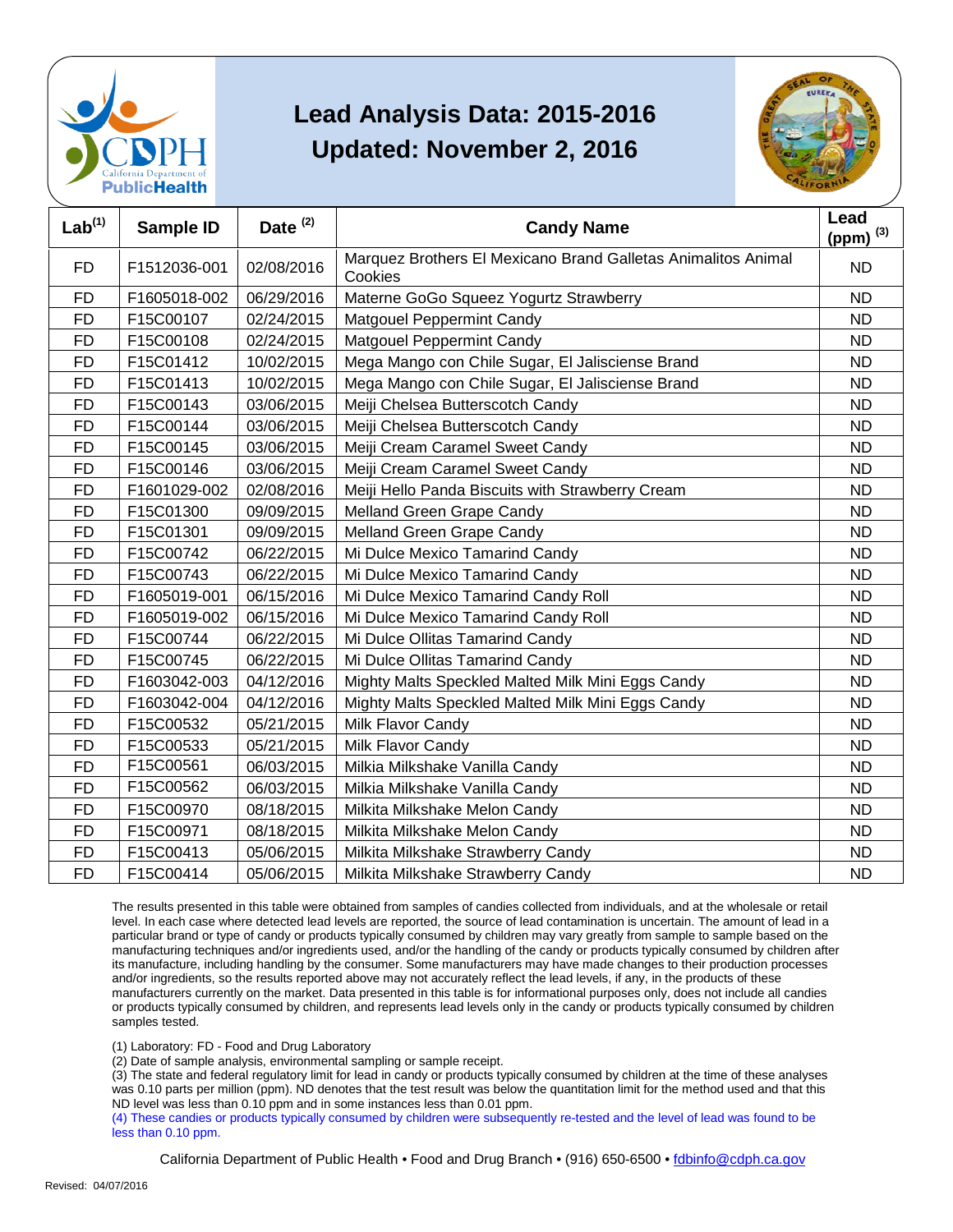



| Lab <sup>(1)</sup> | Sample ID    | Date <sup>(2)</sup> | <b>Candy Name</b>                                       | Lead<br>(ppm) $(3)$ |
|--------------------|--------------|---------------------|---------------------------------------------------------|---------------------|
| <b>FD</b>          | F15C01422    | 10/02/2015          | Mini Cucharitas Dulce Sabor Tamarindo, Dulces Tipicos   | <b>ND</b>           |
| <b>FD</b>          | F15C01423    | 10/02/2015          | Mini Cucharitas Dulce Sabor Tamarindo, Dulces Tipicos   | <b>ND</b>           |
| <b>FD</b>          | F15C00338    | 04/27/2015          | Mini-Lollipops Assorted Flavors - 50 Pack Candy         | <b>ND</b>           |
| <b>FD</b>          | F15C00339    | 04/27/2015          | Mini-Lollipops Assorted Flavors - 50 Pack Candy         | <b>ND</b>           |
| <b>FD</b>          | F15C00059    | 02/18/2015          | Mint Twists Peppermint Candy                            | <b>ND</b>           |
| <b>FD</b>          | F15C00060    | 02/18/2015          | Mint Twists Peppermint Candy                            | <b>ND</b>           |
| <b>FD</b>          | F15C00342    | 04/27/2015          | Momentum Jelly Beans Easter Candy                       | <b>ND</b>           |
| <b>FD</b>          | F15C00343    | 04/27/2015          | Momentum Jelly Beans Easter Candy                       | <b>ND</b>           |
| <b>FD</b>          | F15C00340    | 04/27/2015          | Momentum Lollipop Candy, 14 Count                       | <b>ND</b>           |
| <b>FD</b>          | F15C00341    | 04/27/2015          | Momentum Lollipop Candy, 14 Count                       | <b>ND</b>           |
| FD                 | F15C01470    | 09/25/2015          | Montes Bravucos Fruit Chews with Chili Watermelon Candy | ND                  |
| <b>FD</b>          | F15C01471    | 09/25/2015          | Montes Bravucos Fruit Chews with Chili Watermelon Candy | <b>ND</b>           |
| <b>FD</b>          | F15C00665    | 06/12/2015          | Montes Bravucos Watermelon Chews with Chili Candy       | <b>ND</b>           |
| <b>FD</b>          | F15C00666    | 06/12/2015          | Montes Bravucos Watermelon Chews with Chili Candy       | <b>ND</b>           |
| <b>FD</b>          | F1512038-003 | 02/24/2016          | Montes Super Natilla Pecan Flavored Toffee Candy        | <b>ND</b>           |
| <b>FD</b>          | F1512038-004 | 02/24/2016          | Montes Super Natilla Pecan Flavored Toffee Candy        | <b>ND</b>           |
| FD                 | F1602004-003 | 02/24/2016          | Moon Cake Rose                                          | ND                  |
| <b>FD</b>          | F15C00764    | 07/02/2015          | Morinaga HI-CHEW Strawberry Fruit Chews Candy           | <b>ND</b>           |
| <b>FD</b>          | F15C00765    | 07/02/2015          | Morinaga HI-CHEW Strawberry Fruit Chews Candy           | <b>ND</b>           |
| <b>FD</b>          | F1512033-011 | 12/29/2015          | Mr. Dulce Mexico Little Tamal Tamalitos Tamarind Candy  | <b>ND</b>           |
| <b>FD</b>          | F1512033-012 | 12/29/2015          | Mr. Dulce Mexico Little Tamal Tamalitos Tamarind Candy  | <b>ND</b>           |
| <b>FD</b>          | F1604018-004 | 04/21/2016          | Mrs. Fields White Chunk Macademia Cookies               | <b>ND</b>           |
| <b>FD</b>          | F15C00243    | 04/02/2015          | Mugwort Jelly, Il-Kwang Brand Candy                     | <b>ND</b>           |
| <b>FD</b>          | F15C00244    | 04/02/2015          | Mugwort Jelly, Il-Kwang Brand Candy                     | <b>ND</b>           |
| <b>FD</b>          | F1601013-002 | 02/08/2016          | Nabisco Barnum's Animal Crackers                        | <b>ND</b>           |
| <b>FD</b>          | F1605020-001 | 06/15/2016          | Natural Story Butter Flavor Poteau Cracker              | <b>ND</b>           |
| <b>FD</b>          | F15C01337    | 09/24/2015          | Necco Original Mary Jane Candy                          | <b>ND</b>           |
| <b>FD</b>          | F15C01338    | 09/24/2015          | Necco Original Mary Jane Candy                          | <b>ND</b>           |
| <b>FD</b>          | F1512036-003 | 02/08/2016          | Nestle Nido Kinder                                      | <b>ND</b>           |
| <b>FD</b>          | F15C00299    | 04/21/2015          | Newman's Own® Sour Licorice Twists, Sour Cherry         | <b>ND</b>           |

 The results presented in this table were obtained from samples of candies collected from individuals, and at the wholesale or retail level. In each case where detected lead levels are reported, the source of lead contamination is uncertain. The amount of lead in a particular brand or type of candy or products typically consumed by children may vary greatly from sample to sample based on the manufacturing techniques and/or ingredients used, and/or the handling of the candy or products typically consumed by children after and/or ingredients, so the results reported above may not accurately reflect the lead levels, if any, in the products of these or products typically consumed by children, and represents lead levels only in the candy or products typically consumed by children its manufacture, including handling by the consumer. Some manufacturers may have made changes to their production processes manufacturers currently on the market. Data presented in this table is for informational purposes only, does not include all candies samples tested.

(1) Laboratory: FD - Food and Drug Laboratory

(2) Date of sample analysis, environmental sampling or sample receipt.

 (3) The state and federal regulatory limit for lead in candy or products typically consumed by children at the time of these analyses ND level was less than 0.10 ppm and in some instances less than 0.01 ppm. was 0.10 parts per million (ppm). ND denotes that the test result was below the quantitation limit for the method used and that this

 (4) These candies or products typically consumed by children were subsequently re-tested and the level of lead was found to be less than 0.10 ppm.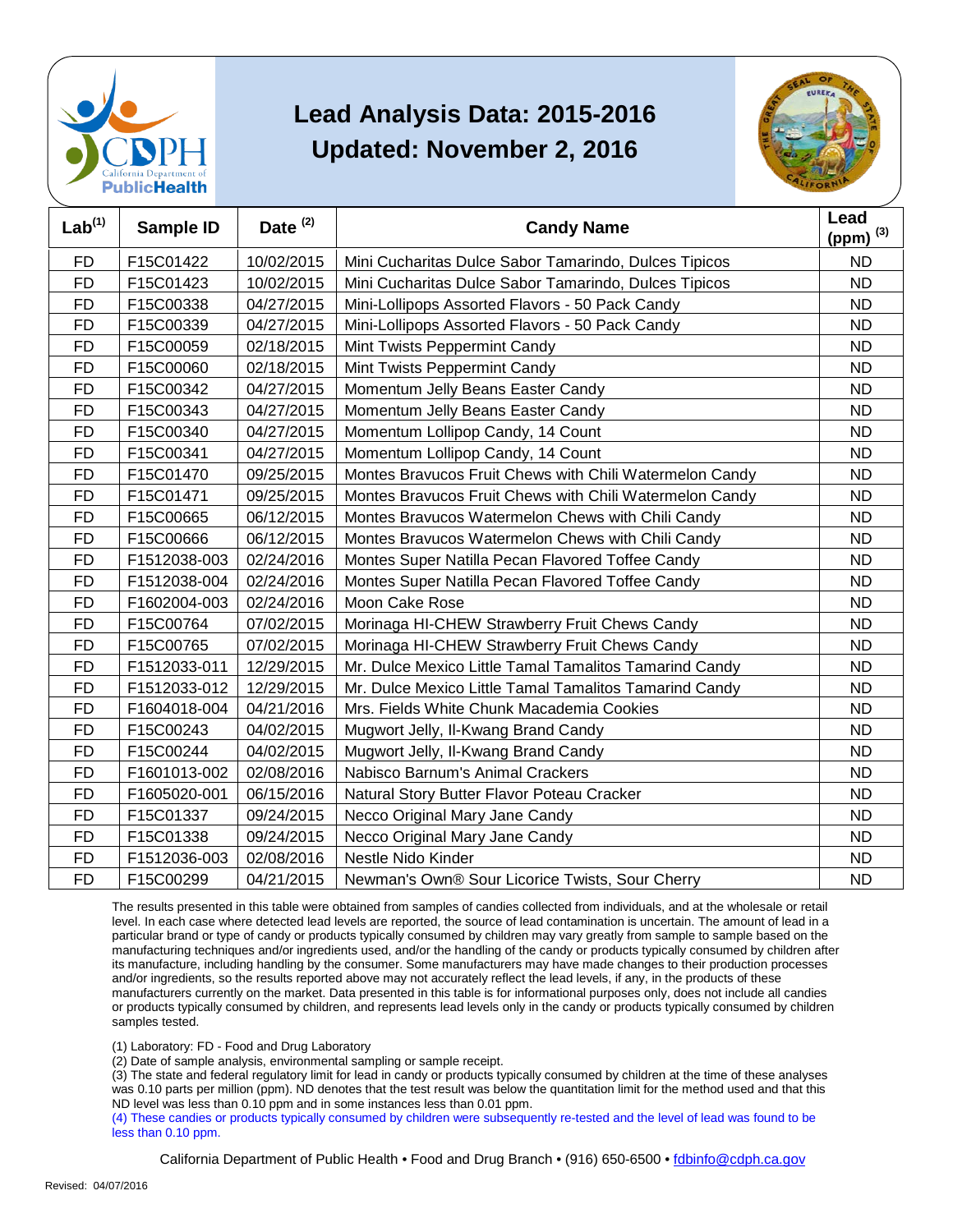



| Lab <sup>(1)</sup> | Sample ID    | Date $(2)$ | <b>Candy Name</b>                                                    | Lead<br>(ppm) $(3)$ |
|--------------------|--------------|------------|----------------------------------------------------------------------|---------------------|
| <b>FD</b>          | F15C00300    | 04/21/2015 | Newman's Own® Sour Licorice Twists, Sour Cherry                      | <b>ND</b>           |
| <b>FD</b>          | F1510041-007 | 02/08/2016 | Nickelodeon SpongBob Squarepants Giant Krabby Patties Gummy<br>Candy | <b>ND</b>           |
| FD.                | F1510041-008 | 02/08/2016 | Nickelodeon SpongBob Squarepants Giant Krabby Patties Gummy<br>Candy | <b>ND</b>           |
| <b>FD</b>          | F1510018-004 | 01/04/2016 | Nissin Ramen Noodle with Sesame Oil                                  | <b>ND</b>           |
| <b>FD</b>          | F1510041-011 | 02/08/2016 | Nuclear Sqworms Sour Neon Gummi Worms Candy                          | <b>ND</b>           |
| <b>FD</b>          | F1510041-012 | 02/08/2016 | Nuclear Sqworms Sour Neon Gummi Worms Candy                          | <b>ND</b>           |
| <b>FD</b>          | F15C00165    | 03/17/2015 | Obleas con Cajeta Candy                                              | <b>ND</b>           |
| <b>FD</b>          | F15C00166    | 03/17/2015 | Obleas con Cajeta Candy                                              | <b>ND</b>           |
| <b>FD</b>          | F15C00770    | 07/02/2015 | Ocha No Tomo Kinjyo Soft Candy                                       | <b>ND</b>           |
| <b>FD</b>          | F15C00771    | 07/02/2015 | Ocha No Tomo Kinjyo Soft Candy                                       | <b>ND</b>           |
| <b>FD</b>          | F15C00446    | 05/08/2015 | Okio Grape Gummy Candy                                               | <b>ND</b>           |
| <b>FD</b>          | F15C00447    | 05/08/2015 | Okio Grape Gummy Candy                                               | <b>ND</b>           |
| <b>FD</b>          | F15C00450    | 05/08/2015 | Okio Mango Gummy Candy                                               | <b>ND</b>           |
| <b>FD</b>          | F15C00451    | 05/08/2015 | Okio Mango Gummy Candy                                               | <b>ND</b>           |
| <b>FD</b>          | F15C00442    | 05/08/2015 | Okio Strawberry Gummy Candy                                          | <b>ND</b>           |
| <b>FD</b>          | F15C00443    | 05/08/2015 | Okio Strawberry Gummy Candy                                          | <b>ND</b>           |
| <b>FD</b>          | F15C00057    | 02/18/2015 | Old Fashioned Hard Candy-Keep Fresh Canister                         | <b>ND</b>           |
| <b>FD</b>          | F15C00058    | 02/18/2015 | Old Fashioned Hard Candy-Keep Fresh Canister                         | <b>ND</b>           |
| <b>FD</b>          | F1509039-013 | 11/25/2015 | Old Fashioned Mandy's Buttersccotch Hard Candy                       | <b>ND</b>           |
| <b>FD</b>          | F1509039-014 | 11/25/2015 | Old Fashioned Mandy's Buttersccotch Hard Candy                       | <b>ND</b>           |
| <b>FD</b>          | F15C00163    | 03/13/2015 | Ollita Dorada Tamarindo Candy                                        | <b>ND</b>           |
| <b>FD</b>          | F15C00164    | 03/13/2015 | Ollita Dorada Tamarindo Candy                                        | <b>ND</b>           |
| <b>FD</b>          | F15C00611    | 06/09/2015 | Ollitas Tamarind with Chili Candy                                    | <b>ND</b>           |
| <b>FD</b>          | F15C00612    | 06/09/2015 | Ollitas Tamarind with Chili Candy                                    | <b>ND</b>           |
| <b>FD</b>          | F1603027-003 | 03/28/2016 | Orange Slices Candy by The Kroger Co.                                | <b>ND</b>           |
| <b>FD</b>          | F1603027-004 | 03/28/2016 | Orange Slices Candy by The Kroger Co.                                | <b>ND</b>           |
| <b>FD</b>          | F1601015-001 | 03/23/2016 | Orange Slices, Marra Bros.                                           | <b>ND</b>           |
| FD                 | F1601015-002 | 03/23/2016 | Orange Slices, Marra Bros.                                           | <b>ND</b>           |

 The results presented in this table were obtained from samples of candies collected from individuals, and at the wholesale or retail level. In each case where detected lead levels are reported, the source of lead contamination is uncertain. The amount of lead in a particular brand or type of candy or products typically consumed by children may vary greatly from sample to sample based on the manufacturing techniques and/or ingredients used, and/or the handling of the candy or products typically consumed by children after and/or ingredients, so the results reported above may not accurately reflect the lead levels, if any, in the products of these or products typically consumed by children, and represents lead levels only in the candy or products typically consumed by children its manufacture, including handling by the consumer. Some manufacturers may have made changes to their production processes manufacturers currently on the market. Data presented in this table is for informational purposes only, does not include all candies samples tested.

(1) Laboratory: FD - Food and Drug Laboratory

(2) Date of sample analysis, environmental sampling or sample receipt.

 (3) The state and federal regulatory limit for lead in candy or products typically consumed by children at the time of these analyses ND level was less than 0.10 ppm and in some instances less than 0.01 ppm. was 0.10 parts per million (ppm). ND denotes that the test result was below the quantitation limit for the method used and that this

 (4) These candies or products typically consumed by children were subsequently re-tested and the level of lead was found to be less than 0.10 ppm.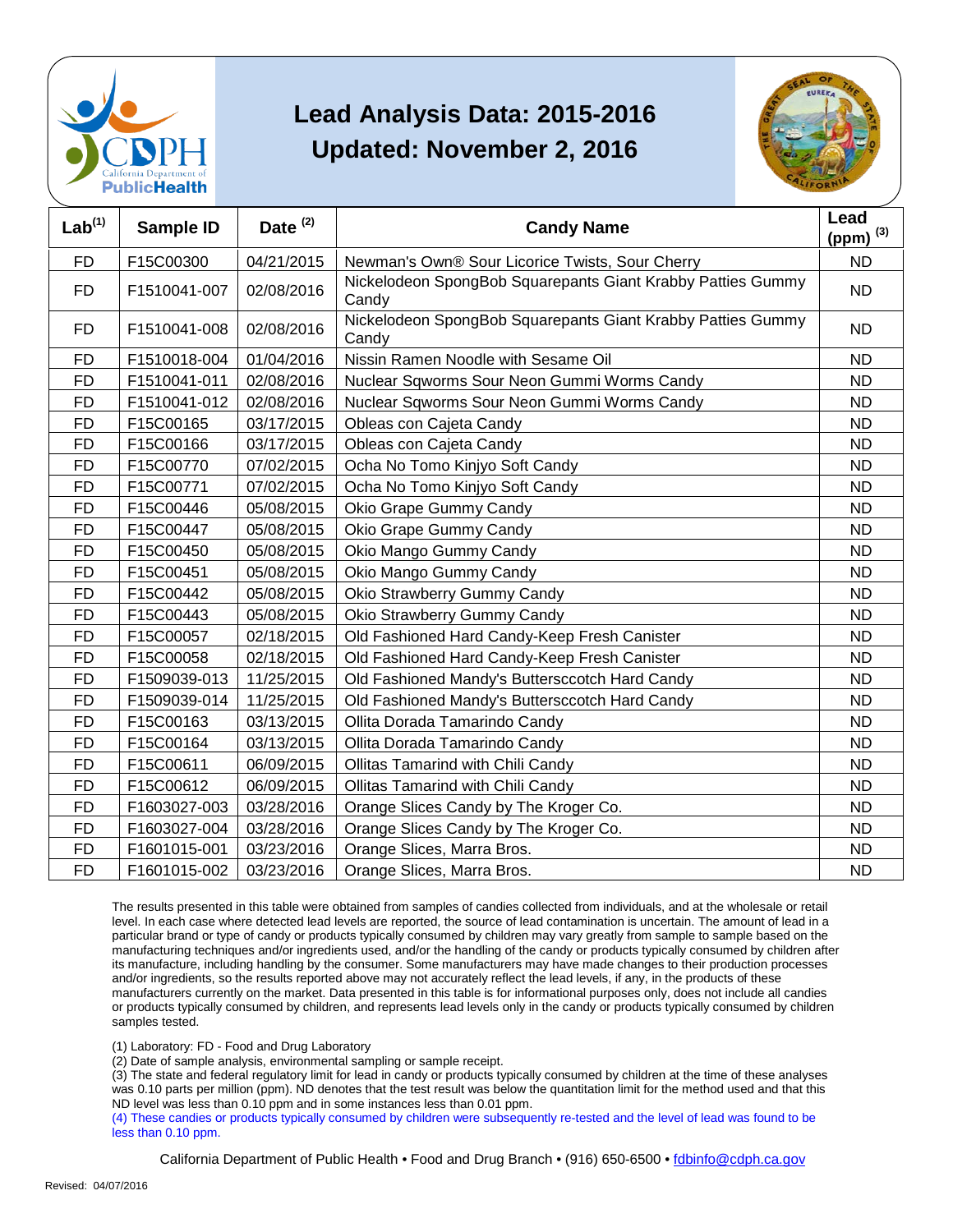



| Lab <sup>(1)</sup> | Sample ID    | Date <sup>(2)</sup> | <b>Candy Name</b>                                            | Lead<br>(ppm) $^{(3)}$ |
|--------------------|--------------|---------------------|--------------------------------------------------------------|------------------------|
| FD                 | F1604018-002 | 04/21/2016          | Pagasa Vanilla Cookies                                       | <b>ND</b>              |
| <b>FD</b>          | F15C01476    | 09/25/2015          | Palebola Tama-Roca Natural Tamarind Furit Pulp Candy         | <b>ND</b>              |
| <b>FD</b>          | F15C01477    | 09/25/2015          | Palebola Tama-Roca Natural Tamarind Furit Pulp Candy         | <b>ND</b>              |
| <b>FD</b>          | F15C00591    | 06/12/2015          | Paleta Trenzada Azul Lollipop Candy                          | <b>ND</b>              |
| <b>FD</b>          | F15C00592    | 06/12/2015          | Paleta Trenzada Azul Lollipop Candy                          | <b>ND</b>              |
| FD                 | F1511045-003 | 12/31/2015          | Pampa Sesame Breadsticks                                     | <b>ND</b>              |
| <b>FD</b>          | F1601044-004 | 02/08/2016          | Parents's Choice Toddler Cookies Apple                       | <b>ND</b>              |
| <b>FD</b>          | F1603056-002 | 04/12/2016          | <b>Parrot Milk Sandwich Biscuits</b>                         | <b>ND</b>              |
| <b>FD</b>          | F1602060-001 | 03/28/2016          | Patel's Sweet & Salty Confectionery                          | 0.18                   |
| <b>FD</b>          | F1602060-002 | 03/28/2016          | Patel's Sweet & Salty Confectionery                          | 0.18                   |
| <b>FD</b>          | F1602060-003 | 03/28/2016          | Patel's Sweet Pan Pasand Confectionery                       | <b>ND</b>              |
| FD                 | F1602060-004 | 03/28/2016          | Patel's Sweet Pan Pasand Confectionery                       | <b>ND</b>              |
| <b>FD</b>          | F1512036-007 | 02/08/2016          | Pauaso Galletas Betunada Cookies                             | <b>ND</b>              |
| <b>FD</b>          | F1602046-005 | 03/07/2016          | Payaso Cookies                                               | <b>ND</b>              |
| <b>FD</b>          | F1603056-001 | 04/12/2016          | Payaso Cookies                                               | <b>ND</b>              |
| <b>FD</b>          | F1509039-001 | 11/25/2015          | Peccin Fruitibelo Framboesa Raspberry Chewy Candy            | <b>ND</b>              |
| FD                 | F1509039-002 | 11/25/2015          | Peccin Fruitibelo Framboesa Raspberry Chewy Candy            | <b>ND</b>              |
| <b>FD</b>          | F1509039-003 | 11/25/2015          | Peccin Maca Verde Green Apple Manzana Verde Candy            | <b>ND</b>              |
| <b>FD</b>          | F1509039-004 | 11/25/2015          | Peccin Maca Verde Green Apple Manzana Verde Candy            | <b>ND</b>              |
| <b>FD</b>          | F1603042-001 | 04/12/2016          | Peeps Brand Marshmallow Bunnies Candy                        | <b>ND</b>              |
| <b>FD</b>          | F1603042-002 | 04/12/2016          | Peeps Brand Marshmallow Bunnies Candy                        | <b>ND</b>              |
| <b>FD</b>          | F15C00909    | 08/18/2015          | Pelon Pelo Rico Tamarind Soft Candy                          | <b>ND</b>              |
| FD                 | F15C00910    | 08/18/2015          | Pelon Pelo Rico Tamarind Soft Candy                          | <b>ND</b>              |
| <b>FD</b>          | F15C00257    | 04/15/2015          | Pietrobon Mic Frutas Balas Surtidas Candy                    | <b>ND</b>              |
| <b>FD</b>          | F15C00258    | 04/15/2015          | Pietrobon Mic Frutas Balas Surtidas Candy                    | <b>ND</b>              |
| <b>FD</b>          | F1509038-001 | 11/25/2015          | Pietrobon Sabor a Qualidade Menta                            | <b>ND</b>              |
| FD                 | F1509038-002 | 11/25/2015          | Pietrobon Sabor a Qualidade Menta                            | <b>ND</b>              |
| <b>FD</b>          | F1601044-003 | 02/08/2016          | Pillsbury Valentine's Funfeti Sugar Cookie Mix w/ Candy Bits | <b>ND</b>              |
| <b>FD</b>          | F1510003-004 | 11/25/2015          | Pirouette French Vanilla Wafers                              | <b>ND</b>              |
| <b>FD</b>          | F15C01253    | 09/09/2015          | Pirulito Chupetin Lillpop Simo Yogo Pop Candy                | <b>ND</b>              |

 The results presented in this table were obtained from samples of candies collected from individuals, and at the wholesale or retail level. In each case where detected lead levels are reported, the source of lead contamination is uncertain. The amount of lead in a particular brand or type of candy or products typically consumed by children may vary greatly from sample to sample based on the manufacturing techniques and/or ingredients used, and/or the handling of the candy or products typically consumed by children after and/or ingredients, so the results reported above may not accurately reflect the lead levels, if any, in the products of these or products typically consumed by children, and represents lead levels only in the candy or products typically consumed by children its manufacture, including handling by the consumer. Some manufacturers may have made changes to their production processes manufacturers currently on the market. Data presented in this table is for informational purposes only, does not include all candies samples tested.

(1) Laboratory: FD - Food and Drug Laboratory

(2) Date of sample analysis, environmental sampling or sample receipt.

 (3) The state and federal regulatory limit for lead in candy or products typically consumed by children at the time of these analyses ND level was less than 0.10 ppm and in some instances less than 0.01 ppm. was 0.10 parts per million (ppm). ND denotes that the test result was below the quantitation limit for the method used and that this

 (4) These candies or products typically consumed by children were subsequently re-tested and the level of lead was found to be less than 0.10 ppm.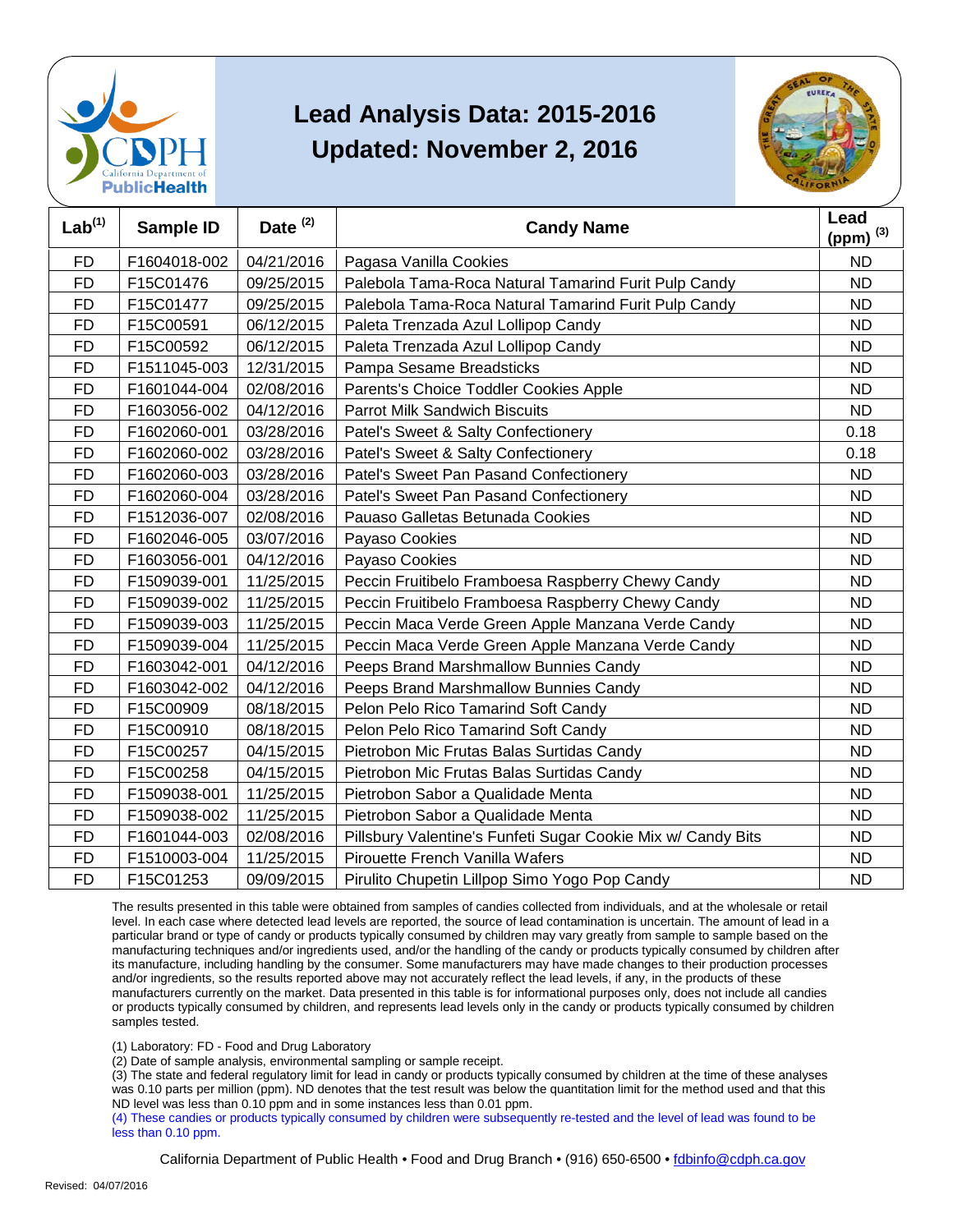



| Lab <sup>(1)</sup> | Sample ID    | Date <sup>(2)</sup> | <b>Candy Name</b>                                                      | Lead<br>(ppm) $^{(3)}$ |
|--------------------|--------------|---------------------|------------------------------------------------------------------------|------------------------|
| <b>FD</b>          | F15C01254    | 09/09/2015          | Pirulito Chupetin Lillpop Simo Yogo Pop Candy                          | <b>ND</b>              |
| FD.                | F1510007-001 | 01/04/2016          | Plum Organics Bluberry, Pear and Purple Carrot Organic Baby<br>Food    | ND.                    |
| <b>FD</b>          | F15C00522    | 05/21/2015          | Polvoron Double Delight Candy                                          | <b>ND</b>              |
| <b>FD</b>          | F15C00523    | 05/21/2015          | Polvoron Double Delight Candy                                          | <b>ND</b>              |
| <b>FD</b>          | F15C00251    | 03/25/2015          | Pops n Drops Lollipops Candy                                           | <b>ND</b>              |
| <b>FD</b>          | F15C00252    | 03/25/2015          | Pops n Drops Lollipops Candy                                           | <b>ND</b>              |
| <b>FD</b>          | F15C00885    | 07/02/2015          | Portico Powder Sweet Chili and Salt Candy                              | <b>ND</b>              |
| <b>FD</b>          | F15C00886    | 07/02/2015          | Portico Powder Sweet Chili and Salt Candy                              | <b>ND</b>              |
| <b>FD</b>          | F15C01474    | 09/25/2015          | Primrose Butterscotch Flavored Candy                                   | <b>ND</b>              |
| <b>FD</b>          | F15C01475    | 09/25/2015          | Primrose Butterscotch Flavored Candy                                   | <b>ND</b>              |
| <b>FD</b>          | F1604031-007 | 05/12/2016          | Primrose Candy Filled Strawberry Candy                                 | <b>ND</b>              |
| <b>FD</b>          | F1604031-008 | 05/12/2016          | Primrose Candy Filled Strawberry Candy                                 | <b>ND</b>              |
| <b>FD</b>          | F15C00913    | 08/18/2015          | Primrose Cinnamon Flavored Candy                                       | <b>ND</b>              |
| <b>FD</b>          | F15C00914    | 08/18/2015          | Primrose Cinnamon Flavored Candy                                       | <b>ND</b>              |
| <b>FD</b>          | F15C01190    | 08/20/2015          | Primrose Old Fashion Root Barrels Candy                                | <b>ND</b>              |
| <b>FD</b>          | F15C01191    | 08/20/2015          | Primrose Old Fashion Root Barrels Candy                                | <b>ND</b>              |
| <b>FD</b>          | F1510019-003 | 02/08/2016          | Prince of Peace 100% Natural Ginger Candy                              | <b>ND</b>              |
| <b>FD</b>          | F1510019-004 | 02/08/2016          | Prince of Peace 100% Natural Ginger Candy                              | <b>ND</b>              |
| <b>FD</b>          | F15C01472    | 09/25/2015          | Pulparindo Extra Spicy Extra Hot & Salted Tamarind Candy               | <b>ND</b>              |
| <b>FD</b>          | F15C01473    | 09/25/2015          | Pulparindo Extra Spicy Extra Hot & Salted Tamarind Candy               | <b>ND</b>              |
| <b>FD</b>          | F1603029-001 | 04/04/2016          | <b>Quaker Hill Farms Animal Crackers</b>                               | <b>ND</b>              |
| <b>FD</b>          | F1602058-001 | 03/03/2016          | Quality Candy Company Assorted Lollipop Candy                          | <b>ND</b>              |
| <b>FD</b>          | F1602058-002 | 03/03/2016          | Quality Candy Company Assorted Lollipop Candy                          | <b>ND</b>              |
| FD                 | F1602058-003 | 03/03/2016          | Quality Candy Company Assorted Sour Balls Candy                        | ND                     |
| <b>FD</b>          | F1602058-004 | 03/03/2016          | Quality Candy Company Assorted Sour Balls Candy                        | <b>ND</b>              |
| <b>FD</b>          | F1602058-009 | 03/03/2016          | Quality Candy Company Ice Mint Menthol Candy                           | <b>ND</b>              |
| <b>FD</b>          | F1602058-010 | 03/03/2016          | Quality Candy Company Ice Mint Menthol Candy                           | <b>ND</b>              |
| <b>FD</b>          | F1602058-005 | 03/03/2016          | Quality Candy Company Red White & Green Peppermint Starlights<br>Candy | <b>ND</b>              |

 The results presented in this table were obtained from samples of candies collected from individuals, and at the wholesale or retail level. In each case where detected lead levels are reported, the source of lead contamination is uncertain. The amount of lead in a particular brand or type of candy or products typically consumed by children may vary greatly from sample to sample based on the manufacturing techniques and/or ingredients used, and/or the handling of the candy or products typically consumed by children after and/or ingredients, so the results reported above may not accurately reflect the lead levels, if any, in the products of these or products typically consumed by children, and represents lead levels only in the candy or products typically consumed by children its manufacture, including handling by the consumer. Some manufacturers may have made changes to their production processes manufacturers currently on the market. Data presented in this table is for informational purposes only, does not include all candies samples tested.

(1) Laboratory: FD - Food and Drug Laboratory

(2) Date of sample analysis, environmental sampling or sample receipt.

 (3) The state and federal regulatory limit for lead in candy or products typically consumed by children at the time of these analyses ND level was less than 0.10 ppm and in some instances less than 0.01 ppm. was 0.10 parts per million (ppm). ND denotes that the test result was below the quantitation limit for the method used and that this

 (4) These candies or products typically consumed by children were subsequently re-tested and the level of lead was found to be less than 0.10 ppm.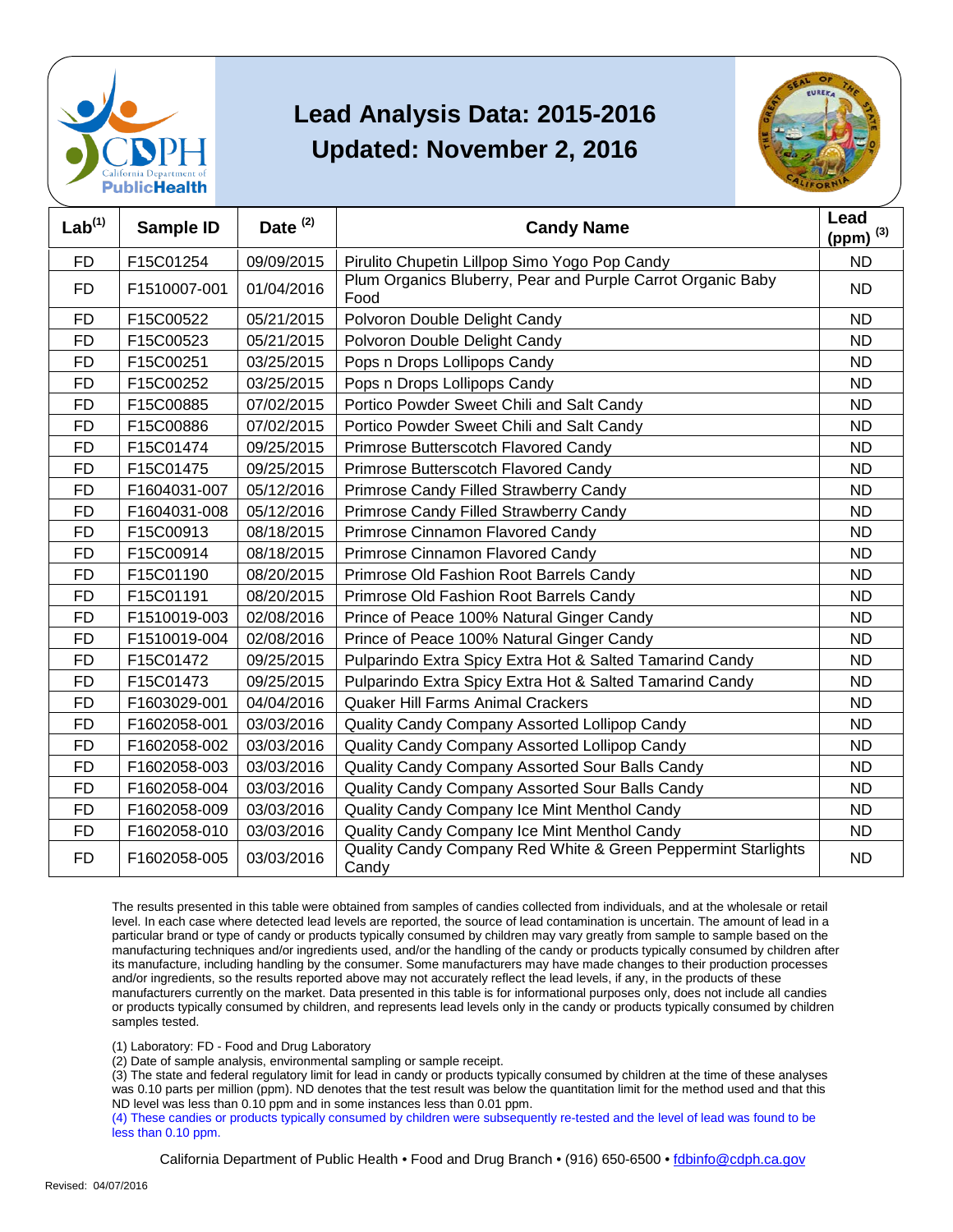



| Lab <sup>(1)</sup> | <b>Sample ID</b> | Date $(2)$ | <b>Candy Name</b>                                                      | Lead<br>(ppm) $^{(3)}$ |
|--------------------|------------------|------------|------------------------------------------------------------------------|------------------------|
| <b>FD</b>          | F1602058-006     | 03/03/2016 | Quality Candy Company Red White & Green Peppermint Starlights<br>Candy | <b>ND</b>              |
| <b>FD</b>          | F1602058-007     | 03/03/2016 | Quality Candy Company Spi-C-Mints Candy                                | <b>ND</b>              |
| <b>FD</b>          | F1602058-008     | 03/03/2016 | Quality Candy Company Spi-C-Mints Candy                                | <b>ND</b>              |
| <b>FD</b>          | F15C00301        | 04/21/2015 | Raley's™ Candy Shop, Gummy Bears                                       | <b>ND</b>              |
| <b>FD</b>          | F15C00302        | 04/21/2015 | Raley's™ Candy Shop, Gummy Bears                                       | ND                     |
| <b>FD</b>          | F15C00305        | 04/21/2015 | Raley's™ Candy Shop, Jelly Beans                                       | <b>ND</b>              |
| <b>FD</b>          | F15C00306        | 04/21/2015 | Raley's <sup>™</sup> Candy Shop, Jelly Beans                           | <b>ND</b>              |
| <b>FD</b>          | F15C00303        | 04/21/2015 | Raley's™ Candy Shop, Vegetarian Fruity Bears                           | <b>ND</b>              |
| <b>FD</b>          | F15C00304        | 04/21/2015 | Raley's™ Candy Shop, Vegetarian Fruity Bears                           | <b>ND</b>              |
| <b>FD</b>          | F15C00079        | 02/17/2015 | Red & Pink Cherry Heart Pops Candy                                     | <b>ND</b>              |
| <b>FD</b>          | F15C00080        | 02/17/2015 | Red & Pink Cherry Heart Pops Candy                                     | <b>ND</b>              |
| <b>FD</b>          | F15C00077        | 02/17/2015 | Red & Pink Cherry Jelly Hearts Candy                                   | <b>ND</b>              |
| <b>FD</b>          | F15C00078        | 02/17/2015 | Red & Pink Cherry Jelly Hearts Candy                                   | <b>ND</b>              |
| <b>FD</b>          | F15C00081        | 02/17/2015 | Red & Pink Cinnamon Ju Ju Hearts Candy                                 | <b>ND</b>              |
| <b>FD</b>          | F15C00082        | 02/17/2015 | Red & Pink Cinnamon Ju Ju Hearts Candy                                 | <b>ND</b>              |
| <b>FD</b>          | F15C00083        | 02/17/2015 | Red & Pink Sanded Gummy Hearts Candy                                   | <b>ND</b>              |
| <b>FD</b>          | F15C00084        | 02/17/2015 | Red & Pink Sanded Gummy Hearts Candy                                   | <b>ND</b>              |
| <b>FD</b>          | F15C00332        | 04/27/2015 | Red Bean Milk Chewy Candy                                              | <b>ND</b>              |
| <b>FD</b>          | F15C00333        | 04/27/2015 | Red Bean Milk Chewy Candy                                              | <b>ND</b>              |
| <b>FD</b>          | F15C00675        | 06/22/2015 | Red Hots Cinnamon Candy, Ferrera Brand                                 | <b>ND</b>              |
| <b>FD</b>          | F15C00676        | 06/22/2015 | Red Hots Cinnamon Candy, Ferrera Brand                                 | <b>ND</b>              |
| <b>FD</b>          | F1601014-013     | 02/24/2016 | Red Licorice Sticks Candy                                              | <b>ND</b>              |
| <b>FD</b>          | F1601014-014     | 02/24/2016 | Red Licorice Sticks Candy                                              | <b>ND</b>              |
| <b>FD</b>          | F1510018-002     | 01/04/2016 | Regent Cheese Ring (Cheese Flavored Snack)                             | 0.08                   |
| <b>FD</b>          | F15C00245        | 03/25/2015 | <b>Ribon Sweet Candy</b>                                               | <b>ND</b>              |
| <b>FD</b>          | F15C00246        | 03/25/2015 | <b>Ribon Sweet Candy</b>                                               | <b>ND</b>              |
| <b>FD</b>          | F15C01428        | 11/25/2015 | Rico y Picosito Pellisco El Authentico de Don Chuy                     | <b>ND</b>              |
| FD                 | F15C01429        | 11/25/2015 | Rico y Picosito Pellisco El Authentico de Don Chuy                     | <b>ND</b>              |
| <b>FD</b>          | F15C00187        | 03/24/2015 | Ricolino Duvalin Strawberry and Vanilla Candy                          | <b>ND</b>              |

 The results presented in this table were obtained from samples of candies collected from individuals, and at the wholesale or retail level. In each case where detected lead levels are reported, the source of lead contamination is uncertain. The amount of lead in a particular brand or type of candy or products typically consumed by children may vary greatly from sample to sample based on the manufacturing techniques and/or ingredients used, and/or the handling of the candy or products typically consumed by children after and/or ingredients, so the results reported above may not accurately reflect the lead levels, if any, in the products of these or products typically consumed by children, and represents lead levels only in the candy or products typically consumed by children its manufacture, including handling by the consumer. Some manufacturers may have made changes to their production processes manufacturers currently on the market. Data presented in this table is for informational purposes only, does not include all candies samples tested.

(1) Laboratory: FD - Food and Drug Laboratory

(2) Date of sample analysis, environmental sampling or sample receipt.

 (3) The state and federal regulatory limit for lead in candy or products typically consumed by children at the time of these analyses ND level was less than 0.10 ppm and in some instances less than 0.01 ppm. was 0.10 parts per million (ppm). ND denotes that the test result was below the quantitation limit for the method used and that this

 (4) These candies or products typically consumed by children were subsequently re-tested and the level of lead was found to be less than 0.10 ppm.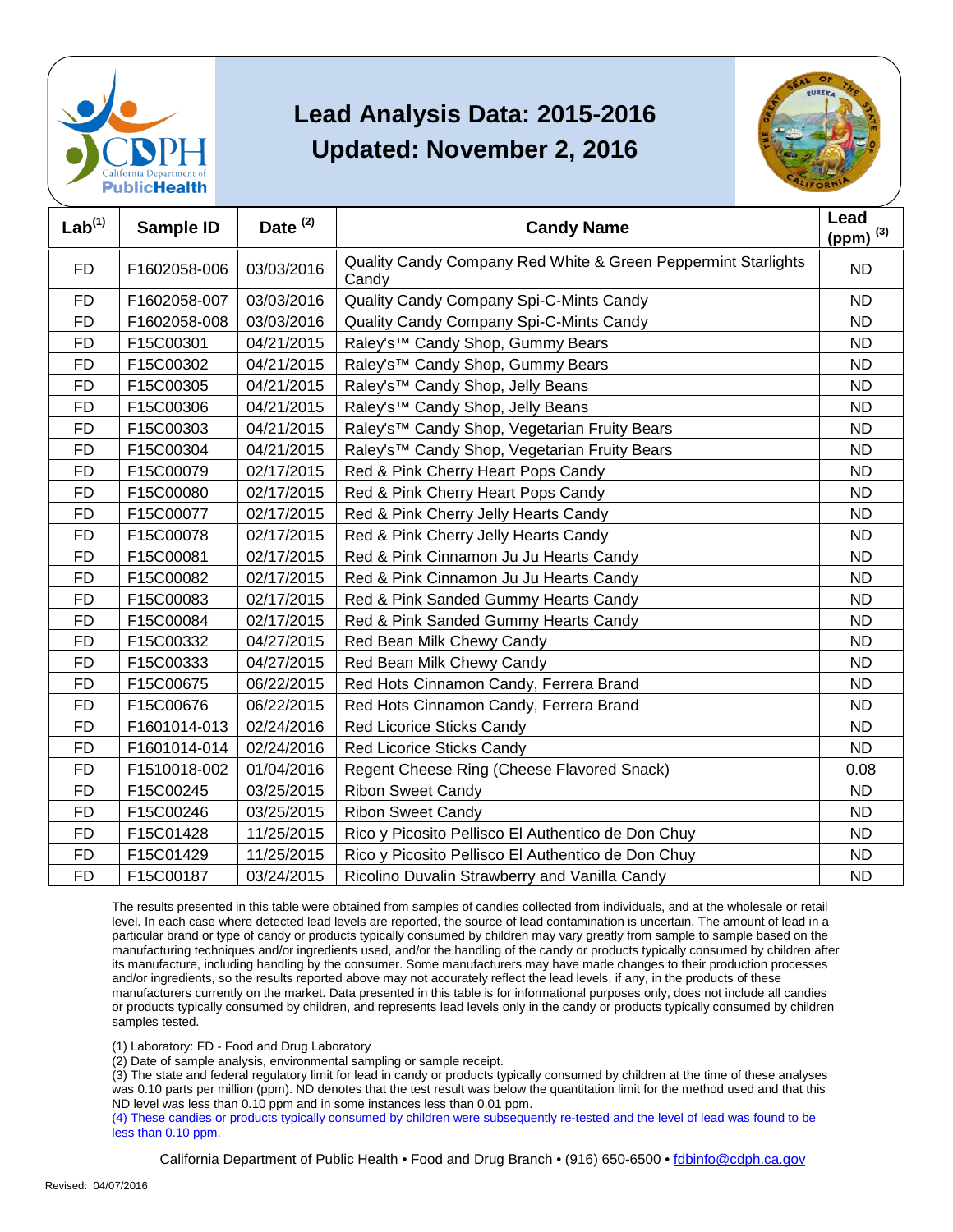



| Lab <sup>(1)</sup> | Sample ID    | Date <sup>(2)</sup> | <b>Candy Name</b>                                                 | Lead<br>(ppm) $^{(3)}$ |
|--------------------|--------------|---------------------|-------------------------------------------------------------------|------------------------|
| <b>FD</b>          | F15C00188    | 03/24/2015          | Ricolino Duvalin Strawberry and Vanilla Candy                     | <b>ND</b>              |
| <b>FD</b>          | F1510005-003 | 11/25/2015          | Ricolino Duvalin Strawberry and Vanilla Candy                     | <b>ND</b>              |
| <b>FD</b>          | F1510005-004 | 11/25/2015          | Ricolino Duvalin Strawberry and Vanilla Candy                     | <b>ND</b>              |
| <b>FD</b>          | F1604030-009 | 05/12/2016          | Rie-Lazo Hot and Salted Fruit Bar Candy                           | <b>ND</b>              |
| <b>FD</b>          | F1604030-010 | 05/12/2016          | Rie-Lazo Hot and Salted Fruit Bar Candy                           | <b>ND</b>              |
| <b>FD</b>          | F15C00615    | 06/09/2015          | Rips Whips Apple, Strawberry, Tutti Fruitti, Blue Raspberry Candy | <b>ND</b>              |
| <b>FD</b>          | F15C00616    | 06/09/2015          | Rips Whips Apple, Strawberry, Tutti Fruitti, Blue Raspberry Candy | <b>ND</b>              |
| <b>FD</b>          | F15C00026    | 02/06/2015          | <b>Rock Candy</b>                                                 | <b>ND</b>              |
| FD                 | F15C00027    | 02/06/2015          | <b>Rock Candy</b>                                                 | <b>ND</b>              |
| <b>FD</b>          | F15C01202    | 08/20/2015          | Rock Candy in Pieces, Product of China                            | <b>ND</b>              |
| <b>FD</b>          | F15C01203    | 08/20/2015          | Rock Candy in Pieces, Product of China                            | <b>ND</b>              |
| <b>FD</b>          | F15C00020    | 02/06/2015          | Roco Koko-Coconut Candy                                           | <b>ND</b>              |
| <b>FD</b>          | F15C00021    | 02/06/2015          | Roco Koko-Coconut Candy                                           | <b>ND</b>              |
| <b>FD</b>          | F15C00883    | 07/02/2015          | ROL Mini Delicias Spicy Guava Roll Soft Candy                     | <b>ND</b>              |
| <b>FD</b>          | F15C00884    | 07/02/2015          | ROL Mini Delicias Spicy Guava Roll Soft Candy                     | <b>ND</b>              |
| FD                 | F15C00411    | 05/06/2015          | Rollo Coco-Coconut Roll Snack Candy                               | <b>ND</b>              |
| <b>FD</b>          | F15C00412    | 05/06/2015          | Rollo Coco-Coconut Roll Snack Candy                               | <b>ND</b>              |
| <b>FD</b>          | F1602046-002 | 03/07/2016          | Sadaf Hazelnut Flavor Wafers                                      | <b>ND</b>              |
| FD                 | F15C00346    | 04/27/2015          | Safari Bandero de Coco-Coconut Candy Dulce de Coco                | <b>ND</b>              |
| <b>FD</b>          | F15C00347    | 04/27/2015          | Safari Bandero de Coco-Coconut Candy Dulce de Coco                | <b>ND</b>              |
| <b>FD</b>          | F1510007-003 | 01/04/2016          | Safeway Kitchens Original Animal Crackers                         | <b>ND</b>              |
| <b>FD</b>          | F1608006-001 | 08/26/2016          | Sater Bros Pudding Butterscotch                                   | <b>ND</b>              |
| <b>FD</b>          | F15C00175    | 03/23/2015          | Sathers Butterscotch Disc Candy                                   | <b>ND</b>              |
| <b>FD</b>          | F15C00176    | 03/23/2015          | Sathers Butterscotch Disc Candy                                   | <b>ND</b>              |
| <b>FD</b>          | F15C00569    | 06/03/2015          | See's Butterscotch Chew Candy                                     | <b>ND</b>              |
| <b>FD</b>          | F15C00570    | 06/03/2015          | See's Butterscotch Chew Candy                                     | <b>ND</b>              |
| <b>FD</b>          | F15C00575    | 06/03/2015          | See's Candies Little Pops Butterscotch Treats Candy               | <b>ND</b>              |
| <b>FD</b>          | F15C00576    | 06/03/2015          | See's Candies Little Pops Butterscotch Treats Candy               | <b>ND</b>              |
| <b>FD</b>          | F15C00573    | 06/03/2015          | See's Candies Little Pops Café Latte Treats Candy                 | <b>ND</b>              |
| <b>FD</b>          | F15C00574    | 06/03/2015          | See's Candies Little Pops Café Latte Treats Candy                 | <b>ND</b>              |

 The results presented in this table were obtained from samples of candies collected from individuals, and at the wholesale or retail level. In each case where detected lead levels are reported, the source of lead contamination is uncertain. The amount of lead in a particular brand or type of candy or products typically consumed by children may vary greatly from sample to sample based on the manufacturing techniques and/or ingredients used, and/or the handling of the candy or products typically consumed by children after and/or ingredients, so the results reported above may not accurately reflect the lead levels, if any, in the products of these or products typically consumed by children, and represents lead levels only in the candy or products typically consumed by children its manufacture, including handling by the consumer. Some manufacturers may have made changes to their production processes manufacturers currently on the market. Data presented in this table is for informational purposes only, does not include all candies samples tested.

(1) Laboratory: FD - Food and Drug Laboratory

(2) Date of sample analysis, environmental sampling or sample receipt.

 (3) The state and federal regulatory limit for lead in candy or products typically consumed by children at the time of these analyses ND level was less than 0.10 ppm and in some instances less than 0.01 ppm. was 0.10 parts per million (ppm). ND denotes that the test result was below the quantitation limit for the method used and that this

 (4) These candies or products typically consumed by children were subsequently re-tested and the level of lead was found to be less than 0.10 ppm.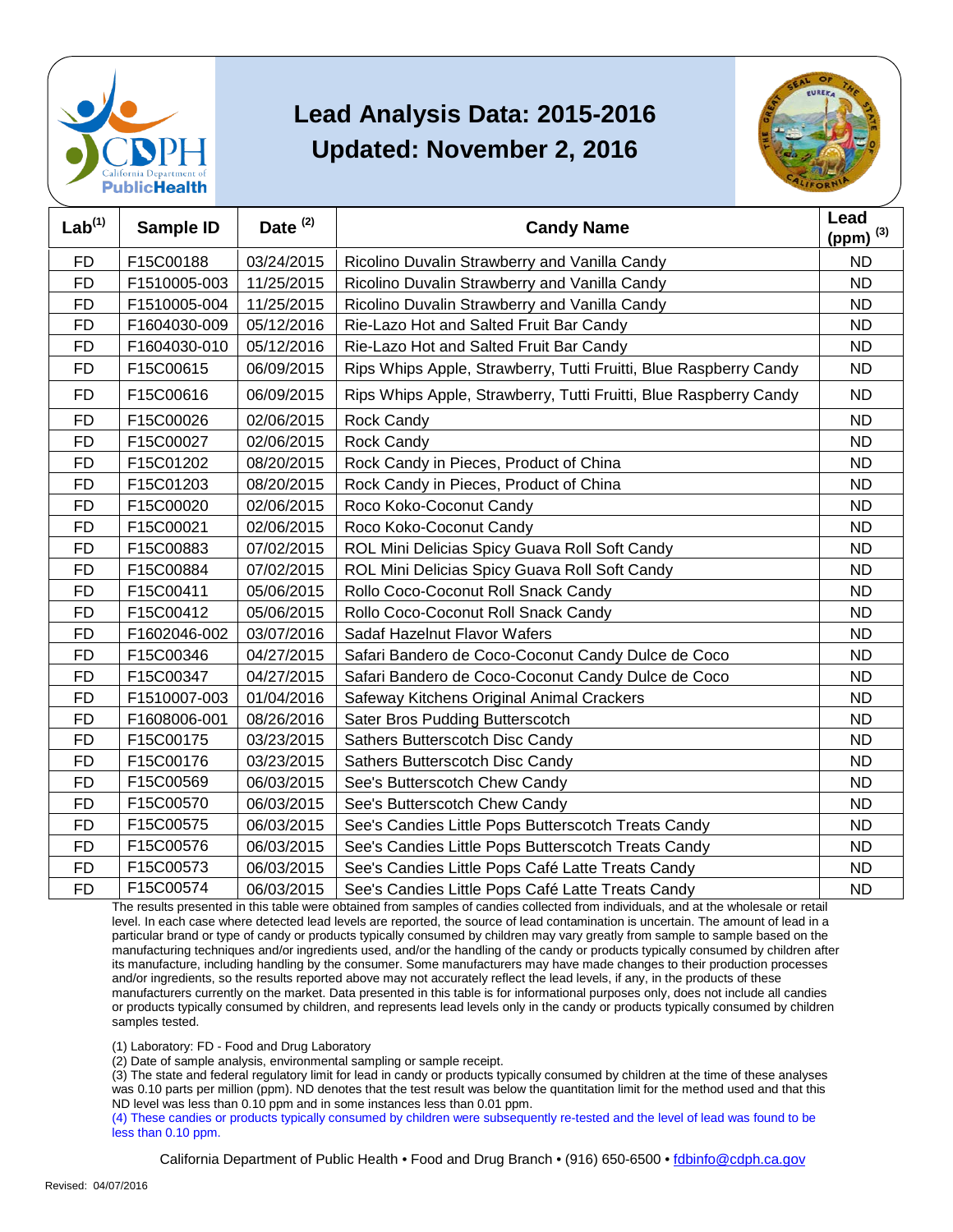



| Lab <sup>(1)</sup> | Sample ID    | Date <sup>(2)</sup> | <b>Candy Name</b>                                 | Lead<br>(ppm) $^{(3)}$ |
|--------------------|--------------|---------------------|---------------------------------------------------|------------------------|
| <b>FD</b>          | F15C00571    | 06/03/2015          | See's Candies Peppermint Twists Candy             | <b>ND</b>              |
| <b>FD</b>          | F15C00572    | 06/03/2015          | See's Candies Peppermint Twists Candy             | <b>ND</b>              |
| <b>FD</b>          | F15C00577    | 06/22/2015          | See's Candies Vanilla Lollypops Candy             | 0.06                   |
| <b>FD</b>          | F15C00578    | 06/22/2015          | See's Candies Vanilla Lollypops Candy             | 0.06                   |
| <b>FD</b>          | F15C00567    | 06/03/2015          | See's Licorice Medallions Candy                   | <b>ND</b>              |
| <b>FD</b>          | F15C00568    | 06/03/2015          | See's Licorice Medallions Candy                   | <b>ND</b>              |
| FD                 | F15C00032    | 02/06/2015          | Selz Soda Effervescent Powder Lemon Flavor Candy  | <b>ND</b>              |
| <b>FD</b>          | F15C00033    | 02/06/2015          | Selz Soda Effervescent Powder Lemon Flavor Candy  | <b>ND</b>              |
| <b>FD</b>          | F1603041-005 | 04/06/2016          | Shari Red Twists Candy                            | <b>ND</b>              |
| <b>FD</b>          | F1603041-006 | 04/06/2016          | Shari Red Twists Candy                            | <b>ND</b>              |
| FD                 | F1601016-003 | 02/08/2016          | Signature Snacks Mini Chipperz Biscuits           | <b>ND</b>              |
| <b>FD</b>          | F1601016-001 | 02/08/2016          | <b>Signature Snacks Mini Shortbreads Biscuits</b> | <b>ND</b>              |
| <b>FD</b>          | F1601016-004 | 02/08/2016          | Signature Snacks Mini Snaps Crackers              | <b>ND</b>              |
| FD                 | F1601016-002 | 02/08/2016          | Signature Snacks Squarz Caramel Wafers            | <b>ND</b>              |
| <b>FD</b>          | F1605018-003 | 06/29/2016          | Simply Balanced Dried Mango                       | <b>ND</b>              |
| <b>FD</b>          | F1509039-015 | 11/25/2015          | Skwinkles Salsagheti Watermelon Hot Candy         | <b>ND</b>              |
| <b>FD</b>          | F1509039-016 | 11/25/2015          | Skwinkles Salsagheti Watermelon Hot Candy         | <b>ND</b>              |
| <b>FD</b>          | F15C00746    | 06/22/2015          | Skwinklote Pineapple Flavored Candy               | <b>ND</b>              |
| <b>FD</b>          | F15C00747    | 06/22/2015          | Skwinklote Pineapple Flavored Candy               | <b>ND</b>              |
| <b>FD</b>          | F15C00754    | 06/25/2015          | <b>Smarties Brand Candy Necklace</b>              | 0.06                   |
| <b>FD</b>          | F15C00755    | 06/25/2015          | <b>Smarties Brand Candy Necklace</b>              | 0.06                   |
| <b>FD</b>          | F1601014-009 | 02/24/2016          | <b>Smarties Candy Rolls Assorted Flavors</b>      | <b>ND</b>              |
| <b>FD</b>          | F1601014-010 | 02/24/2016          | <b>Smarties Candy Rolls Assorted Flavors</b>      | <b>ND</b>              |
| <b>FD</b>          | F15C00177    | 03/23/2015          | SnakClub Gummy Bears Candy                        | <b>ND</b>              |
| <b>FD</b>          | F15C00178    | 03/23/2015          | <b>SnakClub Gummy Bears Candy</b>                 | <b>ND</b>              |
| <b>FD</b>          | F15C00179    | 03/23/2015          | SnakClub Lemon Drops Candy                        | <b>ND</b>              |
| <b>FD</b>          | F15C00180    | 03/23/2015          | SnakClub Lemon Drops Candy                        | <b>ND</b>              |
| <b>FD</b>          | F15C00762    | 06/25/2015          | Soft Candy Mikakuto (Kaju 100% Gummy Candy)       | <b>ND</b>              |
| <b>FD</b>          | F15C00763    | 06/25/2015          | Soft Candy Mikakuto (Kaju 100% Gummy Candy)       | <b>ND</b>              |
| <b>FD</b>          | F1605041-001 | 06/15/2016          | Sonrics Rockaleta Candy                           | <b>ND</b>              |

 The results presented in this table were obtained from samples of candies collected from individuals, and at the wholesale or retail level. In each case where detected lead levels are reported, the source of lead contamination is uncertain. The amount of lead in a particular brand or type of candy or products typically consumed by children may vary greatly from sample to sample based on the manufacturing techniques and/or ingredients used, and/or the handling of the candy or products typically consumed by children after and/or ingredients, so the results reported above may not accurately reflect the lead levels, if any, in the products of these or products typically consumed by children, and represents lead levels only in the candy or products typically consumed by children its manufacture, including handling by the consumer. Some manufacturers may have made changes to their production processes manufacturers currently on the market. Data presented in this table is for informational purposes only, does not include all candies samples tested.

(1) Laboratory: FD - Food and Drug Laboratory

(2) Date of sample analysis, environmental sampling or sample receipt.

 (3) The state and federal regulatory limit for lead in candy or products typically consumed by children at the time of these analyses ND level was less than 0.10 ppm and in some instances less than 0.01 ppm. was 0.10 parts per million (ppm). ND denotes that the test result was below the quantitation limit for the method used and that this

 (4) These candies or products typically consumed by children were subsequently re-tested and the level of lead was found to be less than 0.10 ppm.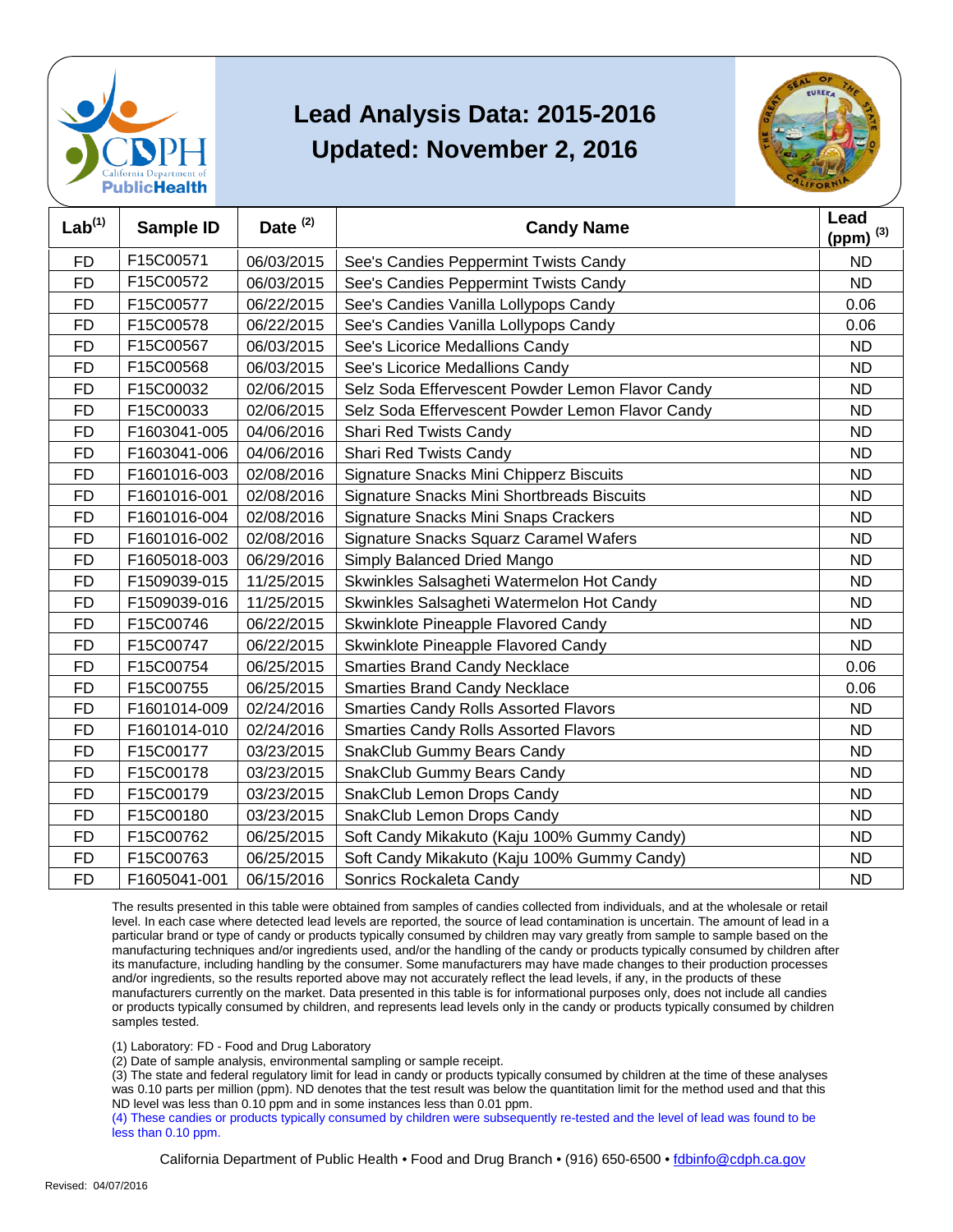



| Lab <sup>(1)</sup> | <b>Sample ID</b> | Date <sup>(2)</sup> | <b>Candy Name</b>                                      | Lead<br>(ppm) $(3)$ |
|--------------------|------------------|---------------------|--------------------------------------------------------|---------------------|
| <b>FD</b>          | F1605041-002     | 06/15/2016          | Sonrics Rockaleta Candy                                | <b>ND</b>           |
| <b>FD</b>          | F15C01207        | 08/20/2015          | Sour Cherry Slices Candy                               | <b>ND</b>           |
| <b>FD</b>          | F15C01208        | 08/20/2015          | Sour Cherry Slices Candy                               | <b>ND</b>           |
| <b>FD</b>          | F15C01043        | 08/19/2015          | <b>Sour Fruit Balls</b>                                | <b>ND</b>           |
| <b>FD</b>          | F15C01044        | 08/19/2015          | <b>Sour Fruit Balls</b>                                | <b>ND</b>           |
| <b>FD</b>          | F161043-015      | 02/29/2016          | Sour Patch Watermelon & Sour Patch Kids Variety Pack   | <b>ND</b>           |
| <b>FD</b>          | F161043-016      | 02/29/2016          | Sour Patch Watermelon & Sour Patch Kids Variety Pack   | <b>ND</b>           |
| <b>FD</b>          | F15C00551        | 06/03/2015          | Sour Power Wild Cherry Straws Candy                    | <b>ND</b>           |
| <b>FD</b>          | F15C00552        | 06/03/2015          | Sour Power Wild Cherry Straws Candy                    | <b>ND</b>           |
| <b>FD</b>          | F1604031-003     | 05/12/2016          | Sour Punch Apple Straws Candy by American Licorice     | <b>ND</b>           |
| <b>FD</b>          | F1604031-004     | 05/12/2016          | Sour Punch Apple Straws Candy by American Licorice     | <b>ND</b>           |
| <b>FD</b>          | F15C00557        | 06/03/2015          | Sour Punch Bites Candy                                 | <b>ND</b>           |
| <b>FD</b>          | F15C00558        | 06/03/2015          | Sour Punch Bites Candy                                 | <b>ND</b>           |
| FD                 | F1510041-017     | 02/08/2016          | Spooky Village Autumn Mix Candy                        | <b>ND</b>           |
| <b>FD</b>          | F1510041-018     | 02/08/2016          | Spooky Village Autumn Mix Candy                        | <b>ND</b>           |
| <b>FD</b>          | F1510041-015     | 02/08/2016          | Spooky Village Jewelry Party Pack Candy                | <b>ND</b>           |
| <b>FD</b>          | F1510041-016     | 02/08/2016          | Spooky Village Jewelry Party Pack Candy                | <b>ND</b>           |
| <b>FD</b>          | F1603029-004     | 04/04/2016          | Star Wars Cheez It, Special Edition                    | <b>ND</b>           |
| <b>FD</b>          | F1601014-007     | 02/24/2016          | Star Wars Complete Multivitamin Gummies Sour Apple     | <b>ND</b>           |
| FD                 | F1601014-008     | 02/24/2016          | Star Wars Complete Multivitamin Gummies Sour Apple     | <b>ND</b>           |
| <b>FD</b>          | F1605030-001     | 06/19/2016          | <b>Stauffer's Animal Iced Cookies</b>                  | <b>ND</b>           |
| <b>FD</b>          | F15C00181        | 03/23/2015          | Sugar Babies Delicious Candy Coated Milk Caramel       | <b>ND</b>           |
| <b>FD</b>          | F15C00182        | 03/23/2015          | Sugar Babies Delicious Candy Coated Milk Caramel       | <b>ND</b>           |
| FD                 | F15C00183        | 03/23/2015          | Sugar Daddy Delicious Milk Caramel Pops Candy          | <b>ND</b>           |
| <b>FD</b>          | F15C00184        | 03/23/2015          | Sugar Daddy Delicious Milk Caramel Pops Candy          | <b>ND</b>           |
| <b>FD</b>          | F1603027-007     | 03/28/2016          | Sweet Stripes Peppermint Candy, Farley's & Sathers Co. | <b>ND</b>           |
| <b>FD</b>          | F1603027-008     | 03/28/2016          | Sweet Stripes Peppermint Candy, Farley's & Sathers Co. | <b>ND</b>           |
| <b>FD</b>          | F1601014-005     | 02/24/2016          | SweeTarts Filled Candy Canes with Powder Candy         | <b>ND</b>           |
| <b>FD</b>          | F1601014-006     | 02/24/2016          | SweeTarts Filled Candy Canes with Powder Candy         | <b>ND</b>           |
| <b>FD</b>          | F161043-001      | 02/29/2016          | <b>Sweethearts Candies Sour Tiny Hearts</b>            | <b>ND</b>           |

 The results presented in this table were obtained from samples of candies collected from individuals, and at the wholesale or retail level. In each case where detected lead levels are reported, the source of lead contamination is uncertain. The amount of lead in a particular brand or type of candy or products typically consumed by children may vary greatly from sample to sample based on the manufacturing techniques and/or ingredients used, and/or the handling of the candy or products typically consumed by children after and/or ingredients, so the results reported above may not accurately reflect the lead levels, if any, in the products of these or products typically consumed by children, and represents lead levels only in the candy or products typically consumed by children its manufacture, including handling by the consumer. Some manufacturers may have made changes to their production processes manufacturers currently on the market. Data presented in this table is for informational purposes only, does not include all candies samples tested.

(1) Laboratory: FD - Food and Drug Laboratory

(2) Date of sample analysis, environmental sampling or sample receipt.

 (3) The state and federal regulatory limit for lead in candy or products typically consumed by children at the time of these analyses ND level was less than 0.10 ppm and in some instances less than 0.01 ppm. was 0.10 parts per million (ppm). ND denotes that the test result was below the quantitation limit for the method used and that this

 (4) These candies or products typically consumed by children were subsequently re-tested and the level of lead was found to be less than 0.10 ppm.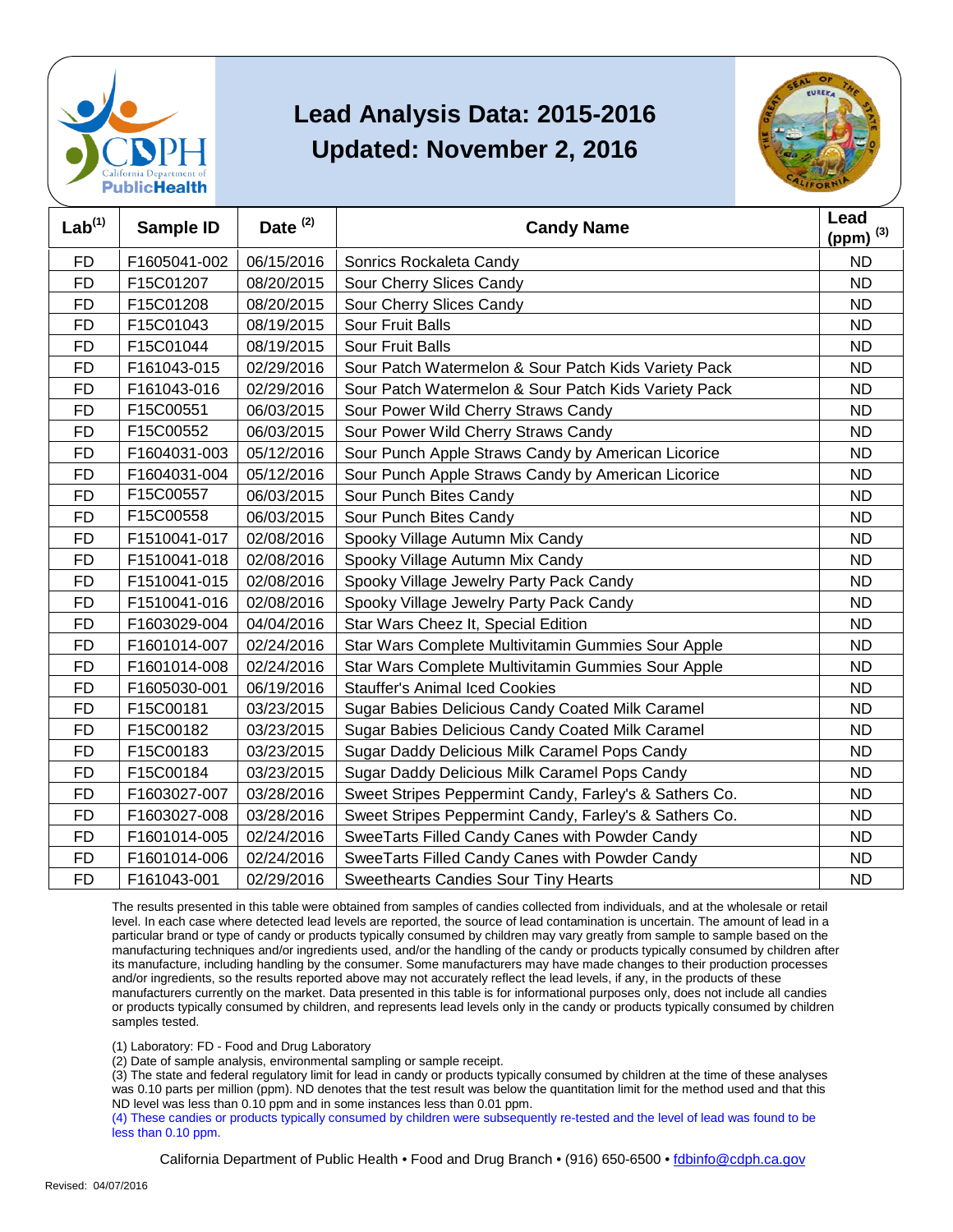



| Lab <sup>(1)</sup> | <b>Sample ID</b> | Date $(2)$ | <b>Candy Name</b>                                  | Lead<br>(ppm) $^{(3)}$ |
|--------------------|------------------|------------|----------------------------------------------------|------------------------|
| <b>FD</b>          | F161043-002      | 02/29/2016 | <b>Sweethearts Candies Sour Tiny Hearts</b>        | <b>ND</b>              |
| <b>FD</b>          | F15C00253        | 03/25/2015 | Sweethearts Candy, Necco Brand                     | <b>ND</b>              |
| <b>FD</b>          | F15C00254        | 03/25/2015 | Sweethearts Candy, Necco Brand                     | <b>ND</b>              |
| <b>FD</b>          | F161043-019      | 02/29/2016 | Sweethearts Tangy Cherry Lollipops Candy           | <b>ND</b>              |
| <b>FD</b>          | F161043-020      | 02/29/2016 | Sweethearts Tangy Cherry Lollipops Candy           | <b>ND</b>              |
| <b>FD</b>          | F15C00291        | 04/15/2015 | <b>Sweetworks Celebration Pacifiers Candy</b>      | <b>ND</b>              |
| <b>FD</b>          | F15C00292        | 04/15/2015 | Sweetworks Celebration Pacifiers Candy             | <b>ND</b>              |
| <b>FD</b>          | F15C00289        | 04/15/2015 | Sweetworks Celebration Shimmer Baby Face Pacifiers | <b>ND</b>              |
| <b>FD</b>          | F15C00290        | 04/15/2015 | Sweetworks Celebration Shimmer Baby Face Pacifiers | <b>ND</b>              |
| <b>FD</b>          | F1607024-002     | 08/26/2016 | Taiwan Dessert Pineapple Cake                      | <b>ND</b>              |
| FD                 | F15C00405        | 05/06/2015 | Tajitos Dulces Karla Watermelon Caramel Lollipops  | <b>ND</b>              |
| <b>FD</b>          | F15C00406        | 05/06/2015 | Tajitos Dulces Karla Watermelon Caramel Lollipops  | <b>ND</b>              |
| <b>FD</b>          | F15C00261        | 04/15/2015 | Tamalix Tamalito with Spicy Tamarind Candy         | <b>ND</b>              |
| <b>FD</b>          | F15C00262        | 04/15/2015 | Tamalix Tamalito with Spicy Tamarind Candy         | <b>ND</b>              |
| <b>FD</b>          | F15C00267        | 04/27/2015 | Tamarind Dried Tamarind, King Brand Candy          | <b>ND</b>              |
| <b>FD</b>          | F15C00268        | 04/27/2015 | Tamarind Dried Tamarind, King Brand Candy          | <b>ND</b>              |
| <b>FD</b>          | F15C00468        | 05/21/2015 | <b>Tamarind Seedless Candy</b>                     | <b>ND</b>              |
| <b>FD</b>          | F15C00469        | 05/21/2015 | <b>Tamarind Seedless Candy</b>                     | <b>ND</b>              |
| <b>FD</b>          | F15C00738        | 06/22/2015 | Tama-Roca Palebola Candy                           | <b>ND</b>              |
| <b>FD</b>          | F15C00739        | 06/22/2015 | Tama-Roca Palebola Candy                           | <b>ND</b>              |
| <b>FD</b>          | F1510041-003     | 02/08/2016 | Tang Zangy Twisties Sour Wild Berry Candy          | <b>ND</b>              |
| <b>FD</b>          | F1510041-004     | 02/08/2016 | Tang Zangy Twisties Sour Wild Berry Candy          | <b>ND</b>              |
| <b>FD</b>          | F1602059-009     | 03/23/2016 | Tayas Damla Soft Candy with Fruit                  | <b>ND</b>              |
| <b>FD</b>          | F1602059-010     | 03/23/2016 | Tayas Damla Soft Candy with Fruit                  | <b>ND</b>              |
| <b>FD</b>          | F15C01251        | 08/20/2015 | <b>Tazah Sugar Coated Fennel Candy</b>             | <b>ND</b>              |
| <b>FD</b>          | F15C01252        | 08/20/2015 | <b>Tazah Sugar Coated Fennel Candy</b>             | <b>ND</b>              |
| <b>FD</b>          | F15C00149        | 03/06/2015 | Tesla's Tiny Twist Pops Candy                      | <b>ND</b>              |
| <b>FD</b>          | F15C00150        | 03/06/2015 | Tesla's Tiny Twist Pops Candy                      | <b>ND</b>              |
| <b>FD</b>          | F1511045-004     | 12/31/2015 | Toast'em Pop-Ups Cherry                            | <b>ND</b>              |
| <b>FD</b>          | F1601013-004     | 02/08/2016 | Toddler Beginnings Infant Formula with Iron        | <b>ND</b>              |

 The results presented in this table were obtained from samples of candies collected from individuals, and at the wholesale or retail level. In each case where detected lead levels are reported, the source of lead contamination is uncertain. The amount of lead in a particular brand or type of candy or products typically consumed by children may vary greatly from sample to sample based on the manufacturing techniques and/or ingredients used, and/or the handling of the candy or products typically consumed by children after and/or ingredients, so the results reported above may not accurately reflect the lead levels, if any, in the products of these or products typically consumed by children, and represents lead levels only in the candy or products typically consumed by children its manufacture, including handling by the consumer. Some manufacturers may have made changes to their production processes manufacturers currently on the market. Data presented in this table is for informational purposes only, does not include all candies samples tested.

(1) Laboratory: FD - Food and Drug Laboratory

(2) Date of sample analysis, environmental sampling or sample receipt.

 (3) The state and federal regulatory limit for lead in candy or products typically consumed by children at the time of these analyses ND level was less than 0.10 ppm and in some instances less than 0.01 ppm. was 0.10 parts per million (ppm). ND denotes that the test result was below the quantitation limit for the method used and that this

 (4) These candies or products typically consumed by children were subsequently re-tested and the level of lead was found to be less than 0.10 ppm.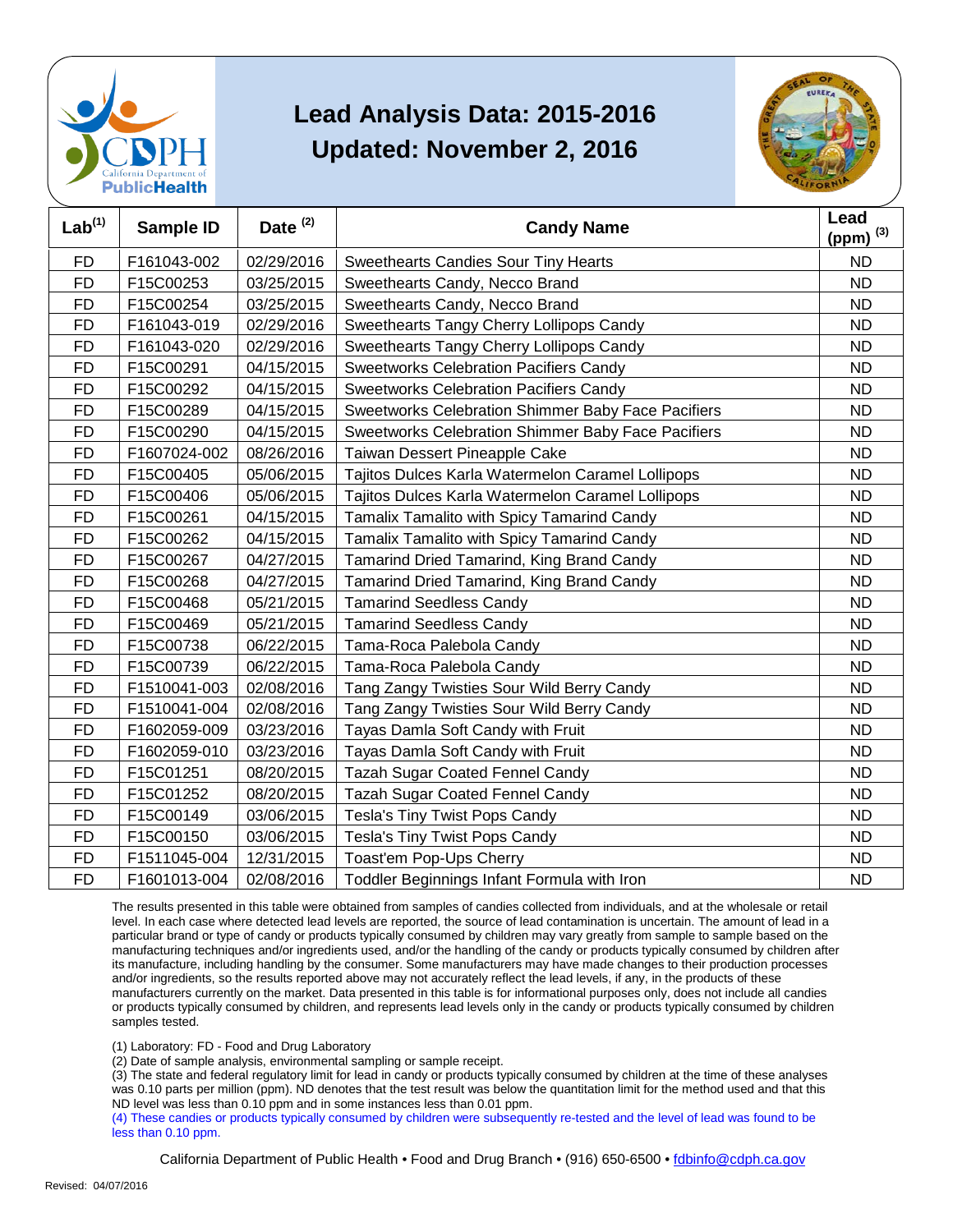



| Lab <sup>(1)</sup> | <b>Sample ID</b> | Date $(2)$ | <b>Candy Name</b>                                              | Lead<br>(ppm) $^{(3)}$ |
|--------------------|------------------|------------|----------------------------------------------------------------|------------------------|
| <b>FD</b>          | F1512036-002     | 02/08/2016 | Tolteca Cacahuate con Chile y Limon                            | <b>ND</b>              |
| <b>FD</b>          | F1604032-003     | 05/17/2016 | <b>Tootise Fruit Chews Assorted Fruit Rolls Candy</b>          | <b>ND</b>              |
| <b>FD</b>          | F1604032-004     | 05/17/2016 | Tootise Fruit Chews Assorted Fruit Rolls Candy                 | <b>ND</b>              |
| <b>FD</b>          | F1510042-001     | 12/29/2015 | <b>Tootsie Caramel Apple Pops</b>                              | <b>ND</b>              |
| <b>FD</b>          | F1510042-002     | 12/29/2015 | <b>Tootsie Caramel Apple Pops</b>                              | <b>ND</b>              |
| <b>FD</b>          | F1510041-009     | 02/08/2016 | Tootsie Frooties Fruit Chewy Passion Candy                     | <b>ND</b>              |
| <b>FD</b>          | F1510041-010     | 02/08/2016 | Tootsie Frooties Fruit Chewy Passion Candy                     | <b>ND</b>              |
| <b>FD</b>          | F15C01220        | 08/20/2015 | Tootsie Frooties Lemon Lime Candy                              | <b>ND</b>              |
| <b>FD</b>          | F15C01221        | 08/20/2015 | Tootsie Frooties Lemon Lime Candy                              | <b>ND</b>              |
| <b>FD</b>          | F15C00155        | 03/13/2015 | <b>Tootsie Frooties-Passion Fruit Candy</b>                    | <b>ND</b>              |
| <b>FD</b>          | F15C00156        | 03/13/2015 | <b>Tootsie Frooties-Passion Fruit Candy</b>                    | <b>ND</b>              |
| FD                 | F15C00297        | 04/21/2015 | Tootsie® Crows® Licorice Flavored Gumdrops.                    | <b>ND</b>              |
| <b>FD</b>          | F15C00298        | 04/21/2015 | Tootsie® Crows® Licorice Flavored Gumdrops.                    | <b>ND</b>              |
| <b>FD</b>          | F15C01482        | 09/25/2015 | Toxic Waste Brand Sour Smog Balls Crunchy Candy                | <b>ND</b>              |
| <b>FD</b>          | F15C01483        | 09/25/2015 | Toxic Waste Brand Sour Smog Balls Crunchy Candy                | <b>ND</b>              |
| <b>FD</b>          | F1605041-005     | 06/15/2016 | Trader Joe's Fruit Jellies Kettle Cooked Candy                 | <b>ND</b>              |
| <b>FD</b>          | F1605041-006     | 06/15/2016 | Trader Joe's Fruit Jellies Kettle Cooked Candy                 | <b>ND</b>              |
| <b>FD</b>          | F1605041-003     | 06/15/2016 | Trader Joe's Scandinavian Swimmers Soft & Chewy Gummy<br>Candy | <b>ND</b>              |
| <b>FD</b>          | F1605041-004     | 06/15/2016 | Trader Joe's Scandinavian Swimmers Soft & Chewy Gummy<br>Candy | <b>ND</b>              |
| <b>FD</b>          | F1510030-006     | 01/04/2016 | Trader Joe's TJ Pumpkin Panetone                               | <b>ND</b>              |
| <b>FD</b>          | F1604018-001     | 04/21/2016 | <b>Tres Estrellas Cookies Supremas</b>                         | <b>ND</b>              |
| <b>FD</b>          | F1603056-004     | 04/12/2016 | <b>Tri-Blu Saltine Crackers</b>                                | <b>ND</b>              |
| <b>FD</b>          | F15C00169        | 03/17/2015 | Trolli Sour Brite Eggs Egg Shaped Gummies Candy                | <b>ND</b>              |
| <b>FD</b>          | F15C00170        | 03/17/2015 | Trolli Sour Brite Eggs Egg Shaped Gummies Candy                | <b>ND</b>              |
| <b>FD</b>          | F161043-005      | 02/29/2016 | Trolli Sour Brite Knockout Hearts Very Berry Gummi Candy       | <b>ND</b>              |
| <b>FD</b>          | F161043-006      | 02/29/2016 | Trolli Sour Brite Knockout Hearts Very Berry Gummi Candy       | <b>ND</b>              |
| <b>FD</b>          | F15C00756        | 06/25/2015 | <b>Tropical Necco Wafers Candy</b>                             | <b>ND</b>              |
| <b>FD</b>          | F15C00757        | 06/25/2015 | <b>Tropical Necco Wafers Candy</b>                             | <b>ND</b>              |

 The results presented in this table were obtained from samples of candies collected from individuals, and at the wholesale or retail level. In each case where detected lead levels are reported, the source of lead contamination is uncertain. The amount of lead in a particular brand or type of candy or products typically consumed by children may vary greatly from sample to sample based on the manufacturing techniques and/or ingredients used, and/or the handling of the candy or products typically consumed by children after and/or ingredients, so the results reported above may not accurately reflect the lead levels, if any, in the products of these or products typically consumed by children, and represents lead levels only in the candy or products typically consumed by children its manufacture, including handling by the consumer. Some manufacturers may have made changes to their production processes manufacturers currently on the market. Data presented in this table is for informational purposes only, does not include all candies samples tested.

(1) Laboratory: FD - Food and Drug Laboratory

(2) Date of sample analysis, environmental sampling or sample receipt.

 (3) The state and federal regulatory limit for lead in candy or products typically consumed by children at the time of these analyses ND level was less than 0.10 ppm and in some instances less than 0.01 ppm. was 0.10 parts per million (ppm). ND denotes that the test result was below the quantitation limit for the method used and that this

 (4) These candies or products typically consumed by children were subsequently re-tested and the level of lead was found to be less than 0.10 ppm.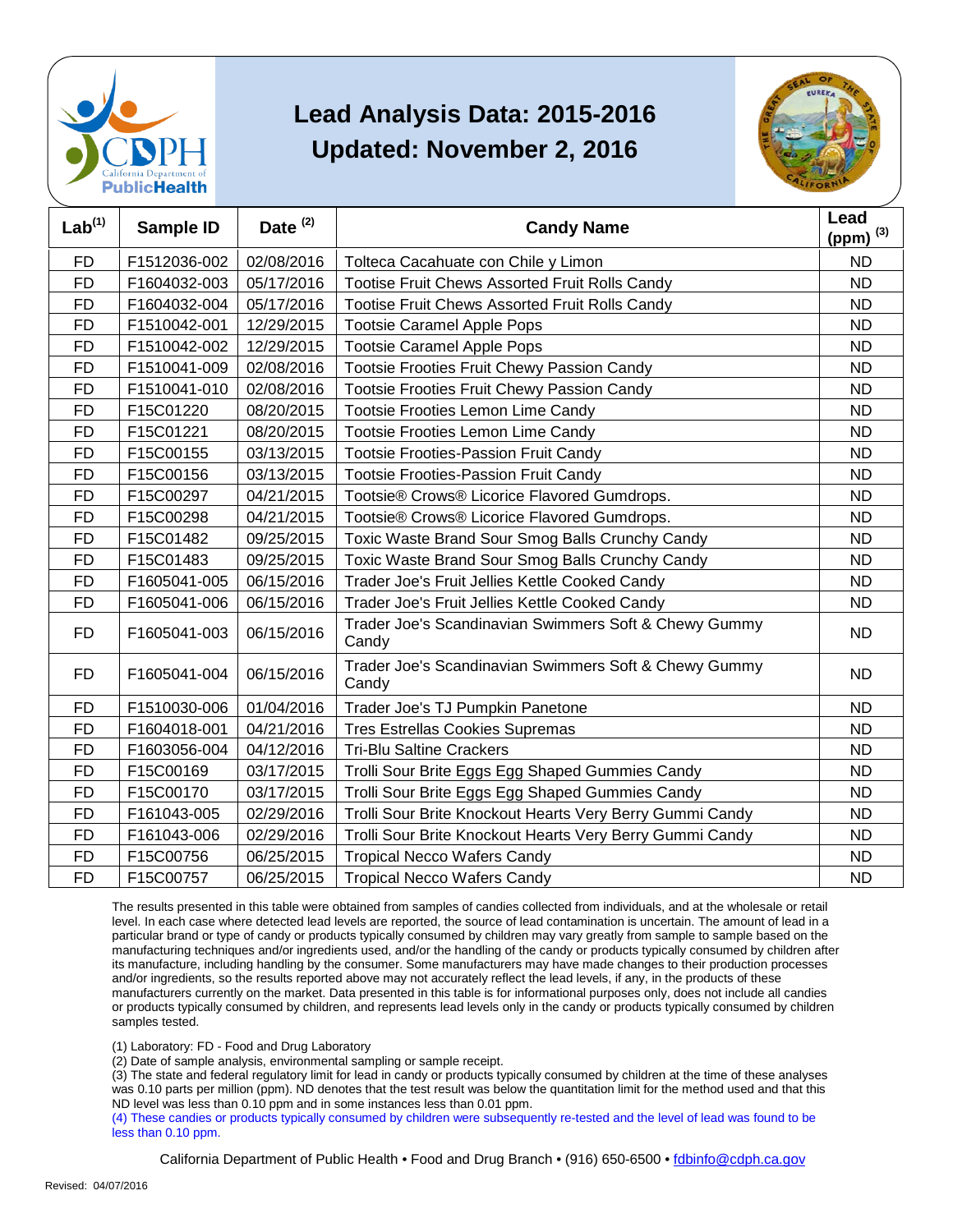



| Lab <sup>(1)</sup> | <b>Sample ID</b> | Date <sup>(2)</sup> | <b>Candy Name</b>                                         | Lead<br>(ppm) $^{(3)}$ |
|--------------------|------------------|---------------------|-----------------------------------------------------------|------------------------|
| <b>FD</b>          | F1605020-002     | 06/16/2016          | Twin Dragon Coconut Almond Cookies                        | <b>ND</b>              |
| <b>FD</b>          | F15C00956        | 08/19/2015          | Twizzlers Filled Twists Strawberry Lemonade Candy         | <b>ND</b>              |
| <b>FD</b>          | F15C00957        | 08/19/2015          | Twizzlers Filled Twists Strawberry Lemonade Candy         | <b>ND</b>              |
| <b>FD</b>          | F1603027-005     | 03/28/2016          | <b>Twizzlers Strawberry Bites Candy</b>                   | <b>ND</b>              |
| <b>FD</b>          | F1603027-006     | 03/28/2016          | <b>Twizzlers Strawberry Bites Candy</b>                   | <b>ND</b>              |
| <b>FD</b>          | F15C00452        | 05/08/2015          | <b>United Coffee Candy</b>                                | <b>ND</b>              |
| <b>FD</b>          | F15C00453        | 05/08/2015          | <b>United Coffee Candy</b>                                | <b>ND</b>              |
| FD                 | F15C00391        | 04/21/2015          | Vagabundo Paletas - Candy Lollipop and Chili Powder       | <b>ND</b>              |
| <b>FD</b>          | F15C00392        | 04/21/2015          | Vagabundo Paletas - Candy Lollipop and Chili Powder       | <b>ND</b>              |
| <b>FD</b>          | F15C00395        | 04/21/2015          | Vagabundo Paletas - Candy Lollipop and Chili Powder       | <b>ND</b>              |
| <b>FD</b>          | F15C00396        | 04/21/2015          | Vagabundo Paletas - Candy Lollipop and Chili Powder       | <b>ND</b>              |
| <b>FD</b>          | F15C00397        | 04/21/2015          | Vagabundo Paletas - Candy Lollipop and Chili Powder       | <b>ND</b>              |
| <b>FD</b>          | F15C00398        | 04/21/2015          | Vagabundo Paletas - Candy Lollipop and Chili Powder       | <b>ND</b>              |
| FD                 | F15C00085        | 02/17/2015          | Vanilla & Cherry Tootsie Fruit Rolls Candy                | <b>ND</b>              |
| <b>FD</b>          | F15C00086        | 02/17/2015          | Vanilla & Cherry Tootsie Fruit Rolls Candy                | <b>ND</b>              |
| <b>FD</b>          | F1603029-003     | 04/04/2016          | Vanilla Wafers                                            | <b>ND</b>              |
| <b>FD</b>          | F1510018-005     | 01/04/2016          | Ve Wong Little Prince Brand Snack Noodles-Mexican Pizza   | <b>ND</b>              |
| <b>FD</b>          | F15C01296        | 09/09/2015          | Vera Elotes Strawberry Lollipops Coasted with Chili Candy | <b>ND</b>              |
| <b>FD</b>          | F15C01297        | 09/09/2015          | Vera Elotes Strawberry Lollipops Coasted with Chili Candy | <b>ND</b>              |
| FD                 | F15C01408        | 10/02/2015          | Vera Manita de la Suete Strawberry and Cherry Lollipops   | <b>ND</b>              |
| <b>FD</b>          | F15C01409        | 10/02/2015          | Vera Manita de la Suete Strawberry and Cherry Lollipops   | <b>ND</b>              |
| <b>FD</b>          | F1510003-005     | 11/25/2015          | Voortman Coconut Cream Wafers                             | <b>ND</b>              |
| <b>FD</b>          | F1511003-003     | 01/04/2016          | Voortman Strawberry Wafers                                | <b>ND</b>              |
| <b>FD</b>          | F1603029-002     | 04/04/2016          | Vootman Strawberry Wafers                                 | <b>ND</b>              |
| <b>FD</b>          | F1510003-001     | 11/25/2015          | Wafers Vanilla, Osem                                      | <b>ND</b>              |
| FD                 | F15C01196        | 08/20/2015          | Walnut & Date Soft Candy                                  | <b>ND</b>              |
| <b>FD</b>          | F15C01197        | 08/20/2015          | Walnut & Date Soft Candy                                  | <b>ND</b>              |
| <b>FD</b>          | F15C00512        | 06/03/2015          | Walnut and Date Soft Candy                                | <b>ND</b>              |
| <b>FD</b>          | F15C00513        | 06/03/2015          | Walnut and Date Soft Candy                                | <b>ND</b>              |
| <b>FD</b>          | F1601027-007     | 03/23/2016          | White Rabbit Matcha Creamy Candy                          | <b>ND</b>              |

 The results presented in this table were obtained from samples of candies collected from individuals, and at the wholesale or retail level. In each case where detected lead levels are reported, the source of lead contamination is uncertain. The amount of lead in a particular brand or type of candy or products typically consumed by children may vary greatly from sample to sample based on the manufacturing techniques and/or ingredients used, and/or the handling of the candy or products typically consumed by children after and/or ingredients, so the results reported above may not accurately reflect the lead levels, if any, in the products of these or products typically consumed by children, and represents lead levels only in the candy or products typically consumed by children its manufacture, including handling by the consumer. Some manufacturers may have made changes to their production processes manufacturers currently on the market. Data presented in this table is for informational purposes only, does not include all candies samples tested.

(1) Laboratory: FD - Food and Drug Laboratory

(2) Date of sample analysis, environmental sampling or sample receipt.

 (3) The state and federal regulatory limit for lead in candy or products typically consumed by children at the time of these analyses ND level was less than 0.10 ppm and in some instances less than 0.01 ppm. was 0.10 parts per million (ppm). ND denotes that the test result was below the quantitation limit for the method used and that this

 (4) These candies or products typically consumed by children were subsequently re-tested and the level of lead was found to be less than 0.10 ppm.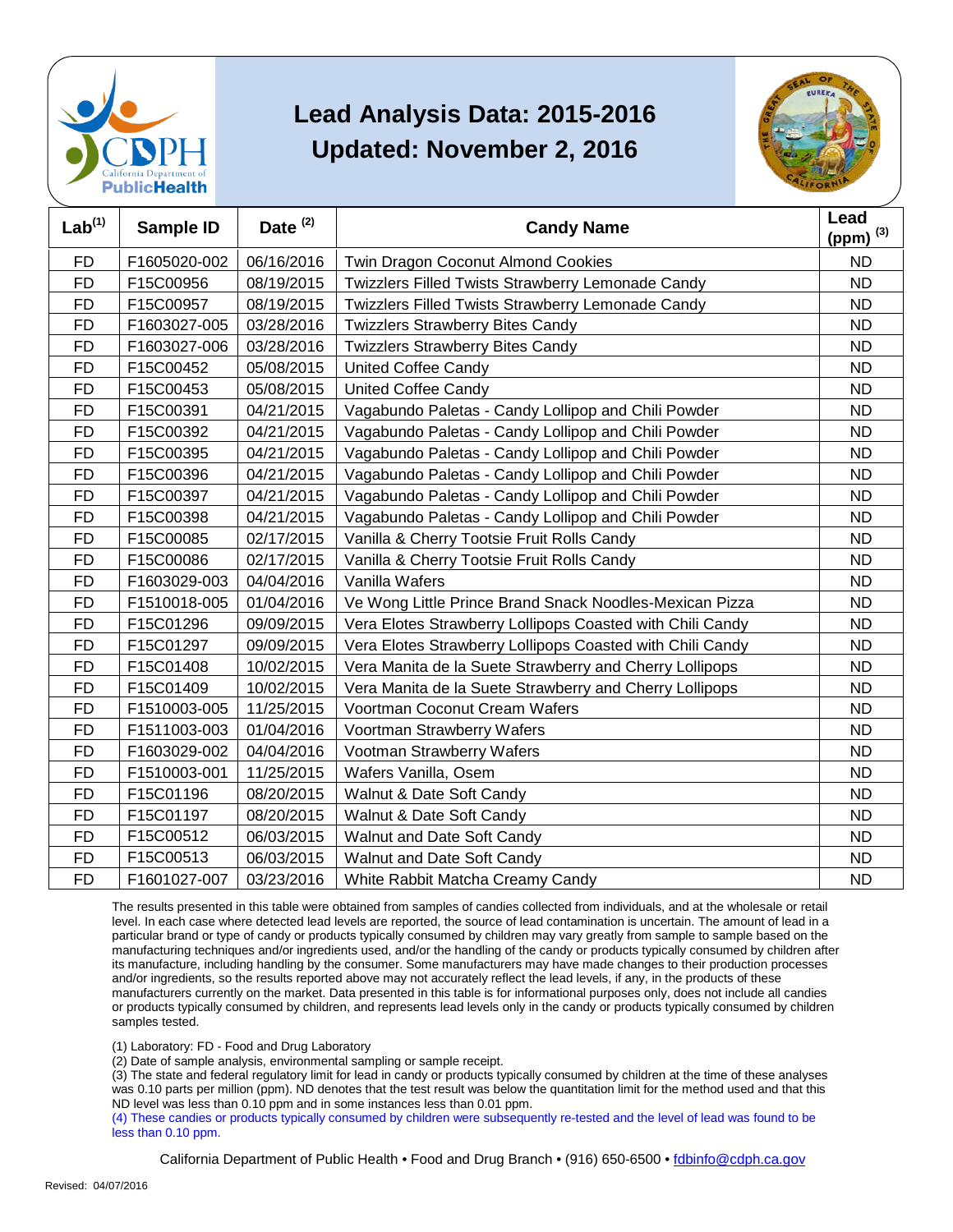



| Lab <sup>(1)</sup> | <b>Sample ID</b> | Date <sup>(2)</sup> | <b>Candy Name</b>                          | Lead<br>(ppm) $^{(3)}$ |
|--------------------|------------------|---------------------|--------------------------------------------|------------------------|
| <b>FD</b>          | F1601027-008     | 03/23/2016          | White Rabbit Matcha Creamy Candy           | <b>ND</b>              |
| <b>FD</b>          | F15C00583        | 06/09/2015          | Whole Foods Market Agave Gummy Bears Candy | <b>ND</b>              |
| <b>FD</b>          | F15C00584        | 06/09/2015          | Whole Foods Market Agave Gummy Bears Candy | <b>ND</b>              |
| <b>FD</b>          | F15C00579        | 06/09/2015          | Whole Foods Market Fruit Slices Candy      | <b>ND</b>              |
| <b>FD</b>          | F15C00580        | 06/09/2015          | Whole Foods Market Fruit Slices Candy      | <b>ND</b>              |
| <b>FD</b>          | F15C00587        | 06/12/2015          | Whole Foods Market Gumdrops Candy          | <b>ND</b>              |
| <b>FD</b>          | F15C00588        | 06/12/2015          | Whole Foods Market Gumdrops Candy          | <b>ND</b>              |
| <b>FD</b>          | F15C00585        | 06/09/2015          | Whole Foods Market Juju Stars Candy        | <b>ND</b>              |
| <b>FD</b>          | F15C00586        | 06/09/2015          | Whole Foods Market Juju Stars Candy        | <b>ND</b>              |
| <b>FD</b>          | F15C00581        | 06/09/2015          | Whole Foods Market Nummy Cubbies Candy     | <b>ND</b>              |
| <b>FD</b>          | F15C00582        | 06/09/2015          | Whole Foods Market Nummy Cubbies Candy     | <b>ND</b>              |
| <b>FD</b>          | F15C00555        | 06/03/2015          | Wonka Laffy Taffy Candy                    | <b>ND</b>              |
| <b>FD</b>          | F15C00556        | 06/03/2015          | Wonka Laffy Taffy Candy                    | <b>ND</b>              |
| <b>FD</b>          | F15C00559        | 06/03/2015          | X.O. Classics Coffee Candy                 | <b>ND</b>              |
| <b>FD</b>          | F15C00560        | 06/03/2015          | X.O. Classics Coffee Candy                 | <b>ND</b>              |
| <b>FD</b>          | F15C00348        | 04/27/2015          | Yangi Confectionary Peppermint Candy       | <b>ND</b>              |
| <b>FD</b>          | F15C00349        | 04/27/2015          | Yangi Confectionary Peppermint Candy       | <b>ND</b>              |
| <b>FD</b>          | F1603042-005     | 04/12/2016          | YumEarth Sour Beans Candy                  | <b>ND</b>              |
| <b>FD</b>          | F1603042-006     | 04/12/2016          | YumEarth Sour Beans Candy                  | <b>ND</b>              |
| <b>FD</b>          | F15C00464        | 05/21/2015          | Yumin Coconut, Senior Coconut Candy        | <b>ND</b>              |
| <b>FD</b>          | F15C00465        | 05/21/2015          | Yumin Coconut, Senior Coconut Candy        | <b>ND</b>              |
| <b>FD</b>          | F15C00171        | 03/17/2015          | Yumy Yumy Gummy Watermelon Candy Slices    | <b>ND</b>              |
| <b>FD</b>          | F15C00172        | 03/17/2015          | Yumy Yumy Gummy Watermelon Candy Slices    | <b>ND</b>              |
| <b>FD</b>          | F1512036-004     | 02/08/2016          | Yus de Toki Horchata                       | 0.06                   |
| <b>FD</b>          | F161043-009      | 02/29/2016          | Zachary Cherry Jelly Jearts Candy          | <b>ND</b>              |
| <b>FD</b>          | F161043-010      | 02/29/2016          | Zachary Cherry Jelly Jearts Candy          | <b>ND</b>              |
| <b>FD</b>          | F161043-011      | 02/29/2016          | Zachary Valentine Corn Candy               | <b>ND</b>              |
| <b>FD</b>          | F161043-012      | 02/29/2016          | Zachary Valentine Corn Candy               | <b>ND</b>              |
| <b>FD</b>          | F15C00147        | 03/06/2015          | Zara Foil Sour Strawberry                  | <b>ND</b>              |
| <b>FD</b>          | F15C00148        | 03/06/2015          | Zara Foil Sour Strawberry                  | <b>ND</b>              |

 The results presented in this table were obtained from samples of candies collected from individuals, and at the wholesale or retail level. In each case where detected lead levels are reported, the source of lead contamination is uncertain. The amount of lead in a particular brand or type of candy or products typically consumed by children may vary greatly from sample to sample based on the manufacturing techniques and/or ingredients used, and/or the handling of the candy or products typically consumed by children after and/or ingredients, so the results reported above may not accurately reflect the lead levels, if any, in the products of these or products typically consumed by children, and represents lead levels only in the candy or products typically consumed by children its manufacture, including handling by the consumer. Some manufacturers may have made changes to their production processes manufacturers currently on the market. Data presented in this table is for informational purposes only, does not include all candies samples tested.

(1) Laboratory: FD - Food and Drug Laboratory

(2) Date of sample analysis, environmental sampling or sample receipt.

 (3) The state and federal regulatory limit for lead in candy or products typically consumed by children at the time of these analyses ND level was less than 0.10 ppm and in some instances less than 0.01 ppm. was 0.10 parts per million (ppm). ND denotes that the test result was below the quantitation limit for the method used and that this

 (4) These candies or products typically consumed by children were subsequently re-tested and the level of lead was found to be less than 0.10 ppm.